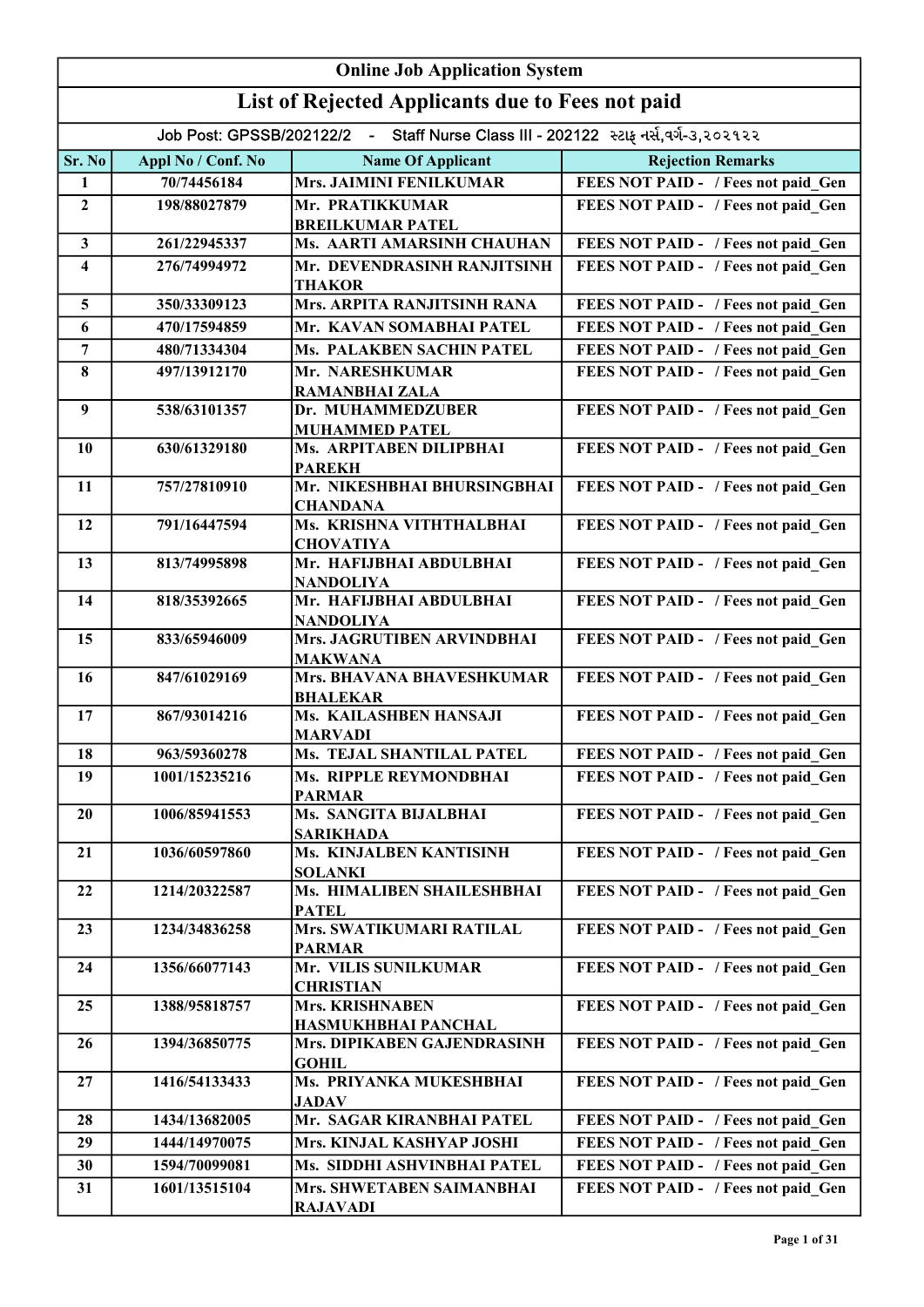|    | <b>Online Job Application System</b>                                               |                                                            |                                     |  |
|----|------------------------------------------------------------------------------------|------------------------------------------------------------|-------------------------------------|--|
|    | List of Rejected Applicants due to Fees not paid                                   |                                                            |                                     |  |
|    | Job Post: GPSSB/202122/2 - Staff Nurse Class III - 202122 સ્ટાફ નર્સ,વર્ગ-૩,૨૦૨૧૨૨ |                                                            |                                     |  |
| 32 | 1672/66464783                                                                      | Mrs. NILOPNA EMMANUEL RANA                                 | FEES NOT PAID - / Fees not paid Gen |  |
| 33 | 1690/56042512                                                                      | Mr. RAKESHBHAI VASUDEVBHAI                                 | FEES NOT PAID - / Fees not paid Gen |  |
|    |                                                                                    | <b>MENA</b>                                                |                                     |  |
| 34 | 1748/67500566                                                                      | Mr. ANIL KUMAR BABULAL JI<br><b>LABANA</b>                 | FEES NOT PAID - / Fees not paid Gen |  |
| 35 | 1772/62554504                                                                      | Ms. HINABEN NARENDRABHAI<br><b>RAVAL</b>                   | FEES NOT PAID - / Fees not paid Gen |  |
| 36 | 1846/50039100                                                                      | Mr. HARISH KUMAR PATEL<br><b>BABU LAL PATEL</b>            | FEES NOT PAID - / Fees not paid Gen |  |
| 37 | 1884/55221369                                                                      | Mr. KASHYAP BIPINCHANDRA<br><b>PATEL</b>                   | FEES NOT PAID - / Fees not paid Gen |  |
| 38 | 1929/40539136                                                                      | Ms. SELVINA SAMUEL<br>AASHTHAWADI                          | FEES NOT PAID - / Fees not paid_Gen |  |
| 39 | 1966/66586834                                                                      | Mrs. NISHABEN HIRABHAI<br><b>PARMAR</b>                    | FEES NOT PAID - / Fees not paid_Gen |  |
| 40 | 1970/82448622                                                                      | Ms. RAJIYABANU ISMAIL<br><b>MANSURI</b>                    | FEES NOT PAID - / Fees not paid Gen |  |
| 41 | 1998/71076626                                                                      | Ms. MITALBEN MANIBHAI PATEL                                | FEES NOT PAID - / Fees not paid Gen |  |
| 42 | 2047/51575399                                                                      | Ms. PRATIXABEN NARAYANBHAI<br><b>PARMAR</b>                | FEES NOT PAID - / Fees not paid Gen |  |
| 43 | 2050/79436208                                                                      | Ms. SHEETALBEN MUKESHBHAI                                  | FEES NOT PAID - / Fees not paid Gen |  |
| 44 | 2136/72090411                                                                      | <b>BHURIYA</b><br>Ms. BHUMIKA SURESHBHAI<br><b>TRIVEDI</b> | FEES NOT PAID - / Fees not paid Gen |  |
| 45 | 2139/56146502                                                                      | Mr. MARSHALKUMAR<br>DIPAKBHAI CHRISTIAN                    | FEES NOT PAID - / Fees not paid Gen |  |
| 46 | 2160/47570435                                                                      | Mr. PRAKASH BALDEVBHAI<br><b>MAHIDA</b>                    | FEES NOT PAID - / Fees not paid Gen |  |
| 47 | 2201/95673221                                                                      | Mr. GERYSOBARS<br>YERMIYAHBHAI CHRISTIAN                   | FEES NOT PAID - / Fees not paid Gen |  |
| 48 | 2208/77022826                                                                      | Ms. MAHEZABIN SABBIRALI<br><b>SHEKH</b>                    | FEES NOT PAID - / Fees not paid Gen |  |
| 49 | 2219/94564217                                                                      | Ms. AKRUTI SHANTILAL<br><b>RAMOLIYA</b>                    | FEES NOT PAID - / Fees not paid Gen |  |
| 50 | 2240/63754259                                                                      | Ms. POOJA KISHOR LIMBACHIYA                                | FEES NOT PAID - / Fees not paid Gen |  |
| 51 | 2317/48385332                                                                      | Ms. VANDANABEN CHHOTABHAI<br><b>VANKAR</b>                 | FEES NOT PAID - / Fees not paid Gen |  |
| 52 | 2332/12652374                                                                      | <b>Mrs. RUTUBEN ILESHKUMAR</b><br><b>PATEL</b>             | FEES NOT PAID - / Fees not paid Gen |  |
| 53 | 2548/46250115                                                                      | Mr. MOHSINBHAI IBRAHIMBHAI<br><b>RAJPURA</b>               | FEES NOT PAID - / Fees not paid Gen |  |
| 54 | 2571/54112530                                                                      | Ms. ANKITABEN AGASTINBHAI<br><b>CHRISTIAN</b>              | FEES NOT PAID - / Fees not paid Gen |  |
| 55 | 2578/61176472                                                                      | Mr. ANTHONY SEMUAL<br><b>CHRISTIAN</b>                     | FEES NOT PAID - / Fees not paid Gen |  |
| 56 | 2581/51290877                                                                      | Ms. NEHALBEN CHATURBHAI<br><b>PATOLIYA</b>                 | FEES NOT PAID - / Fees not paid Gen |  |
| 57 | 2664/19166713                                                                      | Ms. KINJAL MANHARLAL<br><b>SOLANKI</b>                     | FEES NOT PAID - / Fees not paid Gen |  |
| 58 | 2698/27603134                                                                      | Mrs. NISHA DARSHANKUMAR<br><b>VALAND</b>                   | FEES NOT PAID - / Fees not paid Gen |  |
| 59 | 2781/21453833                                                                      | Ms. DRASHITBEN BHAVESHBHAI<br><b>PATEL</b>                 | FEES NOT PAID - / Fees not paid Gen |  |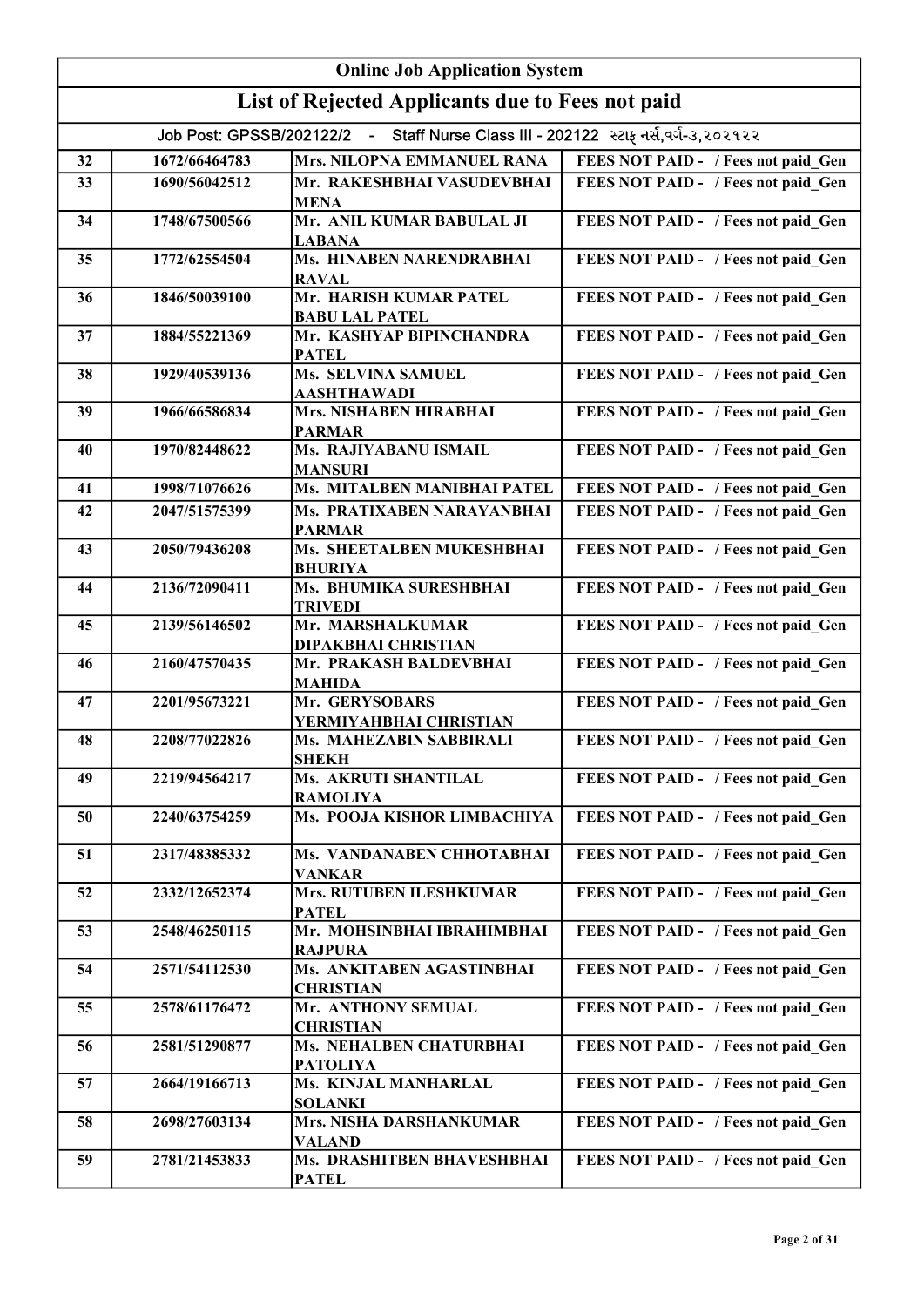|    | <b>Online Job Application System</b> |                                                                                    |                                     |  |
|----|--------------------------------------|------------------------------------------------------------------------------------|-------------------------------------|--|
|    |                                      | List of Rejected Applicants due to Fees not paid                                   |                                     |  |
|    |                                      | Job Post: GPSSB/202122/2 - Staff Nurse Class III - 202122 સ્ટાફ નર્સ,વર્ગ-૩,૨૦૨૧૨૨ |                                     |  |
| 60 | 2900/63534249                        | Mr. SHAHARUKH HARUNRASID<br><b>MALEK</b>                                           | FEES NOT PAID - / Fees not paid Gen |  |
| 61 | 3014/91704196                        | Ms. BHUMIKA SURESHBHAI<br><b>TRIVEDI</b>                                           | FEES NOT PAID - / Fees not paid Gen |  |
| 62 | 3137/30021789                        | Mr. DHARIK DINESHBHAI SHETH                                                        | FEES NOT PAID - / Fees not paid Gen |  |
| 63 | 3145/36406147                        | Ms. LIZA RAJESHBHAI<br><b>CHRISTIAN</b>                                            | FEES NOT PAID - / Fees not paid Gen |  |
| 64 | 3174/55090935                        | Mr. VASIF ASHRAF GULAMBHAI<br><b>HAFEJI</b>                                        | FEES NOT PAID - / Fees not paid Gen |  |
| 65 | 3221/21895997                        | <b>Ms. SONALBEN KHEMGAR</b><br><b>GAUSWAMI</b>                                     | FEES NOT PAID - / Fees not paid Gen |  |
| 66 | 3373/67471635                        | Ms. SHIKHA DILIPKUMAR SHETH                                                        | FEES NOT PAID - / Fees not paid Gen |  |
| 67 | 3424/96491698                        | Ms. ZANKHANA PRAVINSINH<br><b>RAJPUT</b>                                           | FEES NOT PAID - / Fees not paid Gen |  |
| 68 | 3427/20794853                        | Mr. VIKRAMSINH LAXMANSINH<br><b>CHAUHAN</b>                                        | FEES NOT PAID - / Fees not paid Gen |  |
| 69 | 3662/86998836                        | Mr. NANURAM KUBERLALJI<br><b>NANOMA</b>                                            | FEES NOT PAID - / Fees not paid Gen |  |
| 70 | 3737/31933137                        | Mrs. KRISHNABEN BHARGAV<br><b>PRAJAPATI</b>                                        | FEES NOT PAID - / Fees not paid Gen |  |
| 71 | 3807/60069840                        | Ms. FALGUNIBEN KANTIBHAI<br><b>SOLANKI</b>                                         | FEES NOT PAID - / Fees not paid Gen |  |
| 72 | 3866/74389926                        | Ms. HINABEN DHIRAJLAL BHATT                                                        | FEES NOT PAID - / Fees not paid Gen |  |
| 73 | 4062/83675367                        | Ms. NURZANHA FARUK<br>NIGAMANA                                                     | FEES NOT PAID - / Fees not paid Gen |  |
| 74 | 4122/52785767                        | Ms. SHRIMAL RAJU KALAL                                                             | FEES NOT PAID - / Fees not paid Gen |  |
| 75 | 4191/38580208                        | Ms. HELIBEN RAMESHBHAI<br><b>PATEL</b>                                             | FEES NOT PAID - / Fees not paid Gen |  |
| 76 | 4249/58806606                        | <b>Ms. NORA SOLOMAN</b><br><b>NAGANWKAR</b>                                        | FEES NOT PAID - / Fees not paid Gen |  |
| 77 | 4269/68689176                        | Mr. MURSALEEN MAHEFUZBHAI<br>PATEL                                                 | FEES NOT PAID - / Fees not paid_Gen |  |
| 78 | 4287/63715214                        | Ms. MANISHA KUMARI PATEL<br><b>BABU LAL PATEL</b>                                  | FEES NOT PAID - / Fees not paid Gen |  |
| 79 | 4360/26529170                        | Mr. SMIT GHANSHYAMBHAI<br><b>PATEL</b>                                             | FEES NOT PAID - / Fees not paid Gen |  |
| 80 | 4377/53091728                        | Mr. SIDDHARTH JAYSUKHBHAI<br>PITHIYA                                               | FEES NOT PAID - / Fees not paid Gen |  |
| 81 | 4390/63565171                        | Mr. KISHAN JAYESHBHAI RANIPA                                                       | FEES NOT PAID - / Fees not paid Gen |  |
| 82 | 4485/48588698                        | Mrs. AENJAL RAJESHKUMAR<br><b>PARMAR</b>                                           | FEES NOT PAID - / Fees not paid Gen |  |
| 83 | 4497/99588071                        | Mr. MITALKUMAR NITINBHAI<br><b>KALOLA</b>                                          | FEES NOT PAID - / Fees not paid Gen |  |
| 84 | 4501/18176574                        | Mrs. DEVAL RAMESHBHAI<br><b>CHAVDA</b>                                             | FEES NOT PAID - / Fees not paid Gen |  |
| 85 | 4553/20323136                        | Ms. RADHIKABEN VITTHALBHAI<br><b>PARMAR</b>                                        | FEES NOT PAID - / Fees not paid Gen |  |
| 86 | 4577/18161068                        | Mr. MEETKUMAR MAHESHBHAI<br><b>PARMAR</b>                                          | FEES NOT PAID - / Fees not paid Gen |  |
| 87 | 4585/72449796                        | Ms. ROSHANIBEN HIRULAL<br><b>TANDEL</b>                                            | FEES NOT PAID - / Fees not paid Gen |  |
| 88 | 4599/85422176                        | <b>Ms. VANESSA RENOLD CHRISTIE</b>                                                 | FEES NOT PAID - / Fees not paid Gen |  |
| 89 | 4600/31198605                        | Ms. SIDDHI ASHVINBHAI PATEL                                                        | FEES NOT PAID - / Fees not paid Gen |  |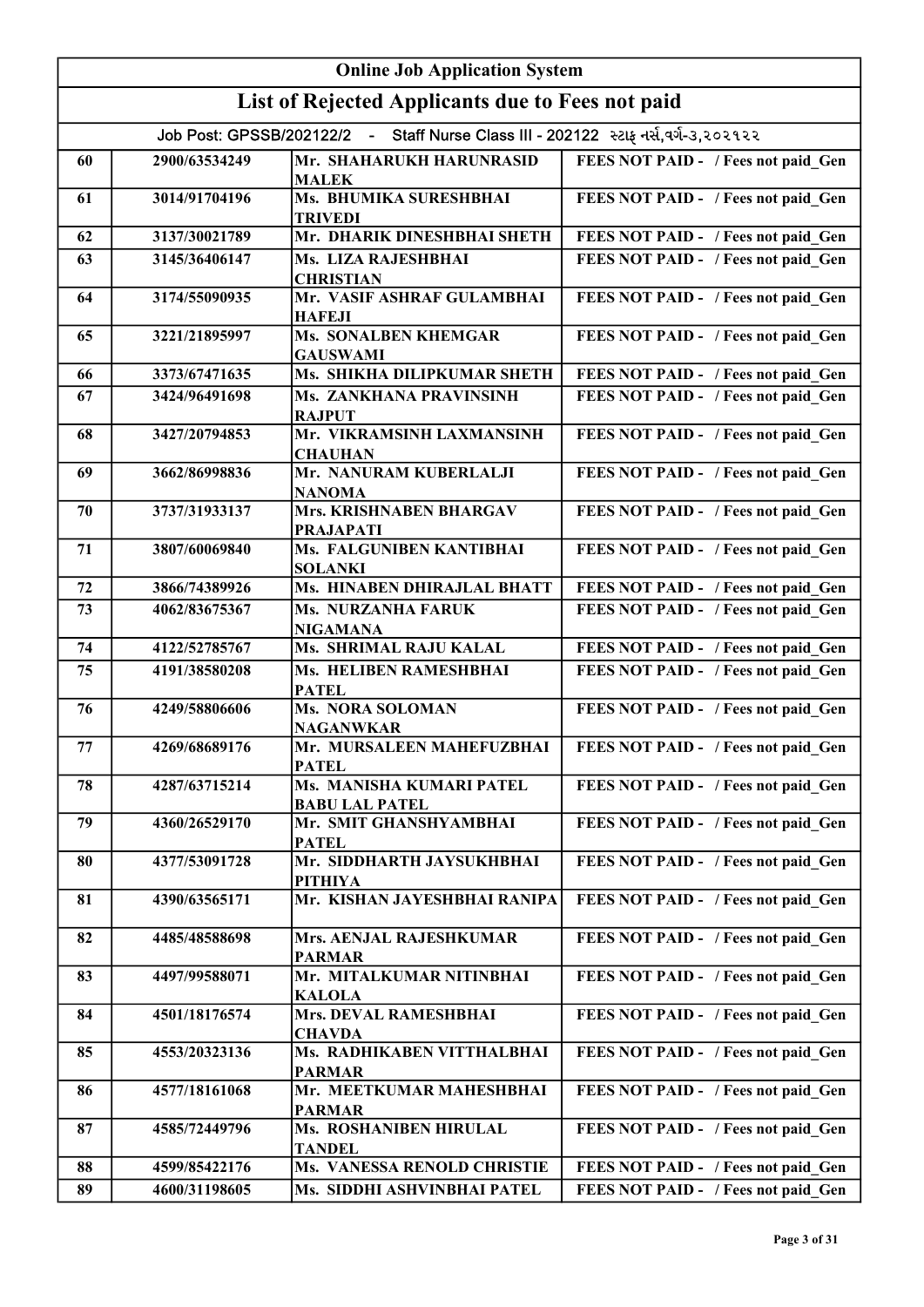|     | <b>Online Job Application System</b>                                               |                                                          |                                     |  |
|-----|------------------------------------------------------------------------------------|----------------------------------------------------------|-------------------------------------|--|
|     |                                                                                    | List of Rejected Applicants due to Fees not paid         |                                     |  |
|     | Job Post: GPSSB/202122/2 - Staff Nurse Class III - 202122 સ્ટાફ નર્સ,વર્ગ-૩,૨૦૨૧૨૨ |                                                          |                                     |  |
| 90  | 4728/65937713                                                                      | Ms. KOMALBEN LAVKUMAR                                    | FEES NOT PAID - / Fees not paid Gen |  |
|     |                                                                                    | <b>RAVAL</b>                                             |                                     |  |
| 91  | 4820/15702097                                                                      | <b>Ms. KOMALBEN LAVKUMAR</b><br><b>RAVAT</b>             | FEES NOT PAID - / Fees not paid Gen |  |
| 92  | 4849/71619847                                                                      | Ms. KINJAL NITINKUMAR JOSHI                              | FEES NOT PAID - / Fees not paid Gen |  |
| 93  | 4872/40897411                                                                      | <b>Ms. GITABEN PARVATBHAI</b><br><b>NANEMA</b>           | FEES NOT PAID - / Fees not paid Gen |  |
| 94  | 4893/45624308                                                                      | Mr. JAYDEEP BHANUSHANKAR<br><b>RAMANA</b>                | FEES NOT PAID - / Fees not paid Gen |  |
| 95  | 4912/49945904                                                                      | Mr. BHAGWAN SAHAI ARJUN<br><b>LAL DAGAR DAGAR</b>        | FEES NOT PAID - / Fees not paid Gen |  |
| 96  | 4927/84977791                                                                      | Ms. DEEPA ASHOKKUMAR<br><b>CHAUHAN</b>                   | FEES NOT PAID - / Fees not paid Gen |  |
| 97  | 4964/66427055                                                                      | Ms. RIPALBEN MANUBHAI PATEL                              | FEES NOT PAID - / Fees not paid Gen |  |
| 98  | 5023/87442273                                                                      | Mrs. HINABEN CHIMANBHAI BHOI                             | FEES NOT PAID - / Fees not paid Gen |  |
| 99  | 5029/72746633                                                                      | Mr. MITESH LALITASHAKAR<br><b>PANDYA</b>                 | FEES NOT PAID - / Fees not paid Gen |  |
| 100 | 5041/18824268                                                                      | Ms. JYOTI UPENDRABHAI PATEL                              | FEES NOT PAID - / Fees not paid Gen |  |
| 101 | 5288/31755503                                                                      | <b>Ms. ANKITABEN DEVDUTT</b><br><b>KATARA</b>            | FEES NOT PAID - / Fees not paid Gen |  |
| 102 | 5334/48741514                                                                      | Mr. KAILASHKUMAR<br><b>SHANKERLAL CHOBISA</b>            | FEES NOT PAID - / Fees not paid Gen |  |
| 103 | 5502/96625777                                                                      | Ms. RUJAL VISHNUKUMAR DAVE                               | FEES NOT PAID - / Fees not paid Gen |  |
| 104 | 5603/24061131                                                                      | Mrs. HETALBEN KANUBHAI<br><b>PATEL</b>                   | FEES NOT PAID - / Fees not paid Gen |  |
| 105 | 5636/97541355                                                                      | Ms. SABNAMBEN<br><b>SIKANDARKHAN SINDHI</b>              | FEES NOT PAID - / Fees not paid Gen |  |
| 106 | 5695/22450517                                                                      | Mr. ASHISHKUMAR VIJAYBHAI<br><b>JANI</b>                 | FEES NOT PAID - / Fees not paid Gen |  |
| 107 | 5743/83544963                                                                      | Mrs. TRUPTIBEN VISHNUBHAI<br><b>PATEL</b>                | FEES NOT PAID - / Fees not paid Gen |  |
| 108 | 5754/23005851                                                                      | Ms. HETAL RAJESHBHAI JESANI                              | FEES NOT PAID - / Fees not paid Gen |  |
| 109 | 5803/87375542                                                                      | <b>Ms. SHIVANI ARUN PATIL</b>                            | FEES NOT PAID - / Fees not paid Gen |  |
| 110 | 5831/39881678                                                                      | Mr. DHANRAJ DAHYABHAI JOSHI                              | FEES NOT PAID - / Fees not paid Gen |  |
| 111 | 6016/49538585                                                                      | Ms. NENCYBEN PRAVINBHAI<br><b>MACWAN</b>                 | FEES NOT PAID - / Fees not paid Gen |  |
| 112 | 6092/63509032                                                                      | Mrs. MITABEN LAXMANBHAI<br><b>BORICHA</b>                | FEES NOT PAID - / Fees not paid Gen |  |
| 113 | 6099/13353381                                                                      | Ms. SEJALBEN BABUBHAI PATEL                              | FEES NOT PAID - / Fees not paid Gen |  |
| 114 | 6205/65575442                                                                      | Mrs. RIDDHIBEN GAUTAMBHAI<br><b>PATIL</b>                | FEES NOT PAID - / Fees not paid Gen |  |
| 115 | 6236/64355970                                                                      | Mrs. KRISHNABEN SATYAM<br><b>PATEL</b>                   | FEES NOT PAID - / Fees not paid Gen |  |
| 116 | 6260/13310703                                                                      | Ms. MITABEN LAXMANBHAI<br><b>BORICHA</b>                 | FEES NOT PAID - / Fees not paid Gen |  |
| 117 | 6294/33346237                                                                      | Mrs. SAPNA TUSHARBHAI                                    | FEES NOT PAID - / Fees not paid Gen |  |
| 118 | 6296/84911674                                                                      | <b>RAJWADI</b><br>Ms. BHUMIKABEN BALVATSINH              | FEES NOT PAID - / Fees not paid Gen |  |
| 119 | 6369/52381074                                                                      | <b>PARMAR</b><br>Ms. HITANSHI JAYESHBHAI<br><b>PATEL</b> | FEES NOT PAID - / Fees not paid Gen |  |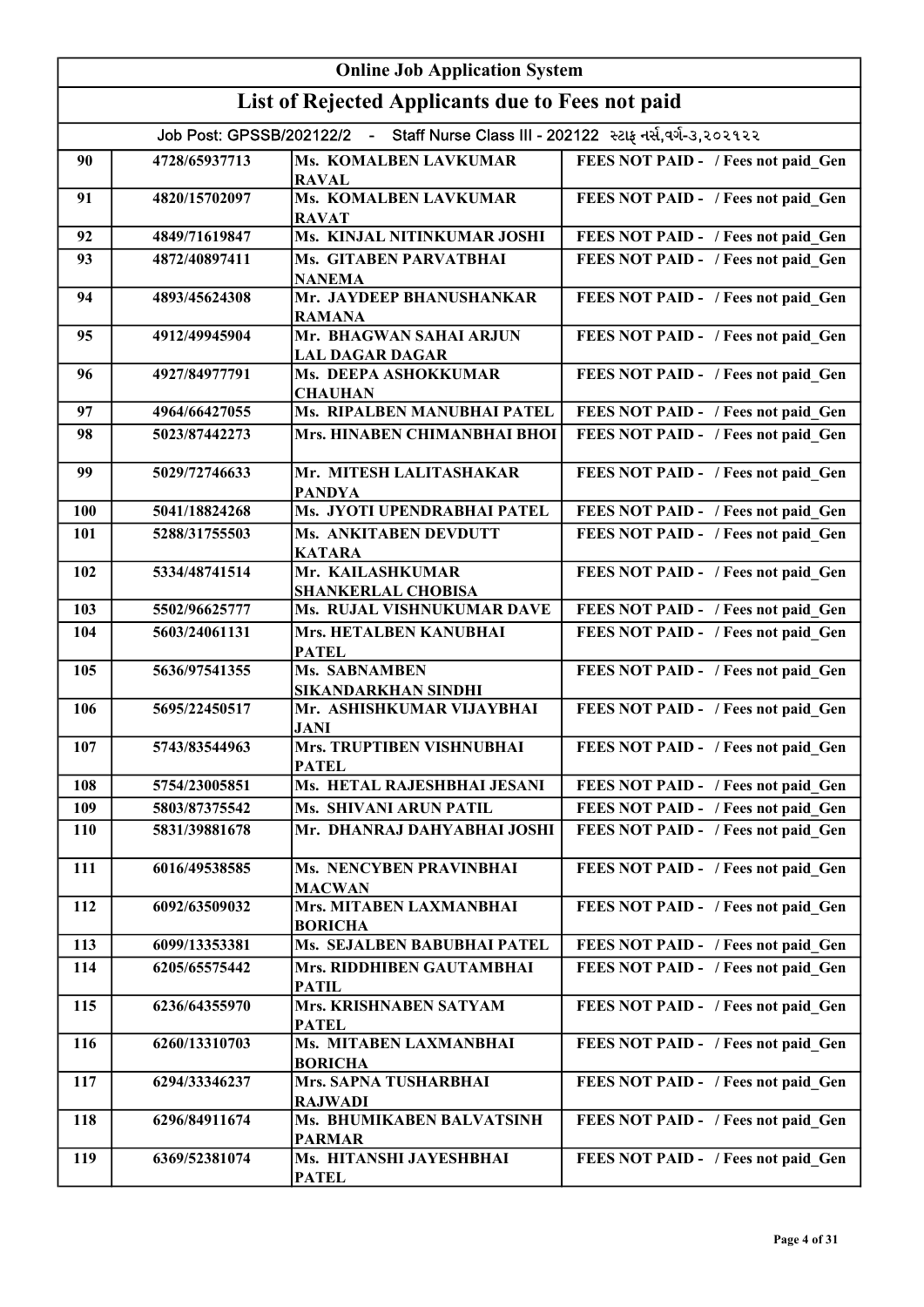| <b>Online Job Application System</b> |               |                                                                                    |                                     |
|--------------------------------------|---------------|------------------------------------------------------------------------------------|-------------------------------------|
|                                      |               | List of Rejected Applicants due to Fees not paid                                   |                                     |
|                                      |               | Job Post: GPSSB/202122/2 - Staff Nurse Class III - 202122 સ્ટાફ નર્સ,વર્ગ-૩,૨૦૨૧૨૨ |                                     |
| 120                                  | 6374/83580621 | Ms. LINIZA ASHWINKUMAR                                                             | FEES NOT PAID - / Fees not paid Gen |
|                                      |               | <b>DESAI</b>                                                                       |                                     |
| 121                                  | 6394/68904664 | Ms. NIRALI RAJESHBHAI<br><b>PARMAR</b>                                             | FEES NOT PAID - / Fees not paid Gen |
| 122                                  | 6403/47314264 | Mr. BILALBHAI                                                                      | FEES NOT PAID - / Fees not paid Gen |
|                                      |               | MAHAMMADBHAI DODIYA                                                                |                                     |
| 123                                  | 6443/27402702 | Mr. ENAN ANANDKUMAR<br><b>CHRISTIAN</b>                                            | FEES NOT PAID - / Fees not paid Gen |
| 124                                  | 6450/95150137 | Mr. DINESH CHANDRA RAM                                                             | FEES NOT PAID - / Fees not paid Gen |
| 125                                  | 6464/97450282 | <b>CHANDRA KUMAWAT</b><br>Ms. YUKTI DINESHBHAI PANDYA                              | FEES NOT PAID - / Fees not paid Gen |
| 126                                  | 6519/61144467 | Mr. DHAWAL KAMLESHBHAI                                                             | FEES NOT PAID - / Fees not paid Gen |
|                                      |               | <b>PATEL</b>                                                                       |                                     |
| 127                                  | 6529/58646533 | Mr. DINESH KACHRULAL<br><b>PATIDAR PATIDAR</b>                                     | FEES NOT PAID - / Fees not paid Gen |
| 128                                  | 6533/54060908 | Mrs. RAJALBEN MUKESHBHAI                                                           | FEES NOT PAID - / Fees not paid Gen |
|                                      |               | <b>KATHI</b>                                                                       |                                     |
| 129                                  | 6573/24396150 | Mrs. ANJALI ASHOKBHAI SHAH                                                         | FEES NOT PAID - / Fees not paid Gen |
| 130                                  | 6627/26571504 | Mr. SMITH SHEMUL BHAI<br><b>CHRISTIAN</b>                                          | FEES NOT PAID - / Fees not paid Gen |
| 131                                  | 6680/27965741 | Ms. SHRIMAL RAJU KALAL                                                             | FEES NOT PAID - / Fees not paid Gen |
| 132                                  | 6719/20596142 | Ms. SHEETALBEN MUKESHBHAI                                                          | FEES NOT PAID - / Fees not paid Gen |
| 133                                  | 6735/25036644 | <b>BHURIYA</b><br>Ms. SHEETALBEN MUKESHBHAI                                        | FEES NOT PAID - / Fees not paid Gen |
|                                      |               | <b>BHURIYA</b>                                                                     |                                     |
| 134                                  | 6753/14085061 | Ms. JYOTIBEN MULJIBHAI<br><b>PATHAK</b>                                            | FEES NOT PAID - / Fees not paid Gen |
| 135                                  | 6849/11399431 | Ms. ALPABAHEN KISHORBHAI<br><b>PATEL</b>                                           | FEES NOT PAID - / Fees not paid Gen |
| 136                                  | 6959/25238608 | Ms. PARUL MAHESHBHAI GOHIL                                                         | FEES NOT PAID - / Fees not paid Gen |
| 137                                  | 6995/51543101 | <b>Ms. PRARTHANA</b><br>SHRIKRISHANBHAI VARMA                                      | FEES NOT PAID - / Fees not paid_Gen |
|                                      |               | <b>VARMA</b>                                                                       |                                     |
| 138                                  | 7062/97003492 | <b>Ms. CHARMIBEN</b><br>NAVINCHANDRA PATEL                                         | FEES NOT PAID - / Fees not paid Gen |
| 139                                  | 7129/61456770 | Mrs. KHUSHBOO KIRANBHAI                                                            | FEES NOT PAID - / Fees not paid Gen |
| 140                                  | 7151/42025949 | <b>BALAS</b><br>Ms. SHEETALBEN MUKESHBHAI                                          | FEES NOT PAID - / Fees not paid Gen |
|                                      |               | <b>BHURIYA</b>                                                                     |                                     |
| 141                                  | 7174/98389331 | Mrs. BHAVINIBEN JITENDRABHAI<br><b>PATEL</b>                                       | FEES NOT PAID - / Fees not paid Gen |
| 142                                  | 7376/15612134 | Mr. JIGARKUMAR BABULAL NAI                                                         | FEES NOT PAID - / Fees not paid Gen |
| 143                                  | 7556/46289400 | <b>Mrs. BINALBEN BABUBHAI</b><br><b>PARMAR</b>                                     | FEES NOT PAID - / Fees not paid Gen |
| 144                                  | 7654/63966578 | <b>Mrs. NAUTAMIBAHEN</b><br>RAMESHBHAI PATEL                                       | FEES NOT PAID - / Fees not paid Gen |
| 145                                  | 7791/43234785 | <b>Ms. NURZANHA FARUK</b><br><b>NIGAMANA</b>                                       | FEES NOT PAID - / Fees not paid Gen |
| 146                                  | 7941/53562554 | Ms. MITALIBEN JAGAJIVANBHAI<br><b>VEKARIYA</b>                                     | FEES NOT PAID - / Fees not paid Gen |
| 147                                  | 7949/55549587 | Ms. SHITALBEN JUJARSINH<br><b>RATHOD</b>                                           | FEES NOT PAID - / Fees not paid Gen |
| 148                                  | 8034/42150315 | <b>Ms. MEERABAHEN</b><br><b>BHUPENDRAPRASAD JOSHI</b>                              | FEES NOT PAID - / Fees not paid Gen |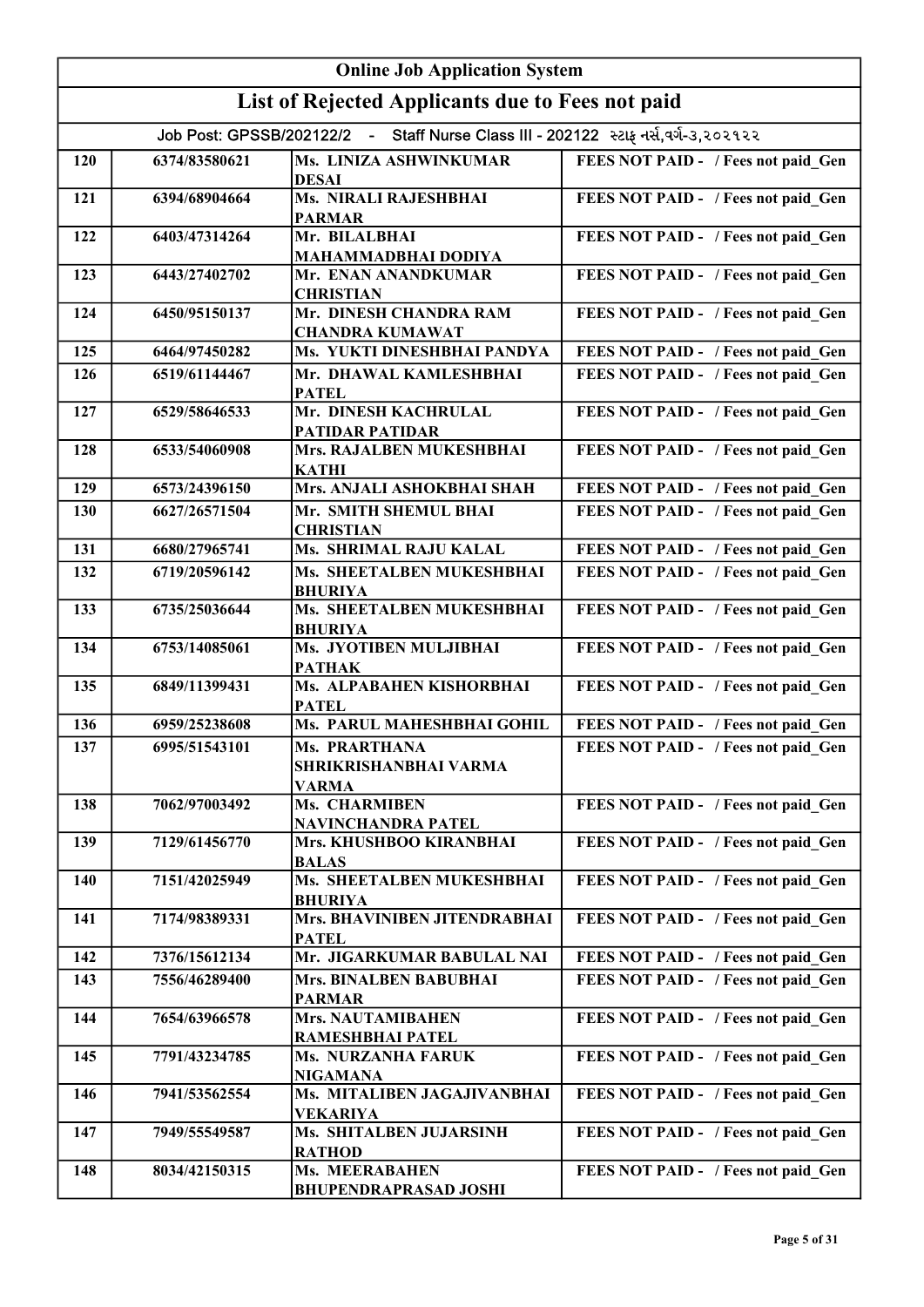| <b>Online Job Application System</b> |                                                                                    |                                                             |                                     |  |
|--------------------------------------|------------------------------------------------------------------------------------|-------------------------------------------------------------|-------------------------------------|--|
|                                      |                                                                                    | List of Rejected Applicants due to Fees not paid            |                                     |  |
|                                      | Job Post: GPSSB/202122/2 - Staff Nurse Class III - 202122 સ્ટાફ નર્સ,વર્ગ-૩,૨૦૨૧૨૨ |                                                             |                                     |  |
| 149                                  | 8067/77738934                                                                      | Mrs. PRITIKABAHEN PRAVINBHAI<br><b>PATEL</b>                | FEES NOT PAID - / Fees not paid Gen |  |
| 150                                  | 8087/27310195                                                                      | Mr. DERIK DERIK CHRISTIAN<br><b>CHRISTIAN</b>               | FEES NOT PAID - / Fees not paid Gen |  |
| 151                                  | 8123/46370643                                                                      | Mrs. CHIINHOIHCHING LANGKAP<br><b>SIMTE SIMTE</b>           | FEES NOT PAID - / Fees not paid Gen |  |
| 152                                  | 8133/75998617                                                                      | Mrs. PRATIKSHABEN RAMANLAL<br><b>SUTARIYA</b>               | FEES NOT PAID - / Fees not paid Gen |  |
| 153                                  | 8155/62627000                                                                      | Ms. USHAKUMARI VISHNU<br><b>LABANA</b>                      | FEES NOT PAID - / Fees not paid Gen |  |
| 154                                  | 8156/33358163                                                                      | Ms. SHEETALBEN MUKESHBHAI<br><b>BHURIYA</b>                 | FEES NOT PAID - / Fees not paid Gen |  |
| 155                                  | 8159/93221182                                                                      | Ms. HANNABEN DASHARIYABHAI<br><b>GAMIT</b>                  | FEES NOT PAID - / Fees not paid_Gen |  |
| 156                                  | 8181/45832560                                                                      | Mrs. MITTAL VIKRAMSINH<br><b>RATHOD</b>                     | FEES NOT PAID - / Fees not paid Gen |  |
| 157                                  | 8183/60794166                                                                      | Ms. SHEETALBEN MUKESHBHAI<br><b>BHURIYA</b>                 | FEES NOT PAID - / Fees not paid_Gen |  |
| 158                                  | 8190/99137948                                                                      | Mr. NARESH MISHRA RAM<br><b>KUMAR</b>                       | FEES NOT PAID - / Fees not paid_Gen |  |
| 159                                  | 8210/27114815                                                                      | Ms. SHEETALBEN MUKESHBHAI<br><b>BHURIYA</b>                 | FEES NOT PAID - / Fees not paid_Gen |  |
| 160                                  | 8214/25330253                                                                      | Ms. PRIYANKABEN AMBALAL<br><b>PATEL</b>                     | FEES NOT PAID - / Fees not paid_Gen |  |
| 161                                  | 8216/17112116                                                                      | Mr. GAURAV KUMAR KESHAV<br><b>DEV SHARMA</b>                | FEES NOT PAID - / Fees not paid_Gen |  |
| 162                                  | 8224/37034808                                                                      | Ms. MARLIN RAMESHBHAI<br><b>CHRISTIAN</b>                   | FEES NOT PAID - / Fees not paid_Gen |  |
| 163                                  | 8225/93489582                                                                      | Mr. VISHVAS NATVARBHAI<br><b>CHRISTIAN</b>                  | FEES NOT PAID - / Fees not paid_Gen |  |
| 164                                  | 8245/29677046                                                                      | Mr. NARESH SANGA RAM KUMAR                                  | FEES NOT PAID - / Fees not paid Gen |  |
| 165                                  | 8255/38487650                                                                      | Ms. NENSIBEN LAXMIKANT<br><b>AGRAWAL</b>                    | FEES NOT PAID - / Fees not paid Gen |  |
| 166                                  | 8281/24338661                                                                      | Ms. RAJKUMARI BRIJKISHOR<br><b>VERMA</b>                    | FEES NOT PAID - / Fees not paid_Gen |  |
| 167                                  | 8344/33811272                                                                      | Ms. SEJALBEN PRAKASHKUMAR<br><b>VAGHELA</b>                 | FEES NOT PAID - / Fees not paid Gen |  |
| 168                                  | 8354/53656083                                                                      | <b>Mrs. TARABEN DAYABHAI</b><br><b>VADHEL</b>               | FEES NOT PAID - / Fees not paid Gen |  |
| 169                                  | 8363/61798218                                                                      | Mrs. ANKITABEN SANKETKUMAR<br><b>RAJPUT</b>                 | FEES NOT PAID - / Fees not paid Gen |  |
| 170                                  | 8366/53096690                                                                      | Ms. REENA SABHAJEET PAL                                     | FEES NOT PAID - / Fees not paid Gen |  |
| 171                                  | 8367/29806123                                                                      | Ms. KRUPALBEN NARESHBHAI<br><b>PARMAR</b>                   | FEES NOT PAID - / Fees not paid Gen |  |
| 172                                  | 8424/77522204                                                                      | <b>Ms. PALAK ASHVINBHAI PATEL</b>                           | FEES NOT PAID - / Fees not paid Gen |  |
| 173                                  | 8493/24527689                                                                      | Ms. GEETA AMRUTLLAL PARMAR                                  | FEES NOT PAID - / Fees not paid Gen |  |
| 174                                  | 8526/78631068                                                                      | Mr. AFZAL ABDUL SHERASIYA                                   | FEES NOT PAID - / Fees not paid Gen |  |
| 175                                  | 8531/81553187                                                                      | Ms. ARVINDABEN RAMANBHAI                                    | FEES NOT PAID - / Fees not paid Gen |  |
| 176                                  | 8553/27402514                                                                      | <b>BARIA</b><br>Dr. PRITIKABAHEN PRAVINBHAI<br><b>PATEL</b> | FEES NOT PAID - / Fees not paid Gen |  |
| 177                                  | 8725/44667127                                                                      | Mr. DANISH HUSENBHAI GOHEL                                  | FEES NOT PAID - / Fees not paid Gen |  |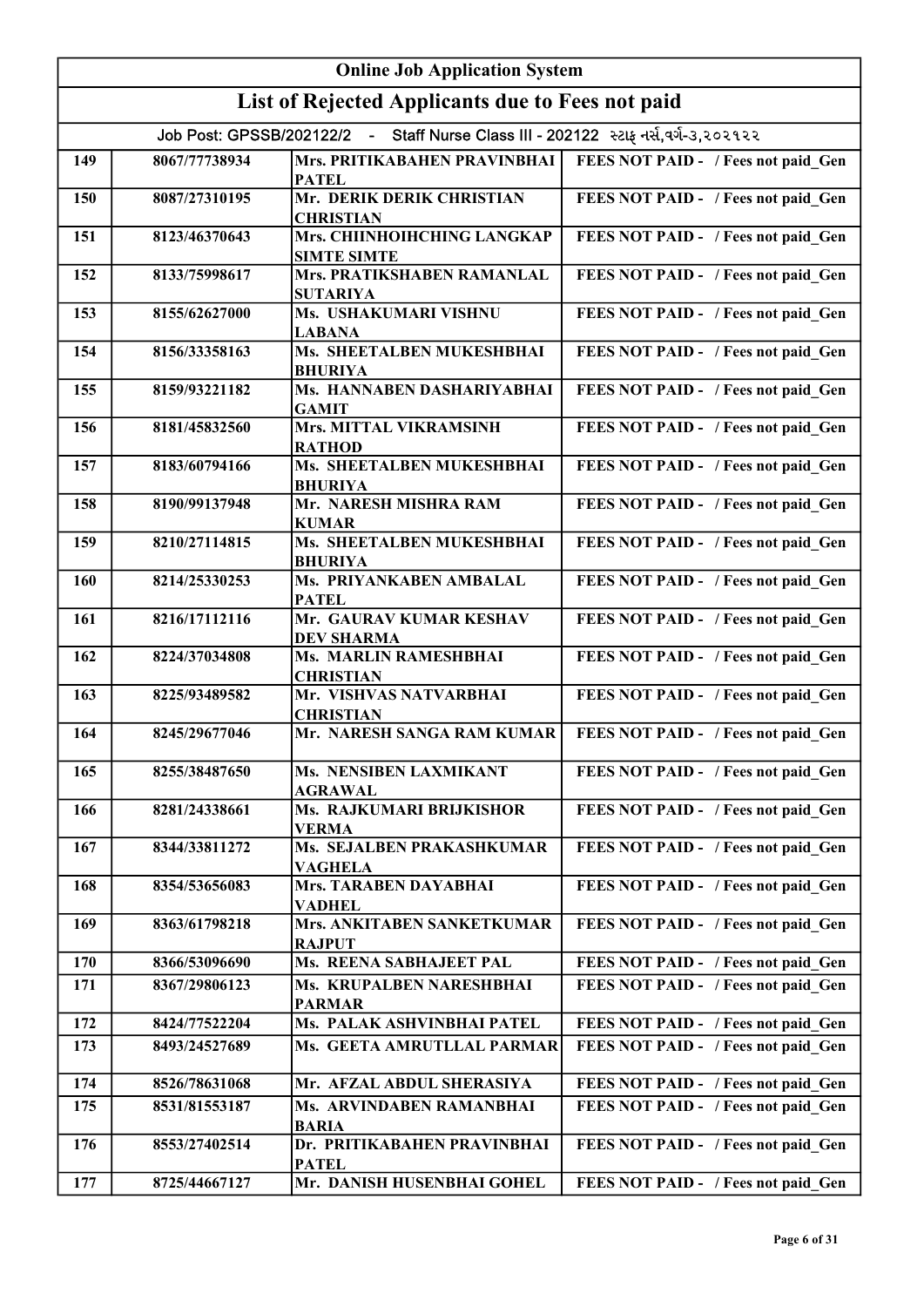| <b>Online Job Application System</b> |               |                                                                                    |                                     |
|--------------------------------------|---------------|------------------------------------------------------------------------------------|-------------------------------------|
|                                      |               | List of Rejected Applicants due to Fees not paid                                   |                                     |
|                                      |               | Job Post: GPSSB/202122/2 - Staff Nurse Class III - 202122 સ્ટાફ નર્સ,વર્ગ-૩,૨૦૨૧૨૨ |                                     |
| 178                                  | 8836/16687797 | Ms. BHUMIBEN MUKESHSINH<br><b>PARMAR</b>                                           | FEES NOT PAID - / Fees not paid Gen |
| 179                                  | 8879/50827605 | Ms. POONAM JOHAN SARLIA<br><b>SARLIA</b>                                           | FEES NOT PAID - / Fees not paid Gen |
| 180                                  | 8893/39796564 | Mr. VISHANA RAM BAGDA RAM<br><b>RAM</b>                                            | FEES NOT PAID - / Fees not paid Gen |
| 181                                  | 8897/99901377 | Mrs. NILAM DILIPBHAI BHINDE                                                        | FEES NOT PAID - / Fees not paid Gen |
| 182                                  | 8934/32743397 | Ms. DHRUPI DHARMESH KUMAR<br><b>SHAH</b>                                           | FEES NOT PAID - / Fees not paid Gen |
| 183                                  | 8975/91026904 | Mrs. KHUSHBUBEN VIKAS<br><b>TRIVEDI</b>                                            | FEES NOT PAID - / Fees not paid Gen |
| 184                                  | 9002/79556222 | Ms. TULSIBEN RAMANBHAI<br><b>JADAV</b>                                             | FEES NOT PAID - / Fees not paid_Gen |
| 185                                  | 9070/17242909 | Mr. VISHALBHAI VINODBHAI<br><b>PANCHOLI</b>                                        | FEES NOT PAID - / Fees not paid_Gen |
| 186                                  | 9075/30062000 | Ms. NIKITA PRAVINBHAI VASOYA                                                       | FEES NOT PAID - / Fees not paid_Gen |
| 187                                  | 9098/68123748 | Mrs. SAMIMABANU MAHAMMAD<br><b>NAZIR ANSARI</b>                                    | FEES NOT PAID - / Fees not paid_Gen |
| 188                                  | 9146/44027839 | Ms. KINJAL BHARAT BHAI<br><b>SOLANKI</b>                                           | FEES NOT PAID - / Fees not paid_Gen |
| 189                                  | 9165/55798467 | Mr. YOGENDRABHAI JIVANBHAI<br><b>RATHAVA</b>                                       | FEES NOT PAID - / Fees not paid Gen |
| 190                                  | 9186/86190169 | Ms. VARSHABEN RANJITSINH<br><b>SINDHA</b>                                          | FEES NOT PAID - / Fees not paid Gen |
| 191                                  | 9207/76912614 | Ms. NAZIRA ISMAIL HINGORA                                                          | FEES NOT PAID - / Fees not paid Gen |
| 192                                  | 9212/12650177 | Ms. KINJALBEN JAYANTIBHAI<br><b>MEKWAN</b>                                         | FEES NOT PAID - / Fees not paid Gen |
| 193                                  | 9235/18987536 | Ms. KINJALBEN JAYANTIBHAI<br><b>MEKWAN</b>                                         | FEES NOT PAID - / Fees not paid Gen |
| 194                                  | 9246/88151600 | Ms. MONIKABEN VIPULBHAI<br><b>PATEL</b>                                            | FEES NOT PAID - / Fees not paid Gen |
| 195                                  | 9251/39591601 | Mrs. DIMPALBEN PRAKASHBHAI<br><b>DARJI</b>                                         | FEES NOT PAID - / Fees not paid Gen |
| 196                                  | 9282/78986779 | Ms. HEENABEN NARPATBHAI<br><b>RATHVA</b>                                           | FEES NOT PAID - / Fees not paid Gen |
| 197                                  | 9300/29076994 | Mrs. INDUBEN ARJUNSINH ZALA                                                        | FEES NOT PAID - / Fees not paid Gen |
| 198                                  | 9341/82807521 | Ms. NIRALI PRAVINCHANDRA<br><b>TRIVEDI</b>                                         | FEES NOT PAID - / Fees not paid Gen |
| 199                                  | 9373/10393101 | Ms. DHARABEN BHARATKUMAR<br><b>RAVAL</b>                                           | FEES NOT PAID - / Fees not paid Gen |
| 200                                  | 9401/22814672 | Mr. IRAFAN SALEMAMAD<br>JINDANI                                                    | FEES NOT PAID - / Fees not paid Gen |
| 201                                  | 9432/36192645 | Ms. AXALI MUKESHBHAI PATEL                                                         | FEES NOT PAID - / Fees not paid Gen |
| 202                                  | 9453/51300880 | Ms. DHARABEN BHARATKUMAR<br><b>RAVAL</b>                                           | FEES NOT PAID - / Fees not paid Gen |
| 203                                  | 9482/50250398 | Ms. JASHODA MANUBHAI YOGI                                                          | FEES NOT PAID - / Fees not paid Gen |
| 204                                  | 9511/53512958 | Ms. ROSHANIBEN<br><b>HASMUKHBHAI PATEL</b>                                         | FEES NOT PAID - / Fees not paid Gen |
| 205                                  | 9527/31466035 | Mr. BHOMA RAM JETA RAM<br><b>SIYOL</b>                                             | FEES NOT PAID - / Fees not paid Gen |
| 206                                  | 9528/69411621 | Mr. HARSHVARDHAN SINGH<br><b>MAHENDRA SINGH CHAVDA</b>                             | FEES NOT PAID - / Fees not paid Gen |
| 207                                  | 9532/74417417 | Ms. KALPANABEN<br>RANCHHODBHAI VANKAR                                              | FEES NOT PAID - / Fees not paid Gen |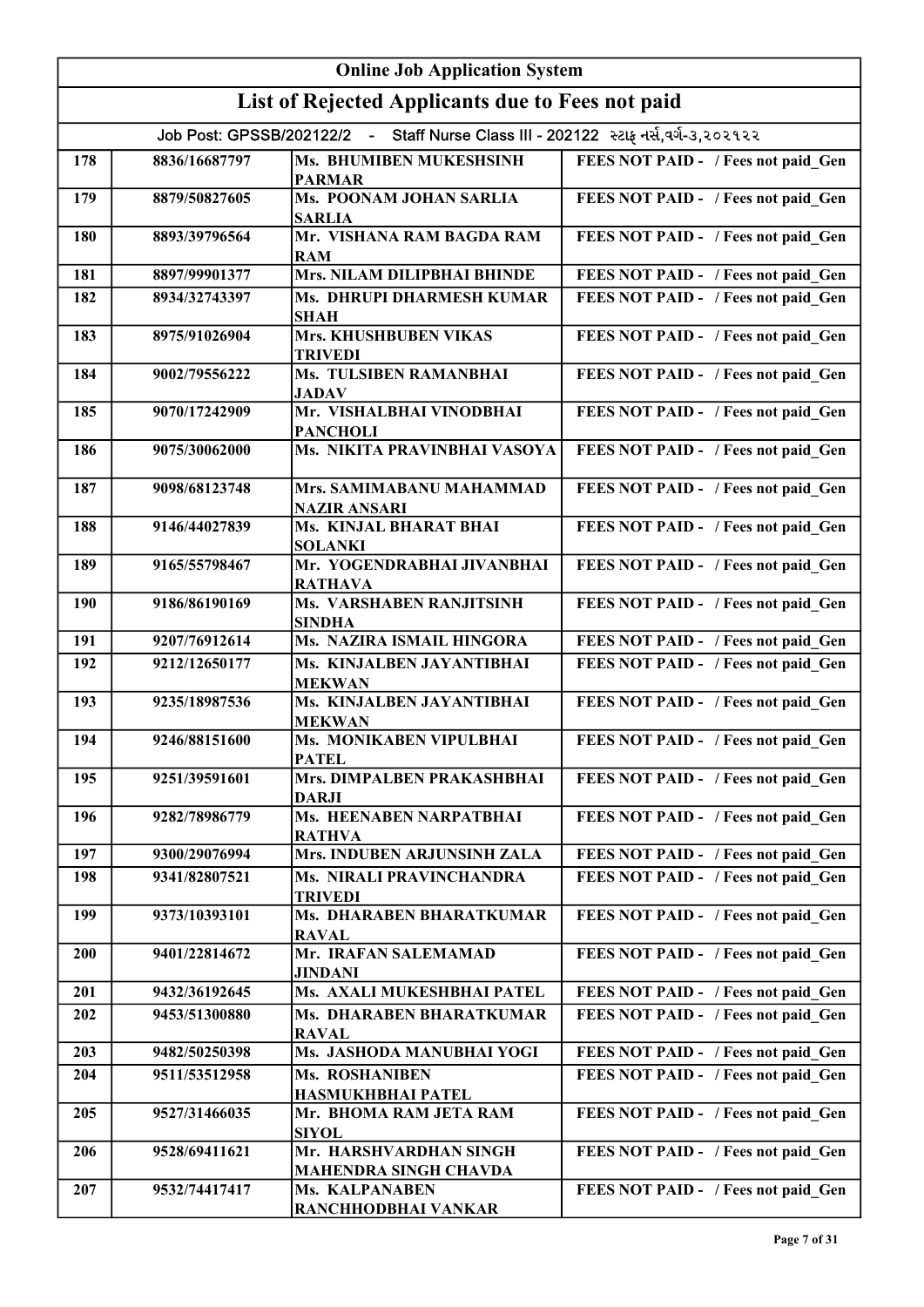| <b>Online Job Application System</b>             |                                                                                    |                                                 |                                     |  |
|--------------------------------------------------|------------------------------------------------------------------------------------|-------------------------------------------------|-------------------------------------|--|
| List of Rejected Applicants due to Fees not paid |                                                                                    |                                                 |                                     |  |
|                                                  | Job Post: GPSSB/202122/2 - Staff Nurse Class III - 202122 સ્ટાફ નર્સ,વર્ગ-૩,૨૦૨૧૨૨ |                                                 |                                     |  |
| 208                                              | 9545/52930272                                                                      | Mr. SELVIN MARTINBHAI DABHI                     | FEES NOT PAID - / Fees not paid Gen |  |
| 209                                              | 9567/26919338                                                                      | <b>Mrs. FALGUNIBEN</b>                          | FEES NOT PAID - / Fees not paid Gen |  |
|                                                  |                                                                                    | <b>SHAILESHKUMAR PATEL</b>                      |                                     |  |
| 210                                              | 9579/24612527                                                                      | Mr. RAHUL HARSHADBHAI<br><b>PATEL</b>           | FEES NOT PAID - / Fees not paid Gen |  |
| 211                                              | 9610/64589604                                                                      | Mr. MEET ANILKUMAR SHAH                         | FEES NOT PAID - / Fees not paid Gen |  |
| 212                                              | 9839/47788230                                                                      | Ms. MANIBEN PARABATBHAI<br><b>RAVALIYA</b>      | FEES NOT PAID - / Fees not paid Gen |  |
| 213                                              | 9956/20836944                                                                      | Mr. VATSAL JAGDISHBHAI VYAS                     | FEES NOT PAID - / Fees not paid Gen |  |
| 214                                              | 10012/42693755                                                                     | Ms. BIRIJAL KUMARI                              | FEES NOT PAID - / Fees not paid Gen |  |
|                                                  |                                                                                    | <b>SURESHBHAI PATEL</b>                         |                                     |  |
| 215                                              | 10013/75719539                                                                     | Ms. JENEPHER GERSHOM GOHIL                      | FEES NOT PAID - / Fees not paid Gen |  |
| 216                                              | 10054/48186276                                                                     | Mr. MANOJBHAI RAMESHBHAI<br><b>PADHIYAR</b>     | FEES NOT PAID - / Fees not paid Gen |  |
| 217                                              | 10266/76365698                                                                     | Mr. GOVIND RAM KANARAM JI<br><b>MEGHWAL</b>     | FEES NOT PAID - / Fees not paid Gen |  |
| 218                                              | 10305/54115642                                                                     | Ms. NIKI RAJUBHAI PATEL                         | FEES NOT PAID - / Fees not paid Gen |  |
| 219                                              | 10410/68278095                                                                     | Ms. SUMITRA RAJESHBHAI DAVE                     | FEES NOT PAID - / Fees not paid Gen |  |
| 220                                              | 10586/25876486                                                                     | Ms. POOJA YOGESHKUMAR<br><b>BHANDARI</b>        | FEES NOT PAID - / Fees not paid Gen |  |
| 221                                              | 10613/54818504                                                                     | Ms. VARSHABEN BHIKHALAL<br><b>TRIVEDI</b>       | FEES NOT PAID - / Fees not paid Gen |  |
| 222                                              | 10623/96368313                                                                     | Ms. NIRALI PRAVINCHANDRA<br><b>NAYEE</b>        | FEES NOT PAID - / Fees not paid_Gen |  |
| 223                                              | 10639/42906284                                                                     | Mrs. POOOJA NILESHBHAJ JOSHI                    | FEES NOT PAID - / Fees not paid Gen |  |
| 224                                              | 10662/53769791                                                                     | Mr. JIGNESH BAI DILIPBHAI<br><b>PARMAR</b>      | FEES NOT PAID - / Fees not paid_Gen |  |
| 225                                              | 10748/53337377                                                                     | Ms. JANKIBEN BHARATBHAI<br><b>PATEL</b>         | FEES NOT PAID - / Fees not paid Gen |  |
| 226                                              | 10760/18249034                                                                     | Ms. BHAVIKABEN SHANKARLAL<br><b>SUTHAR</b>      | FEES NOT PAID - / Fees not paid Gen |  |
| 227                                              | 10784/85608463                                                                     | Ms. MOHSINA BANU BHAGAT<br><b>MAKSUD BHAGAT</b> | FEES NOT PAID - / Fees not paid Gen |  |
| 228                                              | 10865/44527491                                                                     | Ms. MOHSINA BANU MAKSUD<br><b>BHAGAT</b>        | FEES NOT PAID - / Fees not paid Gen |  |
| 229                                              | 10876/45328620                                                                     | Ms. SEFALI SANJAYKUMAR JOSHI                    | FEES NOT PAID - / Fees not paid Gen |  |
| 230                                              | 10936/77298016                                                                     | Mr. HITESHKUMAR LALJIBHAI<br><b>GOLANI</b>      | FEES NOT PAID - / Fees not paid Gen |  |
| 231                                              | 10977/22498065                                                                     | Ms. DISHABEN CHETANBHAI<br><b>JOSHI</b>         | FEES NOT PAID - / Fees not paid Gen |  |
| 232                                              | 10994/63575381                                                                     | Ms. RIVANSI RAJESHBHAI<br><b>SOLANKI</b>        | FEES NOT PAID - / Fees not paid Gen |  |
| 233                                              | 11032/32694745                                                                     | Mrs. SHEFALI AMITKUMAR<br><b>CHRISTIAN</b>      | FEES NOT PAID - / Fees not paid Gen |  |
| 234                                              | 11062/49822734                                                                     | Ms. RIVANSI RAJESHBHAI<br><b>SOLANKI</b>        | FEES NOT PAID - / Fees not paid Gen |  |
| 235                                              | 11139/43689300                                                                     | Mr. ROHAN SURESHBHAI<br><b>SOLANKI</b>          | FEES NOT PAID - / Fees not paid Gen |  |
| 236                                              | 11147/32885093                                                                     | Ms. SWETLANA PRAVINKUMAR<br><b>CHRISTIAN</b>    | FEES NOT PAID - / Fees not paid Gen |  |
| 237                                              | 11152/36755981                                                                     | Ms. KHUSHBU PRAFULBHAI<br><b>PATEL</b>          | FEES NOT PAID - / Fees not paid Gen |  |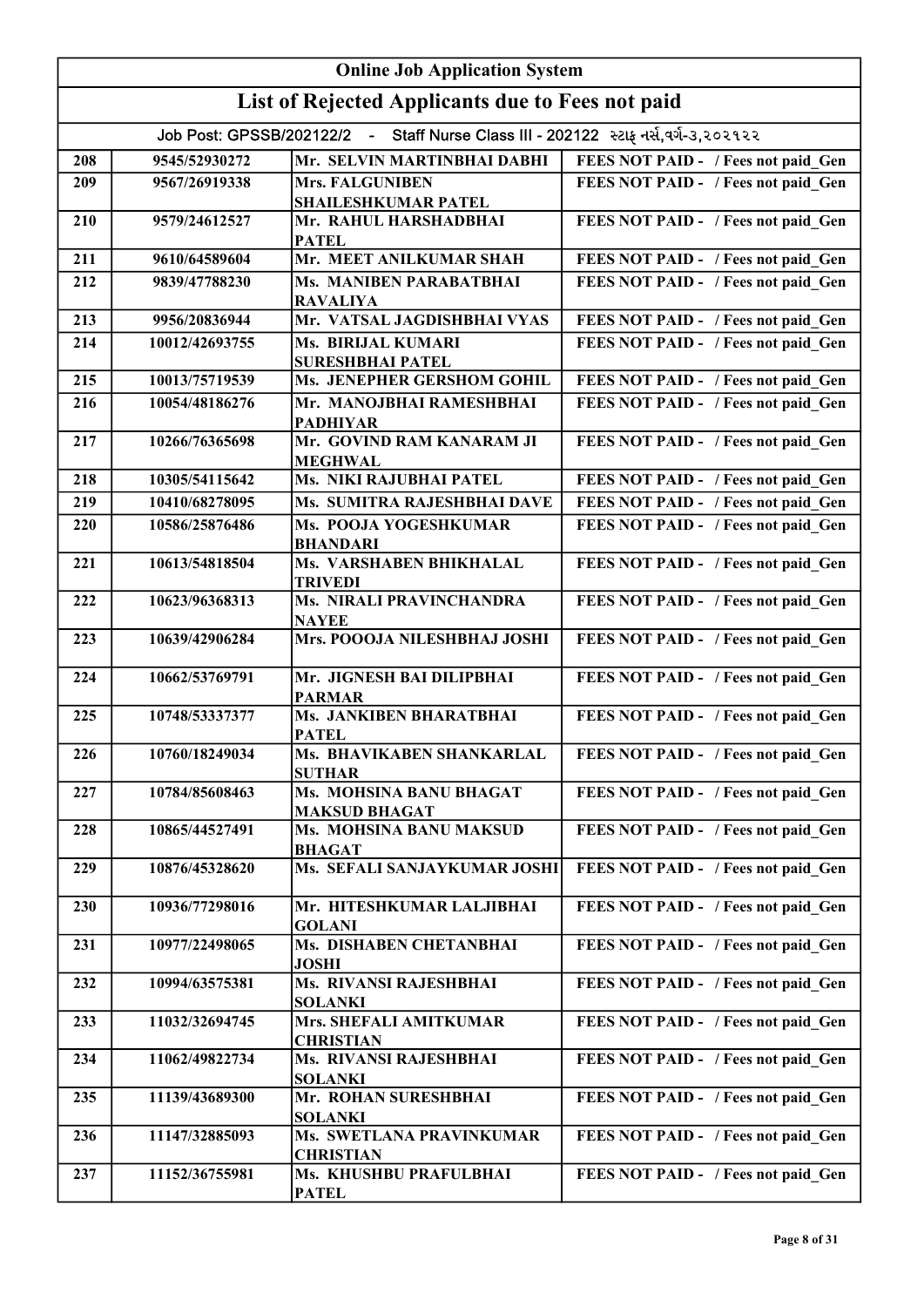|     |                | <b>Online Job Application System</b>                                               |                                     |
|-----|----------------|------------------------------------------------------------------------------------|-------------------------------------|
|     |                | List of Rejected Applicants due to Fees not paid                                   |                                     |
|     |                | Job Post: GPSSB/202122/2 - Staff Nurse Class III - 202122 સ્ટાફ નર્સ,વર્ગ-૩,૨૦૨૧૨૨ |                                     |
| 238 | 11311/34229282 | Ms. JANVI KALPESHKUMAR<br><b>PATEL</b>                                             | FEES NOT PAID - / Fees not paid Gen |
| 239 | 11336/68355005 | Ms. BHUMI JAYESHBHAI<br><b>UPADHYAY</b>                                            | FEES NOT PAID - / Fees not paid Gen |
| 240 | 11337/95021268 | Mr. MAHAMMADRIZVAN<br>RAFIKMAHAMMAD BALIM                                          | FEES NOT PAID - / Fees not paid Gen |
| 241 | 11371/26526783 | Mrs. TULASA CHIN BAHADUR<br><b>THAPA</b>                                           | FEES NOT PAID - / Fees not paid Gen |
| 242 | 11613/82844124 | Mr. RAGHU GOKUL DAS<br><b>VAISHNAV</b>                                             | FEES NOT PAID - / Fees not paid Gen |
| 243 | 11706/13444148 | Mr. SAGARKUMAR PRAVINBHAI<br><b>DABHI</b>                                          | FEES NOT PAID - / Fees not paid Gen |
| 244 | 11716/63456392 | Mrs. SHILPABEN GORDHANBHAI<br><b>SOLANKI</b>                                       | FEES NOT PAID - / Fees not paid Gen |
| 245 | 11908/29692367 | Mrs. HIRALBEN HATHIBHAI<br><b>PATELIA</b>                                          | FEES NOT PAID - / Fees not paid Gen |
| 246 | 11926/71509304 | Mr. RAJVEERSINH<br><b>JITENDRASINH ZALA</b>                                        | FEES NOT PAID - / Fees not paid Gen |
| 247 | 11939/50036593 | <b>Ms. BINALBEN FULSINH</b><br><b>CHAUHAN</b>                                      | FEES NOT PAID - / Fees not paid Gen |
| 248 | 11951/93205075 | Mrs. ANJANA JACKSON PARMAR                                                         | FEES NOT PAID - / Fees not paid Gen |
| 249 | 12004/24908584 | Mr. JOSLEEN JOHNSON<br><b>CHRISTIAN</b>                                            | FEES NOT PAID - / Fees not paid Gen |
| 250 | 12132/37631960 | Ms. BHAVNABEN DINESHBHAI<br><b>BARAIYA</b>                                         | FEES NOT PAID - / Fees not paid_Gen |
| 251 | 12170/33188352 | Mr. GAUTAMKUMAR<br><b>ARVINDBHAI BORAD</b>                                         | FEES NOT PAID - / Fees not paid Gen |
| 252 | 12214/47532637 | Ms. AARTIBEN PRADIPBHAI AMIN                                                       | FEES NOT PAID - / Fees not paid Gen |
| 253 | 12270/40834490 | Ms. NIKITA MAVJI HIRANI                                                            | FEES NOT PAID - / Fees not paid Gen |
| 254 | 12282/39854244 | Ms. PRIYA SURESHBHAI PATEL                                                         | FEES NOT PAID - / Fees not paid Gen |
| 255 | 12311/16523992 | Mr. NIKUNJKUMAR<br>RAMESHBHAI PATEL                                                | FEES NOT PAID - / Fees not paid Gen |
| 256 | 12465/17778243 | Mr. ANILKUMAR LABHSHANKAR<br><b>PANDIT</b>                                         | FEES NOT PAID - / Fees not paid_Gen |
| 257 | 12481/47529418 | Mr. PRAVIN KUMAR KABHABHAI<br><b>BARIA</b>                                         | FEES NOT PAID - / Fees not paid Gen |
| 258 | 12518/69514467 | Mr. PARTH SATISHBHAI PATEL                                                         | FEES NOT PAID - / Fees not paid Gen |
| 259 | 12529/19631809 | Ms. URVASHIBAHEN<br>MUKESHBHAI PATEL                                               | FEES NOT PAID - / Fees not paid Gen |
| 260 | 12556/18203213 | Ms. HITANGI VINODKUMAR<br><b>PATEL</b>                                             | FEES NOT PAID - / Fees not paid Gen |
| 261 | 12657/14452084 | Ms. KAJALBEN ANANDBHAI<br><b>PATEL</b>                                             | FEES NOT PAID - / Fees not paid Gen |
| 262 | 12670/49935609 | Ms. MEGHABEN JASHUBHAI<br><b>PATEL</b>                                             | FEES NOT PAID - / Fees not paid Gen |
| 263 | 12718/77223701 | <b>Mrs. DEVANGIBEN</b><br><b>DASHRATHBHAI PATEL</b>                                | FEES NOT PAID - / Fees not paid Gen |
| 264 | 12741/76720572 | Ms. NAYNA DHAVJI KHARPADE                                                          | FEES NOT PAID - / Fees not paid Gen |
| 265 | 12745/19854045 | <b>Mrs. PRAGATIBAHEN</b><br>RAMESHBHAI ADROJA                                      | FEES NOT PAID - / Fees not paid Gen |
| 266 | 12896/89485327 | Ms. DIPALI BHARATKUMAR<br><b>JADAV</b>                                             | FEES NOT PAID - / Fees not paid Gen |
| 267 | 12986/87669069 | Ms. DISHABEN DHANVANTBHAI<br><b>PATEL</b>                                          | FEES NOT PAID - / Fees not paid Gen |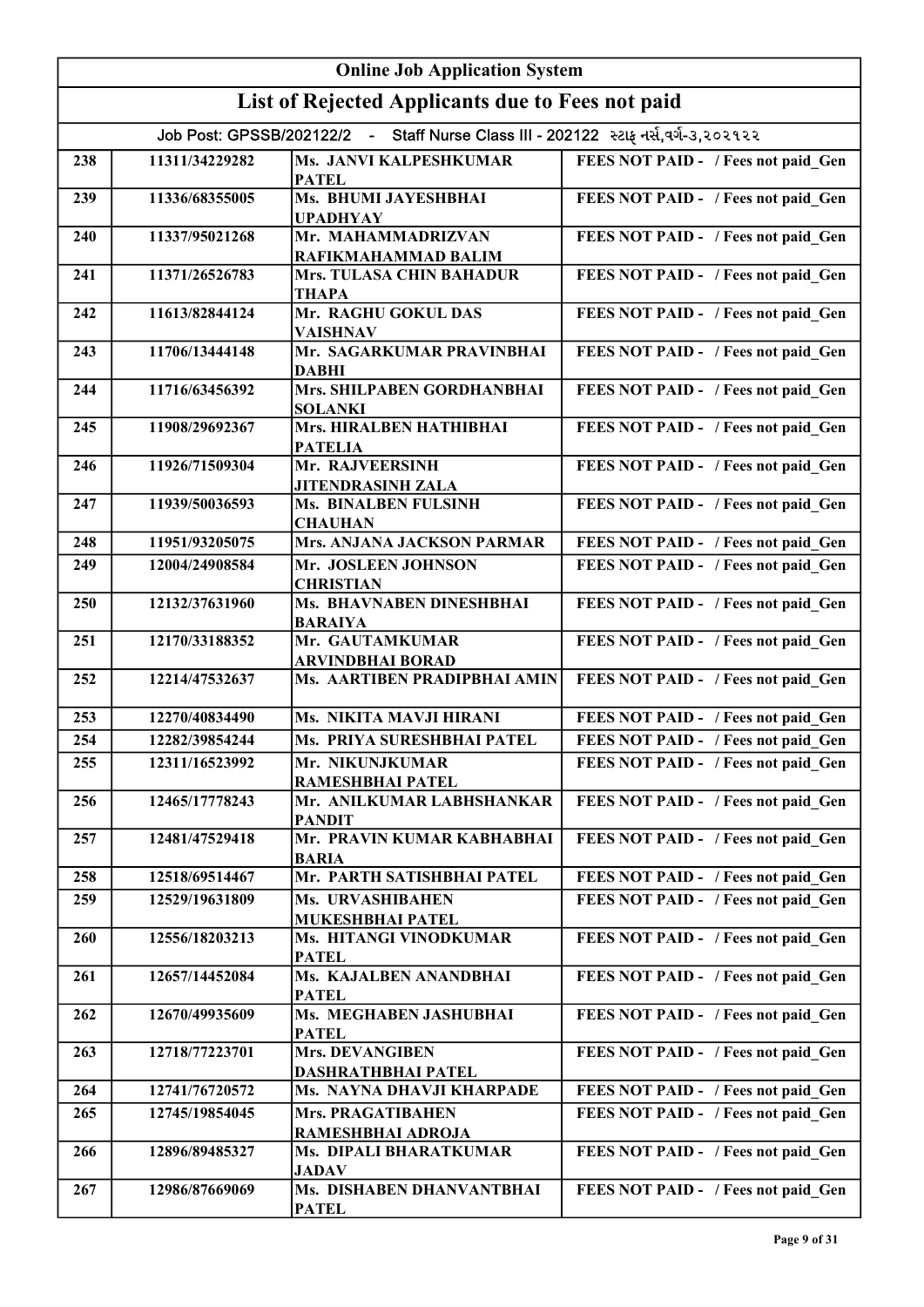| <b>Online Job Application System</b> |                |                                                                                    |                                     |
|--------------------------------------|----------------|------------------------------------------------------------------------------------|-------------------------------------|
|                                      |                | List of Rejected Applicants due to Fees not paid                                   |                                     |
|                                      |                | Job Post: GPSSB/202122/2 - Staff Nurse Class III - 202122 સ્ટાફ નર્સ,વર્ગ-૩,૨૦૨૧૨૨ |                                     |
| 268                                  | 13004/75544996 | Mrs. PAYALBEN MAFATLAL JOSHI                                                       | FEES NOT PAID - / Fees not paid Gen |
| 269                                  | 13071/49211436 | Ms. MITTALBEN BABUBHAI<br><b>CHAUDHARY</b>                                         | FEES NOT PAID - / Fees not paid Gen |
| 270                                  | 13073/12250199 | Mr. RAMESHBHAI MACKWAN<br><b>SUMITKUMAR</b>                                        | FEES NOT PAID - / Fees not paid Gen |
| 271                                  | 13119/91529627 | Mrs. REENA RAMBHAJAN PAL                                                           | FEES NOT PAID - / Fees not paid Gen |
| 272                                  | 13129/61879031 | Mr. PARESH RAMANBHAI RAVAL                                                         | FEES NOT PAID - / Fees not paid Gen |
| 273                                  | 13148/73394675 | Ms. KOMAL BHAGVANDAS<br><b>KOLHE</b>                                               | FEES NOT PAID - / Fees not paid Gen |
| 274                                  | 13274/54826805 | Mr. ANIRUDDHSINH<br><b>BHARATKUMAR SOLANKI</b>                                     | FEES NOT PAID - / Fees not paid Gen |
| 275                                  | 13469/69920614 | Mrs. FARJANABANU IRFAN GHORI                                                       | FEES NOT PAID - / Fees not paid Gen |
| 276                                  | 13519/13539401 | Ms. BILKISH MUSTAK PATEL                                                           | FEES NOT PAID - / Fees not paid Gen |
| 277                                  | 13539/89856219 | Ms. KAJALBEN ANANDBHAI<br><b>PATEL</b>                                             | FEES NOT PAID - / Fees not paid Gen |
| 278                                  | 13567/73102233 | Mrs. EKTABAHEN MUKESHBHAI<br><b>PANDYA</b>                                         | FEES NOT PAID - / Fees not paid Gen |
| 279                                  | 13576/65459349 | Mr. YOGRAJSINH BHARATSINH<br><b>RAOL</b>                                           | FEES NOT PAID - / Fees not paid Gen |
| 280                                  | 13607/27669974 | Ms. ARPITABEN BABUBHAI<br><b>PATEL PATEL</b>                                       | FEES NOT PAID - / Fees not paid Gen |
| 281                                  | 13679/95750176 | Ms. ARPITABEN BABUBHAI<br><b>PATEL</b>                                             | FEES NOT PAID - / Fees not paid Gen |
| 282                                  | 13714/12142409 | Mr. RAMESH RAM NARANA RAM<br><b>CHOUDHARY</b>                                      | FEES NOT PAID - / Fees not paid Gen |
| 283                                  | 13802/69459301 | Mr. PARESH RAMANBHAI RAVAL                                                         | FEES NOT PAID - / Fees not paid Gen |
| 284                                  | 13811/48918882 | Ms. PRIYA VALLABHBHAI<br><b>GARALA</b>                                             | FEES NOT PAID - / Fees not paid Gen |
| 285                                  | 14062/59446523 | Mr. MEHULBHAI RATUBHAI<br><b>RAUT</b>                                              | FEES NOT PAID - / Fees not paid Gen |
| 286                                  | 14076/81526058 | Mrs. VAIBHAVI<br><b>GHANSHYAMBHAI PATEL</b>                                        | FEES NOT PAID - / Fees not paid Gen |
| 287                                  | 14098/94960197 | Ms. DHARABEN JAYSUKHBHAI<br><b>CHOVATIYA</b>                                       | FEES NOT PAID - / Fees not paid Gen |
| 288                                  | 14151/99354957 | Ms. PALLAVI DILIPBHAI VARIA                                                        | FEES NOT PAID - / Fees not paid Gen |
| 289                                  | 14188/46623281 | Mrs. TEJALBEN MADHUSINH<br><b>BARIA</b>                                            | FEES NOT PAID - / Fees not paid Gen |
| 290                                  | 14244/24797281 | <b>Mrs. MANISHABEN RAJAJI</b><br><b>CHAUHAN</b>                                    | FEES NOT PAID - / Fees not paid Gen |
| 291                                  | 14259/74065727 | Mr. PUSHPENDRA BHANWAR<br><b>SINGH SINGH</b>                                       | FEES NOT PAID - / Fees not paid Gen |
| 292                                  | 14385/89053325 | Ms. KOMALBEN PARBATSINH<br><b>CHAUHAN</b>                                          | FEES NOT PAID - / Fees not paid Gen |
| 293                                  | 14440/56065493 | Mr. SANJEETKUMAR<br><b>GANGASAGAR VARMA</b>                                        | FEES NOT PAID - / Fees not paid Gen |
| 294                                  | 14477/56548906 | Dr. RUKSHADBANU CHAUHAN                                                            | FEES NOT PAID - / Fees not paid Gen |
| 295                                  | 14561/39045990 | Mr. YASHKUMAR KISHORBHAI<br><b>BHADAJA</b>                                         | FEES NOT PAID - / Fees not paid Gen |
| 296                                  | 14567/28418096 | <b>Ms. SAPANABEN</b><br><b>GHANSHYAMBHAI JETHVA</b>                                | FEES NOT PAID - / Fees not paid Gen |
| 297                                  | 14655/14825464 | Ms. JANKIBEN JAYANTIBHAI<br><b>PATEL</b>                                           | FEES NOT PAID - / Fees not paid Gen |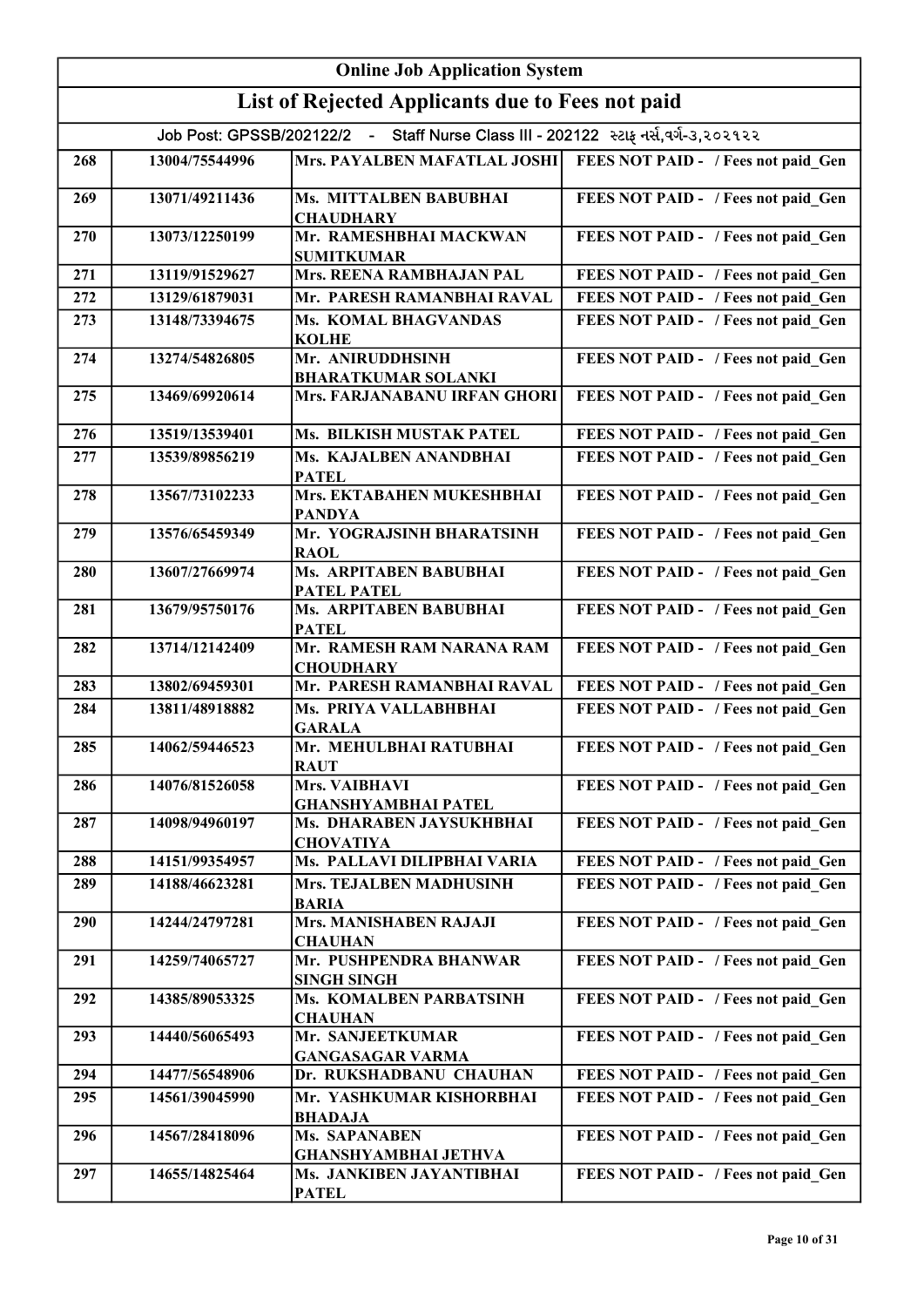| <b>Online Job Application System</b>             |                                                                                     |                                                            |                                     |  |
|--------------------------------------------------|-------------------------------------------------------------------------------------|------------------------------------------------------------|-------------------------------------|--|
| List of Rejected Applicants due to Fees not paid |                                                                                     |                                                            |                                     |  |
|                                                  | Job Post: GPSSB/202122/2 - Staff Nurse Class III - 202122  સ્ટાફ નર્સ,વર્ગ-૩,૨૦૨૧૨૨ |                                                            |                                     |  |
| 298                                              | 14679/32772747                                                                      | Ms. RAVINA MUKESHBHAI PATEL                                | FEES NOT PAID - / Fees not paid Gen |  |
| 299                                              | 14724/24541678                                                                      | Mr. KINCHITKUMAR<br><b>KAMLESHKUMAR THEKADI</b>            | FEES NOT PAID - / Fees not paid Gen |  |
| 300                                              | 14736/74071559                                                                      | Mrs. NIDHIBAHEN SURESHBHAI<br><b>PATEL</b>                 | FEES NOT PAID - / Fees not paid Gen |  |
| 301                                              | 14766/80701579                                                                      | Ms. RAVINA MUKESHBHAI PATEL                                | FEES NOT PAID - / Fees not paid Gen |  |
| 302                                              | 14774/68493631                                                                      | Ms. ARUNABEN AMARDAS<br><b>PADHIYAR</b>                    | FEES NOT PAID - / Fees not paid Gen |  |
| 303                                              | 14871/26220014                                                                      | Ms. SANAZABIN AFZALHUSEN<br><b>RADHANPURI</b>              | FEES NOT PAID - / Fees not paid_Gen |  |
| 304                                              | 14876/34013960                                                                      | Mrs. MANISHA MOJISBHAI<br><b>KHRISTI</b>                   | FEES NOT PAID - / Fees not paid_Gen |  |
| 305                                              | 14903/27177961                                                                      | Ms. DHARTI BHIKHABHAI<br><b>METIYA</b>                     | FEES NOT PAID - / Fees not paid_Gen |  |
| 306                                              | 14969/48415787                                                                      | Ms. NAMRATABEN ANANDRY<br><b>CHRISTI</b>                   | FEES NOT PAID - / Fees not paid Gen |  |
| 307                                              | 15024/32254161                                                                      | Mrs. ARPANA RANJITSINH<br><b>PARMAR</b>                    | FEES NOT PAID - / Fees not paid Gen |  |
| 308                                              | 15127/72671680                                                                      | Mrs. HIRALBEN HARISINH<br><b>CHAUHAN</b>                   | FEES NOT PAID - / Fees not paid Gen |  |
| 309                                              | 15159/63133562                                                                      | Ms. KOMAL SATISHBHAI PATEL                                 | FEES NOT PAID - / Fees not paid Gen |  |
| 310                                              | 15279/18537469                                                                      | Ms. SABABANU ALI MOHAMMAD<br><b>ANSARI</b>                 | FEES NOT PAID - / Fees not paid_Gen |  |
| 311                                              | 15294/98560420                                                                      | Ms. ASTHA MUKESHKUMAR<br><b>VIJAYKUMAR</b>                 | FEES NOT PAID - / Fees not paid Gen |  |
| 312                                              | 15327/66967462                                                                      | Ms. RIPALBEN JAGDISHBHAI<br><b>PATEL</b>                   | FEES NOT PAID - / Fees not paid Gen |  |
| 313                                              | 15387/70772558                                                                      | Ms. SWETA VIJAYBHAI PARMAR                                 | FEES NOT PAID - / Fees not paid Gen |  |
| 314                                              | 15435/69589515                                                                      | Mrs. JYOTIKABAHEN<br><b>DWARKESHKUMAR PATEL</b>            | FEES NOT PAID - / Fees not paid Gen |  |
| 315                                              | 15461/54970159                                                                      | Mr. NIKUNJ HIMATBHAI<br><b>KOTADIYA</b>                    | FEES NOT PAID - / Fees not paid Gen |  |
| 316                                              | 15628/42967985                                                                      | Mr. AMINBHAI<br>MOHAMMADYUNUS MANSURI                      | FEES NOT PAID - / Fees not paid Gen |  |
| 317                                              | 15636/43762385                                                                      | Mrs. VANITABEN NIKULBHAI<br><b>DESAI</b>                   | FEES NOT PAID - / Fees not paid Gen |  |
| 318                                              | 15745/51307366                                                                      | Mr. SANJAY BADRINARAYENJI<br><b>RAWAL</b>                  | FEES NOT PAID - / Fees not paid Gen |  |
| 319                                              | 15849/24844567                                                                      | Ms. BHERALBEN PRAVINBHAI<br><b>MAHYAVANSHI</b>             | FEES NOT PAID - / Fees not paid Gen |  |
| 320                                              | 15871/23215556                                                                      | Ms. VIBHABAHEN ARVINDBHAI<br><b>PATEL</b>                  | FEES NOT PAID - / Fees not paid Gen |  |
| 321                                              | 15886/54439658                                                                      | Mr. PANKANJKUMAR<br><b>MASURSINH PARMAR</b>                | FEES NOT PAID - / Fees not paid Gen |  |
| 322                                              | 16097/73597151                                                                      | Mr. KASHYAP BIPINCHANDRA<br><b>PATEL</b>                   | FEES NOT PAID - / Fees not paid Gen |  |
| 323                                              | 16112/79815075                                                                      | Mrs. NAZRANA SAHID PATEL                                   | FEES NOT PAID - / Fees not paid Gen |  |
| 324                                              | 16128/84795317                                                                      | Ms. RASHMI ARVINDBHAI<br><b>PARMAR</b>                     | FEES NOT PAID - / Fees not paid Gen |  |
| 325                                              | 16144/66585427                                                                      | Ms. MOHINIBEN RAMESHBHAI<br><b>PATEL</b>                   | FEES NOT PAID - / Fees not paid Gen |  |
| 326                                              | 16178/86718468                                                                      | Ms. DARSHANA VINUBHAI<br><b>MAKWANA</b>                    | FEES NOT PAID - / Fees not paid Gen |  |
| 327                                              | 16213/20252044                                                                      | <b>Ms. INDRANI PRABIR RANJAN</b><br><b>GANGULY GANGULY</b> | FEES NOT PAID - / Fees not paid_Gen |  |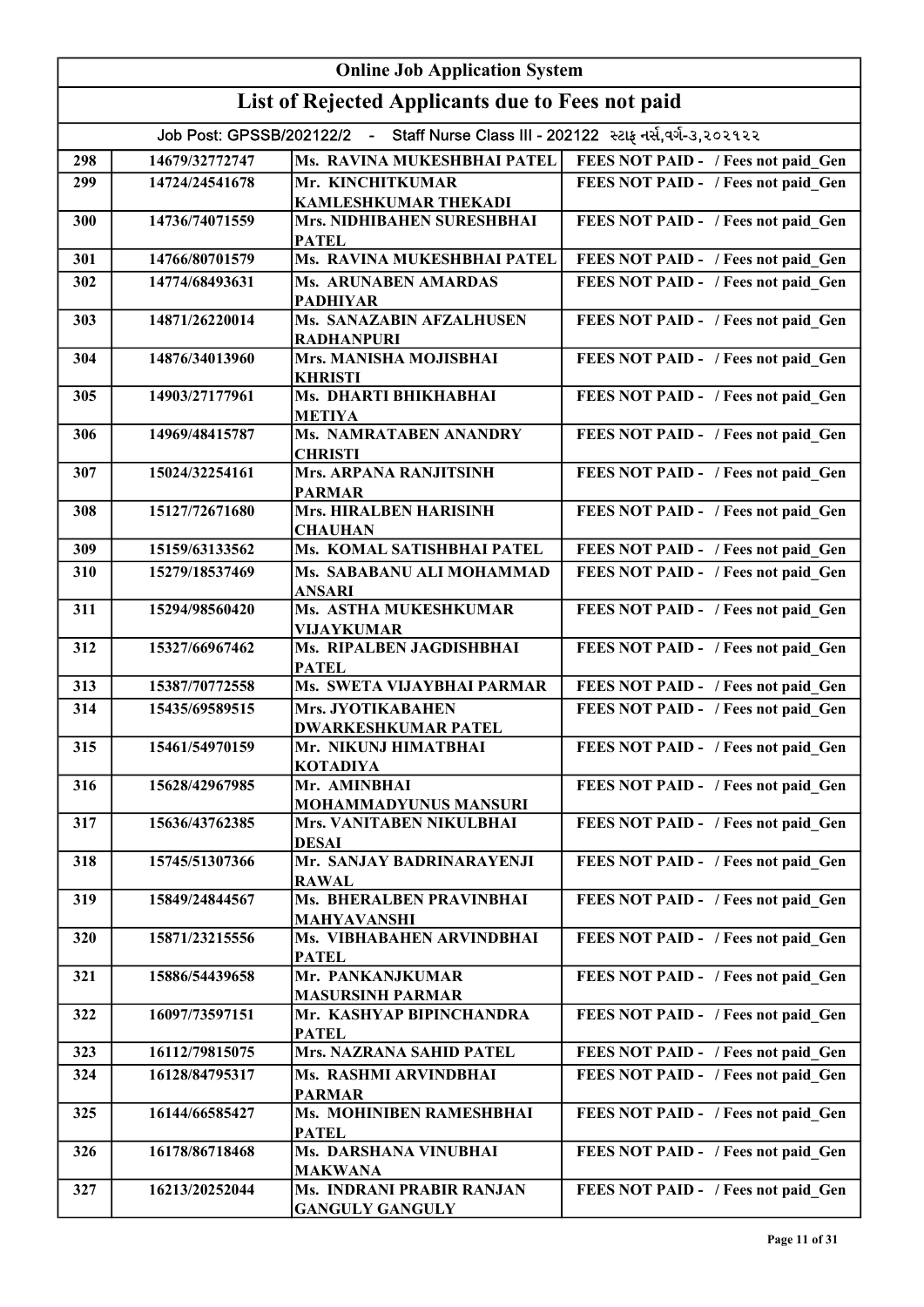|     | <b>Online Job Application System</b>                                               |                                                  |                                     |  |
|-----|------------------------------------------------------------------------------------|--------------------------------------------------|-------------------------------------|--|
|     |                                                                                    | List of Rejected Applicants due to Fees not paid |                                     |  |
|     | Job Post: GPSSB/202122/2 - Staff Nurse Class III - 202122 સ્ટાફ નર્સ,વર્ગ-૩,૨૦૨૧૨૨ |                                                  |                                     |  |
| 328 | 16282/87734395                                                                     | Mr. DIGVIJAYSINH AJITSINH<br><b>CHAVADA</b>      | FEES NOT PAID - / Fees not paid Gen |  |
| 329 | 16299/76104030                                                                     | Ms. MONIKA RAJENDRA KUMAR<br><b>KANAV KANAV</b>  | FEES NOT PAID - / Fees not paid Gen |  |
| 330 | 16351/76342433                                                                     | Ms. NEHAKUMARI<br>JYOTINDRAKUMAR PATEL           | FEES NOT PAID - / Fees not paid Gen |  |
| 331 | 16404/63303055                                                                     | Ms. RUSHIKA SHAMBHUBHAI<br><b>PATEL</b>          | FEES NOT PAID - / Fees not paid Gen |  |
| 332 | 16435/56663185                                                                     | Mr. AYUSH SANJAYBHAI PATEL                       | FEES NOT PAID - / Fees not paid Gen |  |
| 333 | 16436/74000342                                                                     | Dr. KINJALBEN KANTI BHAI<br><b>PATEL</b>         | FEES NOT PAID - / Fees not paid Gen |  |
| 334 | 16439/48132159                                                                     | Mrs. SONALIBEN BHAGVANDAS<br><b>PATEL</b>        | FEES NOT PAID - / Fees not paid Gen |  |
| 335 | 16443/47450131                                                                     | Mrs. NUTAN RAJESH SANGANI                        | FEES NOT PAID - / Fees not paid Gen |  |
| 336 | 16521/99699116                                                                     | Mr. GOUTAM KUMARAR<br>NARAYANLALLOHAR LOHAR      | FEES NOT PAID - / Fees not paid Gen |  |
| 337 | 16609/13472153                                                                     | Mr. SUMIT BHANWAR LAL<br><b>DANGAR DANGAR</b>    | FEES NOT PAID - / Fees not paid Gen |  |
| 338 | 16611/45550245                                                                     | Mr. LUNKARAN LAKHA RAM<br><b>SUTHAR</b>          | FEES NOT PAID - / Fees not paid Gen |  |
| 339 | 16682/70512243                                                                     | Ms. PRIYANKABEN JONSANBHAI<br><b>MEKWAN</b>      | FEES NOT PAID - / Fees not paid Gen |  |
| 340 | 16753/37646278                                                                     | Mr. MAYANK KAILASH<br><b>CHANDRA JHANKAL</b>     | FEES NOT PAID - / Fees not paid Gen |  |
| 341 | 16820/87831955                                                                     | Mr. DIPAKKUMAR<br><b>MAHENDRABHAI PATEL</b>      | FEES NOT PAID - / Fees not paid Gen |  |
| 342 | 16869/84468400                                                                     | Ms. PRAGNA PRAVINBHAI<br><b>MAKWANA</b>          | FEES NOT PAID - / Fees not paid Gen |  |
| 343 | 16879/69099222                                                                     | Mr. KAUSHIKKUMAR RAMABHAI<br><b>PARMAR</b>       | FEES NOT PAID - / Fees not paid Gen |  |
| 344 | 16896/81236601                                                                     | Ms. MINALBEN DAHYABHAI<br><b>CHAUDHARY</b>       | FEES NOT PAID - / Fees not paid Gen |  |
| 345 | 16995/58439813                                                                     | Ms. KINJAL BHARAT BHAI<br><b>SOLANKI</b>         | FEES NOT PAID - / Fees not paid Gen |  |
| 346 | 17110/32872532                                                                     | Mr. GAGANDEEP SINGH<br><b>GAJENDRASINGH KANG</b> | FEES NOT PAID - / Fees not paid Gen |  |
| 347 | 17130/96221281                                                                     | Mrs. VINUKUMAR NAIR ANU                          | FEES NOT PAID - / Fees not paid Gen |  |
| 348 | 17263/57423626                                                                     | <b>Mrs. ANU VINUKUMAR NAIR</b>                   | FEES NOT PAID - / Fees not paid Gen |  |
| 349 | 17382/44320100                                                                     | Mr. BRIJESH HASMUKHKUMAR<br><b>BHATT</b>         | FEES NOT PAID - / Fees not paid Gen |  |
| 350 | 17383/92301075                                                                     | Mr. PRATIMABEN SAVAJKUIMAR<br><b>PATEL</b>       | FEES NOT PAID - / Fees not paid Gen |  |
| 351 | 17391/18153099                                                                     | Mr. PRATIMABEN SAVAJKUIMAR<br><b>PATEL</b>       | FEES NOT PAID - / Fees not paid Gen |  |
| 352 | 17397/90587844                                                                     | Ms. PRATIMABEN SAVAJKUIMAR<br><b>PATEL</b>       | FEES NOT PAID - / Fees not paid Gen |  |
| 353 | 17403/20564793                                                                     | Mrs. JAYVANTIBEN DINESHBHAI<br><b>GOHIL</b>      | FEES NOT PAID - / Fees not paid Gen |  |
| 354 | 17421/72574659                                                                     | Ms. MANSIBEN SHAILESHBHAI<br><b>CHRISTIAN</b>    | FEES NOT PAID - / Fees not paid Gen |  |
| 355 | 17493/41015782                                                                     | Mr. KUSHENDRA AMRATLAL<br><b>SOLANKI</b>         | FEES NOT PAID - / Fees not paid Gen |  |
| 356 | 17519/29878454                                                                     | Ms. BHAVIKA GIRISHBHAI PATEL                     | FEES NOT PAID - / Fees not paid Gen |  |
| 357 | 17522/78526520                                                                     | Ms. MITTALBEN BAKULBHAI<br><b>RATHWA</b>         | FEES NOT PAID - / Fees not paid Gen |  |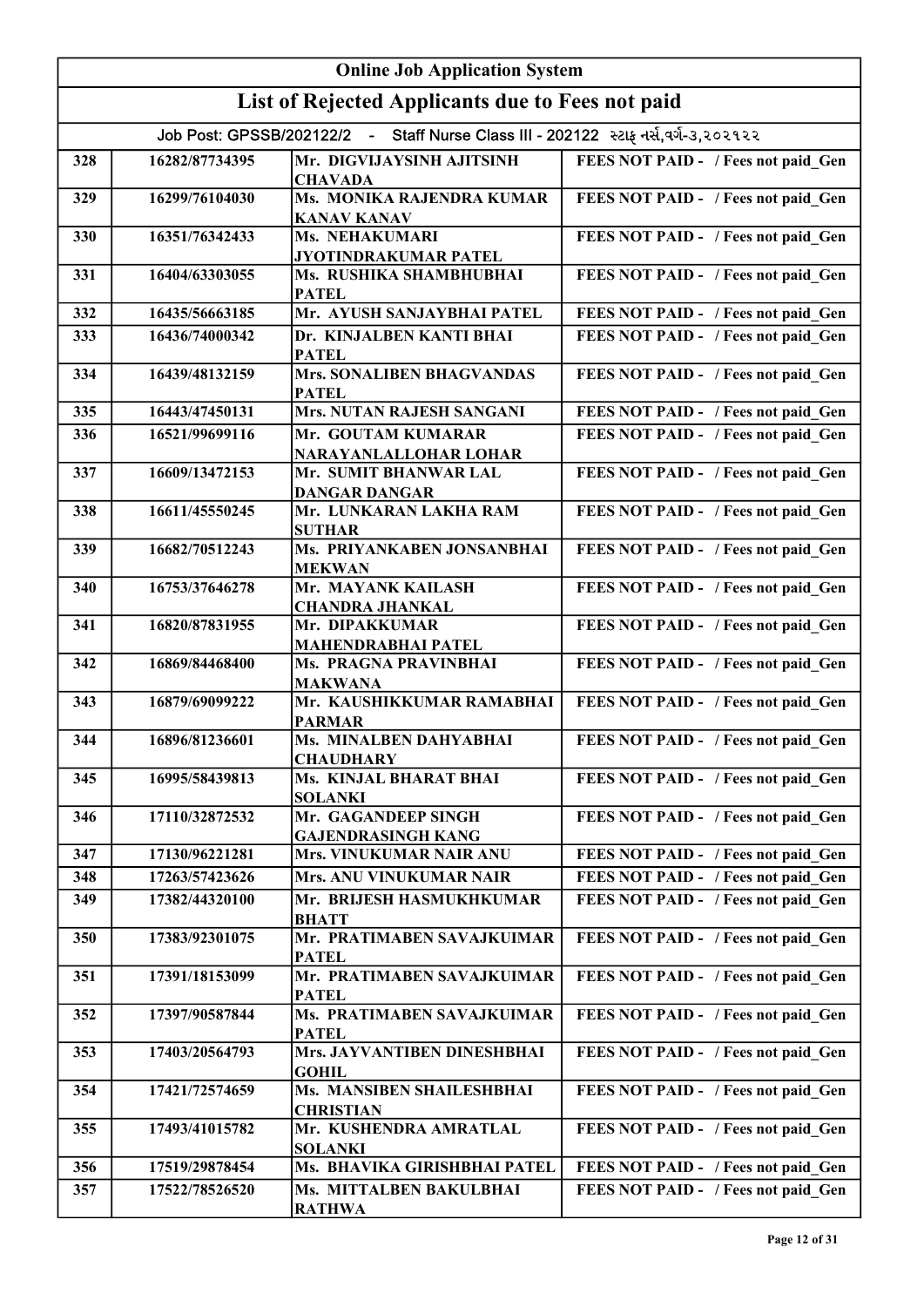|     | <b>Online Job Application System</b> |                                                                                    |                                     |
|-----|--------------------------------------|------------------------------------------------------------------------------------|-------------------------------------|
|     |                                      | List of Rejected Applicants due to Fees not paid                                   |                                     |
|     |                                      | Job Post: GPSSB/202122/2 - Staff Nurse Class III - 202122 સ્ટાફ નર્સ,વર્ગ-૩,૨૦૨૧૨૨ |                                     |
| 358 | 17532/97472950                       | Ms. BHAVIKA GIRISHBHAI PATEL                                                       | FEES NOT PAID - / Fees not paid Gen |
| 359 | 17628/42197264                       | Ms. DIPALIBEN BADALBHAI                                                            | FEES NOT PAID - / Fees not paid Gen |
| 360 | 17647/72463267                       | <b>PARMAR</b><br>Ms. EKTA EARNEST CHRISTIAN                                        | FEES NOT PAID - / Fees not paid Gen |
| 361 | 17689/66426926                       | Ms. SUSHMITA SUBRAT PAL                                                            | FEES NOT PAID - / Fees not paid Gen |
| 362 | 17717/74980960                       | Mr. MEHULKUMAR MOHANBHAI                                                           | FEES NOT PAID - / Fees not paid Gen |
| 363 | 17738/57254912                       | <b>VANKAR</b><br>Mr. MUHAMMEDEAZAZ AHMED                                           | FEES NOT PAID - / Fees not paid_Gen |
| 364 | 17761/26946701                       | <b>PATEL</b><br>Ms. KRINA NISHIDHBHAI PATEL                                        | FEES NOT PAID - / Fees not paid Gen |
| 365 | 17767/17722491                       | <b>Ms. ARPITABEN SHANTILAL</b>                                                     | FEES NOT PAID - / Fees not paid Gen |
|     |                                      | <b>JADAV</b>                                                                       |                                     |
| 366 | 17898/81354363                       | Mr. MOHAMMAD HASAN<br><b>MAYSAMALI CHAUDHARY</b>                                   | FEES NOT PAID - / Fees not paid Gen |
| 367 | 17993/41577978                       | <b>Ms. VANDANABEN</b><br><b>GIRISHKUMAR SOLANKI</b>                                | FEES NOT PAID - / Fees not paid Gen |
| 368 | 18019/86779780                       | Mrs. NILAMBEN VISHNUBHAI<br><b>SUTHAR</b>                                          | FEES NOT PAID - / Fees not paid Gen |
| 369 | 18104/81154872                       | Mrs. TRUPTIBEN DASHRATHBHAI<br><b>CHAUHAN</b>                                      | FEES NOT PAID - / Fees not paid Gen |
| 370 | 18110/14216884                       | Mr. CHINTANKUMAR<br>PANKAJBHAI MACWAN                                              | FEES NOT PAID - / Fees not paid Gen |
| 371 | 18111/25779771                       | Ms. SONALIBEN KODARBHAI<br><b>CHAUDHARI</b>                                        | FEES NOT PAID - / Fees not paid Gen |
| 372 | 18176/18274680                       | Mr. KUSHENDRA AMRATLAL<br><b>SOLANKI</b>                                           | FEES NOT PAID - / Fees not paid Gen |
| 373 | 18182/67649348                       | Ms. JASUMATI ATULBHAI<br><b>BAMBHROLIYA</b>                                        | FEES NOT PAID - / Fees not paid_Gen |
| 374 | 18231/80396621                       | Mr. KUSHENDRA AMRATLAL<br><b>SOLANKI</b>                                           | FEES NOT PAID - / Fees not paid_Gen |
| 375 | 18256/70899457                       | Mr. NARSHI JETHABHAI<br><b>KANJARIYA</b>                                           | FEES NOT PAID - / Fees not paid Gen |
| 376 | 18261/87295393                       | Mrs. DHARTI BHIKHABHAI<br><b>METIYA</b>                                            | FEES NOT PAID - / Fees not paid Gen |
| 377 | 18312/73304934                       | Ms. RIMA NATHALAL JOSHI                                                            | FEES NOT PAID - / Fees not paid Gen |
| 378 | 18330/27479974                       | Mr. MAYURBHAI HARDASBHAI<br><b>CHAUDHARI</b>                                       | FEES NOT PAID - / Fees not paid Gen |
| 379 | 18350/50375311                       | Ms. MAITRI KAMLESHKUMAR<br><b>PATEL</b>                                            | FEES NOT PAID - / Fees not paid Gen |
| 380 | 18384/97947640                       | Mrs. ANKITABEN RAJENDRABHAI<br><b>PATEL</b>                                        | FEES NOT PAID - / Fees not paid Gen |
| 381 | 18401/52818978                       | Mr. SANJAY LAL CHAND KUMAR                                                         | FEES NOT PAID - / Fees not paid Gen |
| 382 | 18432/37910895                       | Ms. GEETA AMRUTLLAL PARMAR                                                         | FEES NOT PAID - / Fees not paid Gen |
| 383 | 18467/55169805                       | Ms. SEEMABEN MULJIBHAI<br><b>RAJPUT</b>                                            | FEES NOT PAID - / Fees not paid Gen |
| 384 | 18476/85763598                       | Mr. PARESHKUMAR<br><b>GORDHANBHAI MAKWANA</b>                                      | FEES NOT PAID - / Fees not paid Gen |
| 385 | 18518/27592381                       | Ms. RACHNA ANIRUDDHBHAI<br><b>DAVE</b>                                             | FEES NOT PAID - / Fees not paid Gen |
| 386 | 18547/98303793                       | Ms. BHAVANABEN KABIRBHAI<br><b>BHASARA</b>                                         | FEES NOT PAID - / Fees not paid Gen |
| 387 | 18573/64022343                       | Mrs. BHAVNABEN DILIPBHAI<br><b>MOCHI</b>                                           | FEES NOT PAID - / Fees not paid Gen |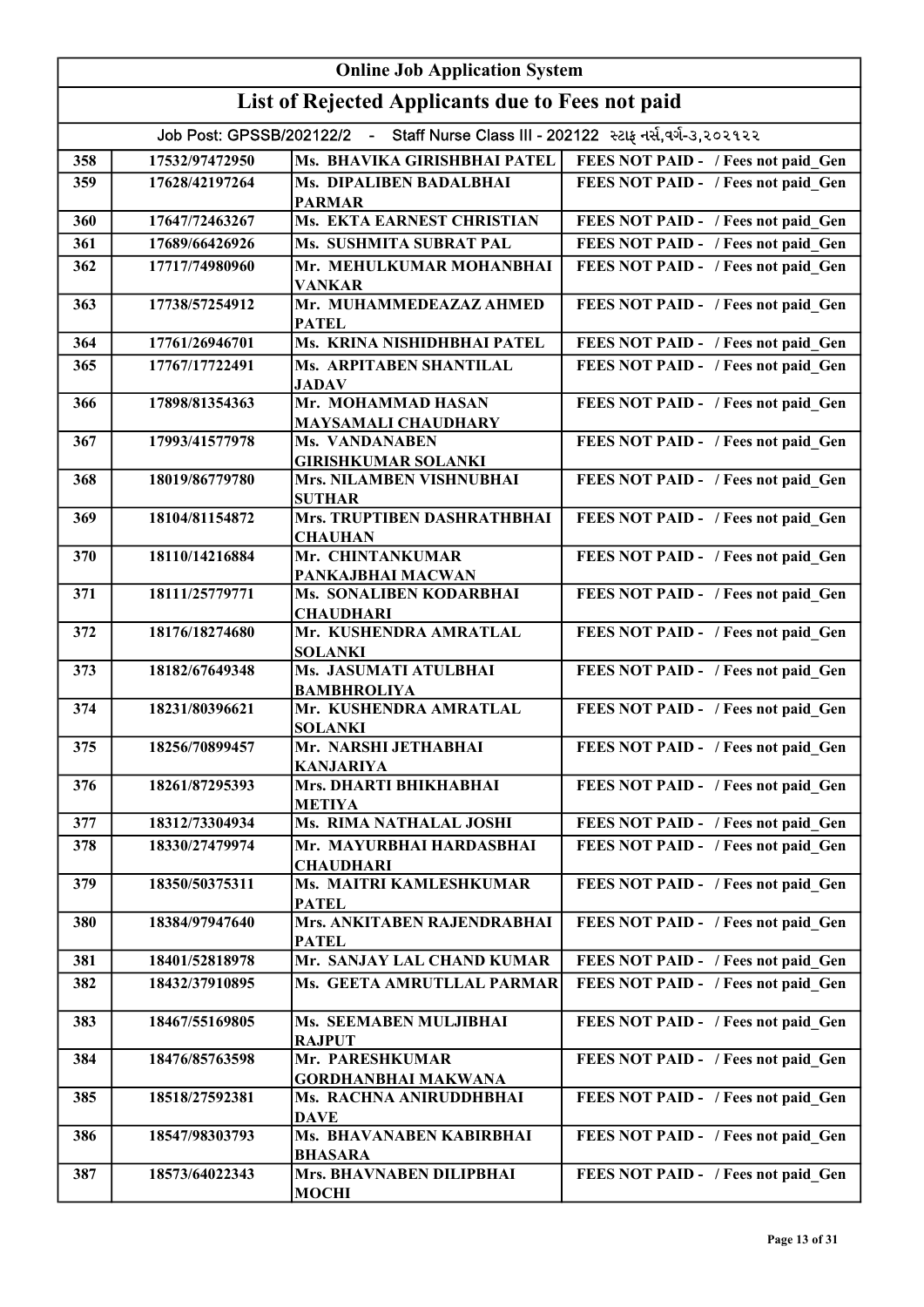|     | <b>Online Job Application System</b>                                                  |                                                    |                                     |  |
|-----|---------------------------------------------------------------------------------------|----------------------------------------------------|-------------------------------------|--|
|     |                                                                                       | List of Rejected Applicants due to Fees not paid   |                                     |  |
|     | - Staff Nurse Class III - 202122 સ્ટાફ નર્સ,વર્ગ-૩,૨૦૨૧૨૨<br>Job Post: GPSSB/202122/2 |                                                    |                                     |  |
| 388 | 18587/98773533                                                                        | Mr. VIVEK ARVIND RATHOD                            | FEES NOT PAID - / Fees not paid Gen |  |
| 389 | 18612/58863781                                                                        | Ms. GLORY JOY CHRISTIAN                            | FEES NOT PAID - / Fees not paid Gen |  |
| 390 | 18623/63590702                                                                        | Mrs. AYESHABANU SABIRMIYAN                         | FEES NOT PAID - / Fees not paid Gen |  |
|     |                                                                                       | <b>MALEK</b>                                       |                                     |  |
| 391 | 18628/21146202                                                                        | Mr. SAMEERKUMAR<br>RAMESHBHAI PARMAR               | FEES NOT PAID - / Fees not paid_Gen |  |
| 392 | 18630/96283495                                                                        | Ms. KINJAL BHARAT BHAI                             | FEES NOT PAID - / Fees not paid_Gen |  |
| 393 | 18642/28287707                                                                        | <b>SOLANKI</b><br>Ms. SONUBEN GIRISHKUMAR          | FEES NOT PAID - / Fees not paid_Gen |  |
|     |                                                                                       | <b>PATEL</b>                                       |                                     |  |
| 394 | 18644/94173028                                                                        | Mrs. RINABAHEN KANUBHAI<br><b>PATEL</b>            | FEES NOT PAID - / Fees not paid Gen |  |
| 395 | 18698/51248070                                                                        | Mr. KISHANKUMAR KANTIBHAI<br><b>VALAND</b>         | FEES NOT PAID - / Fees not paid Gen |  |
| 396 | 18710/36653622                                                                        | Ms. URMILA PRAHALADBHAI<br><b>PATEL</b>            | FEES NOT PAID - / Fees not paid_Gen |  |
| 397 | 18794/78449963                                                                        | Ms. POOJABEN PRAKASHBHAI<br><b>RATHOD</b>          | FEES NOT PAID - / Fees not paid Gen |  |
| 398 | 18894/86131905                                                                        | Ms. NIMISHABEN MANUBHA<br>ZALA                     | FEES NOT PAID - / Fees not paid Gen |  |
| 399 | 18895/19255549                                                                        | Ms. JYOTI SURESH SIKARWAR                          | FEES NOT PAID - / Fees not paid Gen |  |
| 400 | 18943/33047238                                                                        | Ms. AETESAM R MANSURI                              | FEES NOT PAID - / Fees not paid Gen |  |
| 401 | 18958/89236612                                                                        | Ms. KRISHNABEN DHIRAJBHAI<br><b>HALPATI</b>        | FEES NOT PAID - / Fees not paid Gen |  |
| 402 | 18978/36786071                                                                        | <b>Ms. PUNAMBEN RAMESHBHAI</b><br><b>CHUDASAMA</b> | FEES NOT PAID - / Fees not paid_Gen |  |
| 403 | 19029/59386421                                                                        | <b>Mrs. SUJATA AMIT THAVARE</b>                    | FEES NOT PAID - / Fees not paid Gen |  |
| 404 | 19056/60553361                                                                        | Mr. MAYURKUMAR KANUBHAI<br><b>PRAJAPATI</b>        | FEES NOT PAID - / Fees not paid_Gen |  |
| 405 | 19081/61049562                                                                        | Mr. BHAVESHKUMAR DILIPBHAI<br><b>PATEL</b>         | FEES NOT PAID - / Fees not paid Gen |  |
| 406 | 19126/75241883                                                                        | Ms. KIRTI RAMESHCHANDRA<br><b>DUBEY</b>            | FEES NOT PAID - / Fees not paid Gen |  |
| 407 | 19157/39878790                                                                        | Ms. HETAL DEVANG BHAI PATEL                        | FEES NOT PAID - / Fees not paid Gen |  |
| 408 | 19188/47238802                                                                        | Ms. LIZA GEORGEBHAI MACWAN                         | FEES NOT PAID - / Fees not paid Gen |  |
| 409 | 19362/65531653                                                                        | Ms. NITIKABEN ISHWARBHAI<br><b>PATEL</b>           | FEES NOT PAID - / Fees not paid Gen |  |
| 410 | 19487/71004241                                                                        | Ms. PUNAMBEN RAMESHBHAI<br><b>CHUDASAMA</b>        | FEES NOT PAID - / Fees not paid Gen |  |
| 411 | 19500/58122394                                                                        | Ms. SAYMIN BANU ZAKIRHUSEN<br><b>MEMON</b>         | FEES NOT PAID - / Fees not paid Gen |  |
| 412 | 19625/20587678                                                                        | Mr. RONAKKUMAR RAJUBHAI<br><b>SHAH</b>             | FEES NOT PAID - / Fees not paid Gen |  |
| 413 | 19726/78576708                                                                        | Ms. MANALI BHARATKUMART<br><b>PATEL</b>            | FEES NOT PAID - / Fees not paid Gen |  |
| 414 | 19783/45327071                                                                        | Ms. DARSHANA VINUBHAI<br><b>MAKAWANA</b>           | FEES NOT PAID - / Fees not paid Gen |  |
| 415 | 19806/89443606                                                                        | Mr. DIPTIBEN DIPAKBHAI<br><b>PARMAR</b>            | FEES NOT PAID - / Fees not paid Gen |  |
| 416 | 19865/72336555                                                                        | Mrs. AVANI ANIL KHRISTI                            | FEES NOT PAID - / Fees not paid Gen |  |
| 417 | 19985/51084922                                                                        | Mrs. TANVI MAHESHBHAI PATEL                        | FEES NOT PAID - / Fees not paid Gen |  |
| 418 | 20070/33076899                                                                        | Mr. CHIRAG NAROTTAMDAS<br><b>NIMAVAT</b>           | FEES NOT PAID - / Fees not paid Gen |  |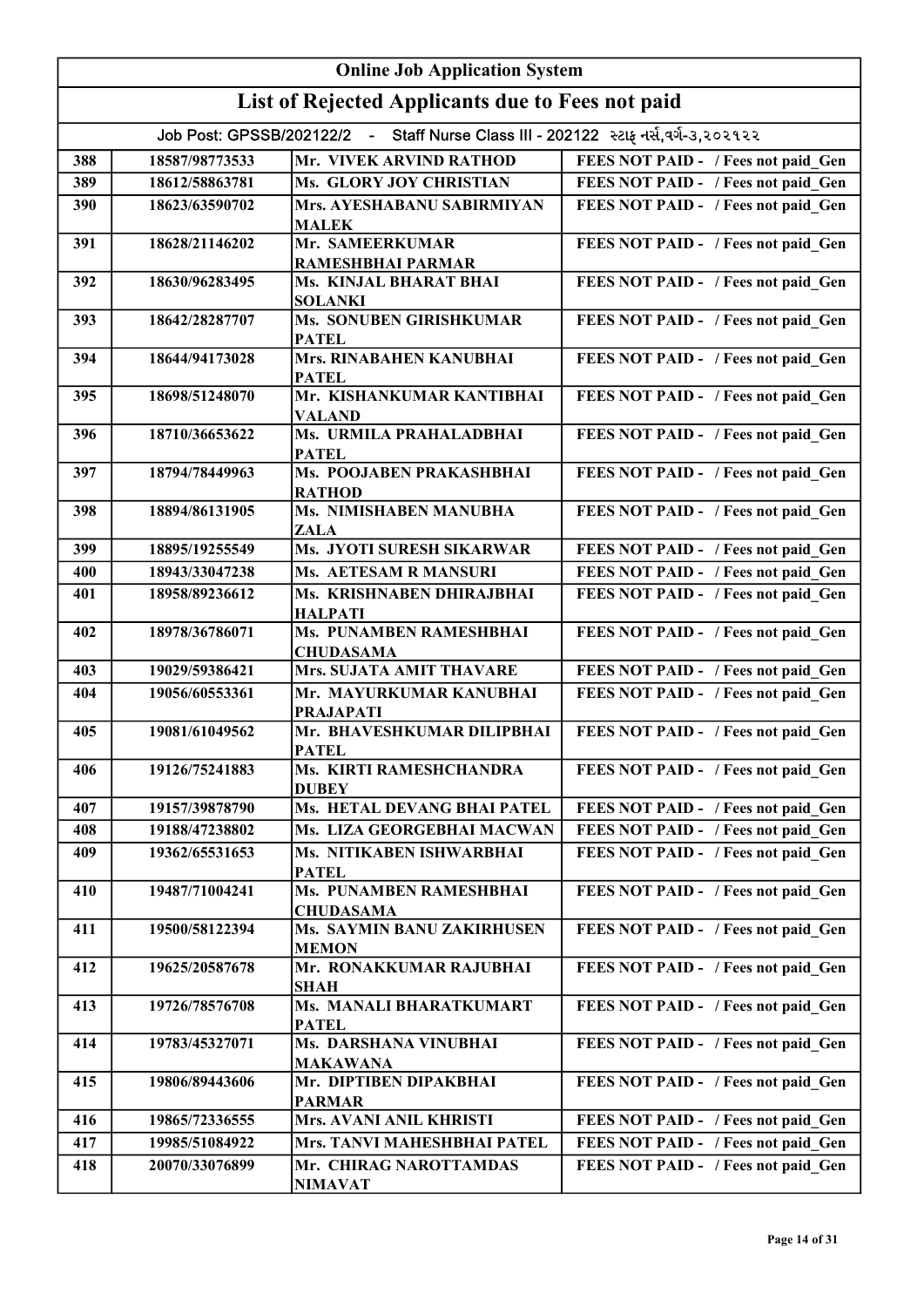|     | <b>Online Job Application System</b> |                                                                                    |                                     |  |
|-----|--------------------------------------|------------------------------------------------------------------------------------|-------------------------------------|--|
|     |                                      | List of Rejected Applicants due to Fees not paid                                   |                                     |  |
|     |                                      | Job Post: GPSSB/202122/2 - Staff Nurse Class III - 202122 સ્ટાફ નર્સ,વર્ગ-૩,૨૦૨૧૨૨ |                                     |  |
| 419 | 20173/70595197                       | Ms. EKTABEN RAJNIKANT                                                              | FEES NOT PAID - / Fees not paid Gen |  |
|     |                                      | <b>PARMAR</b>                                                                      |                                     |  |
| 420 | 20174/72472048                       | Mrs. MITTALBEN BHULABHAI<br><b>PATEL</b>                                           | FEES NOT PAID - / Fees not paid Gen |  |
| 421 | 20195/16417739                       | Mr. TARUNKUMAR SHANTILAL<br><b>PARMAR</b>                                          | FEES NOT PAID - / Fees not paid Gen |  |
| 422 | 20205/66144621                       | Mr. KASHYAP BIPINCHANDRA                                                           | FEES NOT PAID - / Fees not paid Gen |  |
| 423 | 20234/49574149                       | <b>PATEL</b><br>Ms. SNEHABEN ARVINDBHAI                                            | FEES NOT PAID - / Fees not paid Gen |  |
| 424 | 20318/45005700                       | <b>MECWAN</b><br>Mrs. RADHIKABAHEN                                                 | FEES NOT PAID - / Fees not paid Gen |  |
| 425 | 20416/53203577                       | NATVARLAL PRAJAPATI<br><b>Ms. SONALBEN BABUBHAI</b>                                | FEES NOT PAID - / Fees not paid Gen |  |
|     |                                      | <b>PARMAR</b><br>Ms. MANISHA BEN JAGDISH BHAI                                      |                                     |  |
| 426 | 20472/84052589                       | <b>RAVAL</b>                                                                       | FEES NOT PAID - / Fees not paid Gen |  |
| 427 | 20480/30518187                       | Mr. SAGAR KIRANBHAI PATEL                                                          | FEES NOT PAID - / Fees not paid Gen |  |
| 428 | 20507/17870863                       | Mrs. POOJABEN VALLABHBHAI<br><b>RATHOD</b>                                         | FEES NOT PAID - / Fees not paid Gen |  |
| 429 | 20511/50661728                       | <b>Ms. PARLIN PETER CHRISTIAN</b>                                                  | FEES NOT PAID - / Fees not paid Gen |  |
| 430 | 20514/78470638                       | Ms. ANUMANBANU<br><b>SIRAJAHEMED MEMON</b>                                         | FEES NOT PAID - / Fees not paid Gen |  |
| 431 | 20526/87538416                       | Mrs. KAMLA MODIYA                                                                  | FEES NOT PAID - / Fees not paid Gen |  |
| 432 | 20537/10817418                       | <b>Ms. SALOMI ARPIT PARMAR</b>                                                     | FEES NOT PAID - / Fees not paid Gen |  |
| 433 | 20554/18197106                       | Ms. SNEHALBEN MANOJKUMAR<br><b>SHARMA</b>                                          | FEES NOT PAID - / Fees not paid Gen |  |
| 434 | 20571/12816021                       | Ms. PAYALBEN VECHATJI<br><b>THAKOR</b>                                             | FEES NOT PAID - / Fees not paid Gen |  |
| 435 | 20641/80015169                       | Mr. KARTIKKUMAR                                                                    | FEES NOT PAID - / Fees not paid Gen |  |
| 436 | 20650/60599925                       | RANCHHODBHAI BARAIYA<br>Mrs. JYOTI ROSHAN EZHAVA                                   | FEES NOT PAID - / Fees not paid_Gen |  |
| 437 | 20674/96305560                       | Ms. KRIMABEN JOTENDRABHAI                                                          | FEES NOT PAID - / Fees not paid Gen |  |
|     |                                      | <b>PATEL</b>                                                                       |                                     |  |
| 438 | 20677/60760812                       | Mr. SACHINKUMAR KANTILAL<br><b>PATEL</b>                                           | FEES NOT PAID - / Fees not paid Gen |  |
| 439 | 20689/27687832                       | Ms. BINALBEN JAYNTIBHAI<br><b>PATEL</b>                                            | FEES NOT PAID - / Fees not paid Gen |  |
| 440 | 20728/90633581                       | Mr. PARTH VISHNUBHAI PATEL                                                         | FEES NOT PAID - / Fees not paid Gen |  |
| 441 | 20788/52713523                       | Ms. REENABA KACHERSINH<br><b>RATHOD</b>                                            | FEES NOT PAID - / Fees not paid Gen |  |
| 442 | 20801/63149978                       | Ms. EKTABEN RAJNIKANT<br><b>PARMAR</b>                                             | FEES NOT PAID - / Fees not paid Gen |  |
| 443 | 20830/26812684                       | Mr. PRAKASHKUMAR<br><b>GHANSHYAMBHAI PRAJAPATI</b>                                 | FEES NOT PAID - / Fees not paid Gen |  |
| 444 | 21025/48622101                       | <b>Ms. KANCHERSINH RATHOD</b><br><b>REENABA</b>                                    | FEES NOT PAID - / Fees not paid Gen |  |
| 445 | 21090/96371366                       | Ms. SHEETALBEN KALUSINH<br><b>RATHOD</b>                                           | FEES NOT PAID - / Fees not paid Gen |  |
| 446 | 21135/91050555                       | Mrs. DIVYANKABEN                                                                   | FEES NOT PAID - / Fees not paid_Gen |  |
| 447 | 21164/13948666                       | <b>MAYURKUMAR PATEL</b><br>Ms. POOJA DASHARATHBHAI                                 | FEES NOT PAID - / Fees not paid Gen |  |
| 448 | 21232/67886351                       | <b>PASI</b><br>Mrs. SHREYABEN ASHWINBHAI<br><b>PATEL</b>                           | FEES NOT PAID - / Fees not paid Gen |  |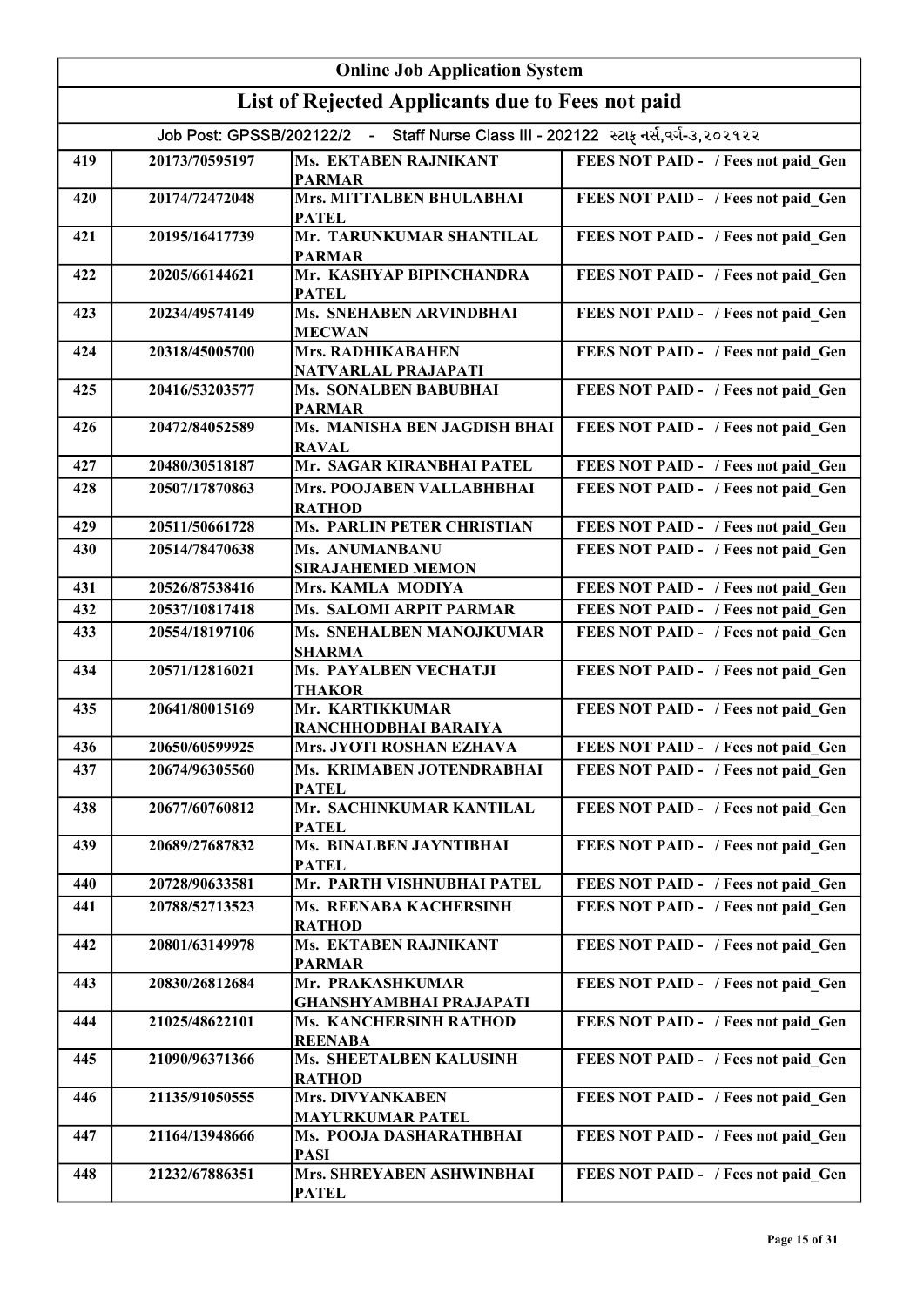| <b>Online Job Application System</b> |                                                                                    |                                                |                                     |  |
|--------------------------------------|------------------------------------------------------------------------------------|------------------------------------------------|-------------------------------------|--|
|                                      | List of Rejected Applicants due to Fees not paid                                   |                                                |                                     |  |
|                                      | Job Post: GPSSB/202122/2 - Staff Nurse Class III - 202122 સ્ટાફ નર્સ,વર્ગ-૩,૨૦૨૧૨૨ |                                                |                                     |  |
| 449                                  | 21240/61156167                                                                     | Mrs. POOJA NILESHBHAI JOSHI                    | FEES NOT PAID - / Fees not paid Gen |  |
| 450                                  | 21242/74320776                                                                     | Ms. MUKTA ASHOKSINH RAJPUT                     | FEES NOT PAID - / Fees not paid_Gen |  |
| 451                                  | 21247/84492710                                                                     | <b>Ms. URMILA PRAHALADBHAI</b><br><b>PATEL</b> | FEES NOT PAID - / Fees not paid Gen |  |
| 452                                  | 21251/88135076                                                                     | Ms. INDUBEN RAMESHBHAI<br><b>TALPADA</b>       | FEES NOT PAID - / Fees not paid_Gen |  |
| 453                                  | 21358/84467259                                                                     | Mrs. HIRALBEN KANUBHAI PATEL                   | FEES NOT PAID - / Fees not paid_Gen |  |
| 454                                  | 21387/19865528                                                                     | Ms. MATINZAHERA KAUSARALI<br><b>HARIYANI</b>   | FEES NOT PAID - / Fees not paid_Gen |  |
| 455                                  | 21408/28199146                                                                     | Mr. MAULIKKUMAR<br><b>RAMESHBHAI PARMAR</b>    | FEES NOT PAID - / Fees not paid Gen |  |
| 456                                  | 21416/49404928                                                                     | Mr. MAULIKKUMAR<br><b>RAMESHBHAI PARMAR</b>    | FEES NOT PAID - / Fees not paid Gen |  |
| 457                                  | 21447/20023297                                                                     | Mrs. DIPALIBEN PRAKASHBHAI<br><b>PATEL</b>     | FEES NOT PAID - / Fees not paid Gen |  |
| 458                                  | 21481/79830388                                                                     | Ms. KASHMIRA KANUBHAI<br><b>RAVAL</b>          | FEES NOT PAID - / Fees not paid Gen |  |
| 459                                  | 21505/30046732                                                                     | Ms. PINKALBEN RAVIKANT<br><b>VANJARA</b>       | FEES NOT PAID - / Fees not paid Gen |  |
| 460                                  | 21550/98900867                                                                     | Mrs. SWEETY LAWRANCE<br><b>CHRISTIAN</b>       | FEES NOT PAID - / Fees not paid Gen |  |
| 461                                  | 21598/75369528                                                                     | Ms. HEENABEN MOTIBHAI<br><b>MAKWANA</b>        | FEES NOT PAID - / Fees not paid Gen |  |
| 462                                  | 21620/19762930                                                                     | Mr. RENISHAN PAULBHAI<br><b>MAHIDA</b>         | FEES NOT PAID - / Fees not paid Gen |  |
| 463                                  | 21675/51189043                                                                     | Ms. SHILPA BAVANJIBHAI<br><b>SAKHPARIYA</b>    | FEES NOT PAID - / Fees not paid Gen |  |
| 464                                  | 21795/71253438                                                                     | Ms. TEJAL MANISHBHAI PATEL                     | FEES NOT PAID - / Fees not paid Gen |  |
| 465                                  | 21892/89661419                                                                     | Ms. MEGHA RAMESHBHAI PATEL                     | FEES NOT PAID - / Fees not paid_Gen |  |
| 466                                  | 21910/83041150                                                                     | Mr. MANISH GOVIND RAM<br><b>KUMAR</b>          | FEES NOT PAID - / Fees not paid Gen |  |
| 467                                  | 22064/36210157                                                                     | Ms. MAHENAZ<br>MOHAMMADSIRAJ KAZI              | FEES NOT PAID - / Fees not paid Gen |  |
| 468                                  | 22114/91265648                                                                     | Ms. ARTIBEN VINODBHAI PATEL                    | FEES NOT PAID - / Fees not paid Gen |  |
| 469                                  | 22127/15925086                                                                     | Mrs. FENNY ALPESHBHAI PATEL                    | FEES NOT PAID - / Fees not paid Gen |  |
| 470                                  | 22135/77801424                                                                     | Ms. SHRADDHABAHEN<br>MAHESHKUMAR DUDHAREJIYA   | FEES NOT PAID - / Fees not paid Gen |  |
| 471                                  | 22175/92487934                                                                     | Mrs. TEJASVIBEN JAYANTIBHAI<br><b>PATEL</b>    | FEES NOT PAID - / Fees not paid Gen |  |
| 472                                  | 22253/11559526                                                                     | Ms. STEFFY JASTINBHAI<br><b>CHRISTIAN</b>      | FEES NOT PAID - / Fees not paid Gen |  |
| 473                                  | 22257/21485946                                                                     | Ms. AKTA ASHWINKUMAR<br><b>CHRISTIAN</b>       | FEES NOT PAID - / Fees not paid Gen |  |
| 474                                  | 22270/26360012                                                                     | Ms. PAYAL HITESHSINH GOHIL                     | FEES NOT PAID - / Fees not paid Gen |  |
| 475                                  | 22276/63077862                                                                     | Mr. RAJAT SHIV KUMAR<br>PARASHAR PARASHAR      | FEES NOT PAID - / Fees not paid Gen |  |
| 476                                  | 22415/49220097                                                                     | Ms. HIRALBEN RAJESHBHAI<br><b>VAVAIYA</b>      | FEES NOT PAID - / Fees not paid Gen |  |
| 477                                  | 22534/41742561                                                                     | Ms. PRIYANKA RAJUBHAI PATEL                    | FEES NOT PAID - / Fees not paid Gen |  |
| 478                                  | 22537/17353615                                                                     | Mr. YASH ASHWIN BHAI BHATT                     | FEES NOT PAID - / Fees not paid Gen |  |
| 479                                  | 22555/21462372                                                                     | Ms. TABASSUM AIYUB RAKHDA                      | FEES NOT PAID - / Fees not paid Gen |  |
| 480                                  | 22593/95623970                                                                     | Mr. HIRENKUMAR<br>NARENDRABHAI SOLANKI         | FEES NOT PAID - / Fees not paid Gen |  |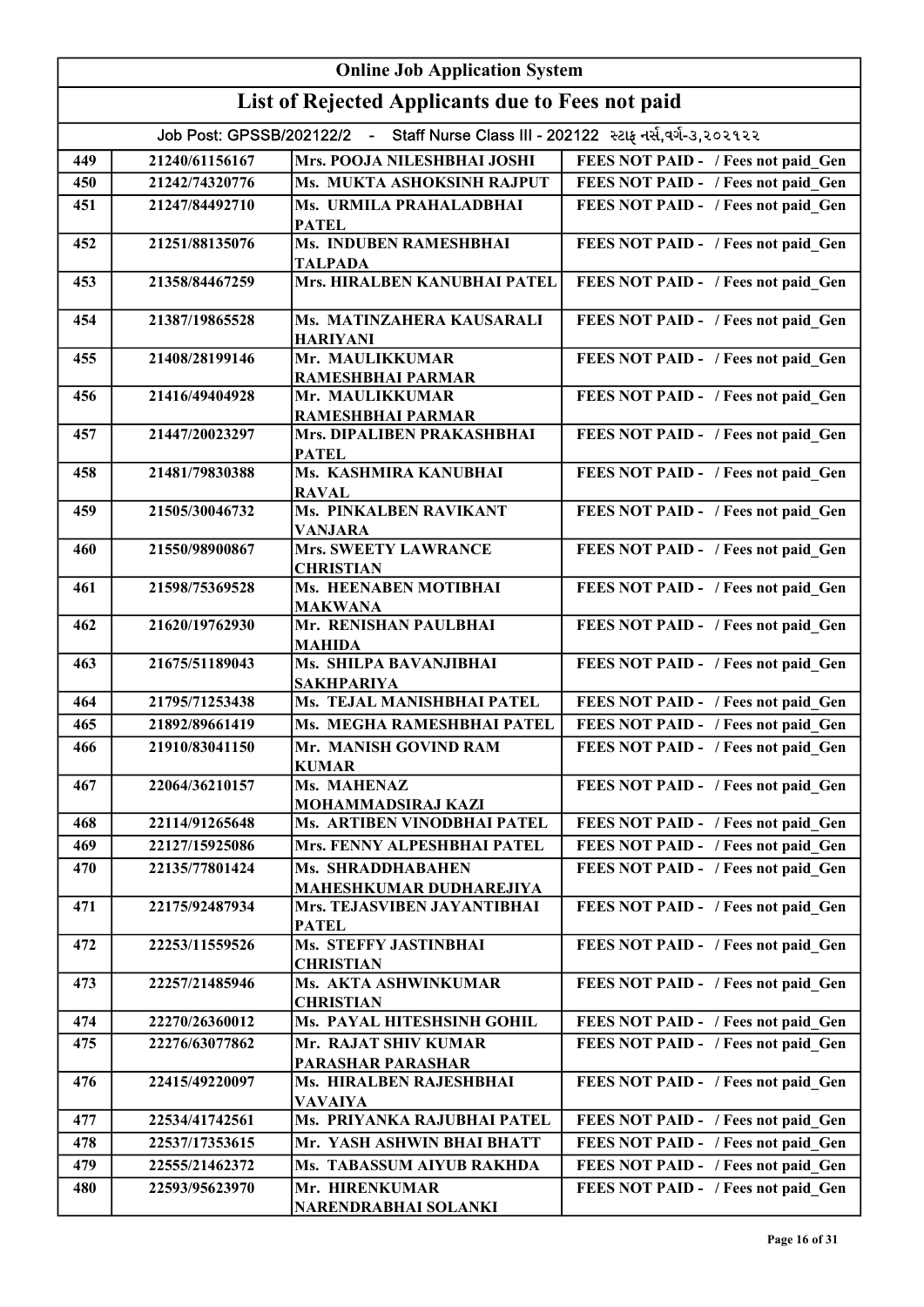|     | <b>Online Job Application System</b>                                               |                                                   |                                     |  |
|-----|------------------------------------------------------------------------------------|---------------------------------------------------|-------------------------------------|--|
|     |                                                                                    | List of Rejected Applicants due to Fees not paid  |                                     |  |
|     | Job Post: GPSSB/202122/2 - Staff Nurse Class III - 202122 સ્ટાફ નર્સ,વર્ગ-૩,૨૦૨૧૨૨ |                                                   |                                     |  |
| 481 | 22598/96756132                                                                     | Mr. HIRENKUMAR<br>NARENDRABHAI SOLANKI            | FEES NOT PAID - / Fees not paid Gen |  |
| 482 | 22613/42638342                                                                     | Ms. KRISHANABEN ANILKUMAR<br><b>PATEL</b>         | FEES NOT PAID - / Fees not paid Gen |  |
| 483 | 22711/37657915                                                                     | <b>Ms. PRIYANKABEN</b><br><b>RAMUPRASAD GUPTA</b> | FEES NOT PAID - / Fees not paid Gen |  |
| 484 | 22722/53027401                                                                     | Ms. NILAM DINESHKUMAR<br><b>PARVANI</b>           | FEES NOT PAID - / Fees not paid Gen |  |
| 485 | 22815/51076058                                                                     | Ms. AENJAL RAJESHKUMAR<br><b>PARMAR</b>           | FEES NOT PAID - / Fees not paid Gen |  |
| 486 | 22843/21138738                                                                     | Mr. MUKESH PASURAM KUMAR                          | FEES NOT PAID - / Fees not paid Gen |  |
| 487 | 22849/76387521                                                                     | Ms. DARSHANA ISHVARLAL<br><b>NAYAK</b>            | FEES NOT PAID - / Fees not paid Gen |  |
| 488 | 22875/68522663                                                                     | Ms. NIRALEEBEN ISHWARBHAI<br><b>KHRISTI</b>       | FEES NOT PAID - / Fees not paid Gen |  |
| 489 | 22903/56275254                                                                     | Mrs. BIJAL JAYRAMBHAI RABARI                      | FEES NOT PAID - / Fees not paid Gen |  |
| 490 | 22918/69858675                                                                     | Mrs. JALPA SANJAYBHAI<br><b>RAJYAGURU</b>         | FEES NOT PAID - / Fees not paid_Gen |  |
| 491 | 22966/55202831                                                                     | Ms. HEMANGIBEN JAGDISHBHAI<br><b>PATEL</b>        | FEES NOT PAID - / Fees not paid_Gen |  |
| 492 | 22990/98655739                                                                     | Mr. JAINULABEDIN MOHMED<br><b>IBRAHIM PATEL</b>   | FEES NOT PAID - / Fees not paid_Gen |  |
| 493 | 23061/44366414                                                                     | Ms. PRIYA DINESH JOSHI                            | FEES NOT PAID - / Fees not paid Gen |  |
| 494 | 23115/34340408                                                                     | Mrs. BHUMIKABEN ISHVARBHAI<br><b>PATEL</b>        | FEES NOT PAID - / Fees not paid Gen |  |
| 495 | 23137/39482501                                                                     | Mrs. DHRUVI JAIMINKUMAR<br><b>DARJI</b>           | FEES NOT PAID - / Fees not paid Gen |  |
| 496 | 23364/17657732                                                                     | Ms. PRIYABEN JAGADISHBHAI<br><b>PATEL</b>         | FEES NOT PAID - / Fees not paid Gen |  |
| 497 | 23369/96460587                                                                     | Ms. PAYALBEN RAYJIBHAI PATEL                      | FEES NOT PAID - / Fees not paid Gen |  |
| 498 | 23387/31822935                                                                     | Ms. SNEHALBEN DAUDBHAI<br><b>CHRISTIAN</b>        | FEES NOT PAID - / Fees not paid Gen |  |
| 499 | 23447/39780939                                                                     | Ms. CHAITALIBEN<br><b>SHAILESHKUMAR PATEL</b>     | FEES NOT PAID - / Fees not paid Gen |  |
| 500 | 23472/10037836                                                                     | Mrs. MANJEET JAIPRAKASH JAT                       | FEES NOT PAID - / Fees not paid Gen |  |
| 501 | 23502/48382136                                                                     | Mr. VISHALKUMAR<br><b>MAHESHBHAI ARYA</b>         | FEES NOT PAID - / Fees not paid Gen |  |
| 502 | 23528/46990453                                                                     | Ms. ARTIBA BHUPENDRASINH<br><b>ZALA</b>           | FEES NOT PAID - / Fees not paid Gen |  |
| 503 | 23533/31346708                                                                     | Ms. ANKITABAHEN ASHOKBHAI<br><b>PATEL</b>         | FEES NOT PAID - / Fees not paid Gen |  |
| 504 | 23612/55304723                                                                     | Mr. VAISHVIKKUMAR<br><b>CHETANBHAI MOTLA</b>      | FEES NOT PAID - / Fees not paid Gen |  |
| 505 | 23656/73136653                                                                     | Mr. BHAVESHKUMAR<br><b>BHIKHALAL CHHELAIYA</b>    | FEES NOT PAID - / Fees not paid Gen |  |
| 506 | 23744/70064335                                                                     | Ms. AMITABEN GANESHBHAI<br><b>MAHIDA</b>          | FEES NOT PAID - / Fees not paid Gen |  |
| 507 | 23852/43324895                                                                     | Mrs. MOHINI RASHMIKANT<br><b>BHATT</b>            | FEES NOT PAID - / Fees not paid Gen |  |
| 508 | 23893/92030696                                                                     | Mr. JONISHKUMAR DHIRAJBHAI<br><b>PARMAR</b>       | FEES NOT PAID - / Fees not paid Gen |  |
| 509 | 23916/39616515                                                                     | Ms. RIYABEN KAMLESHKUMAR<br><b>PATEL</b>          | FEES NOT PAID - / Fees not paid Gen |  |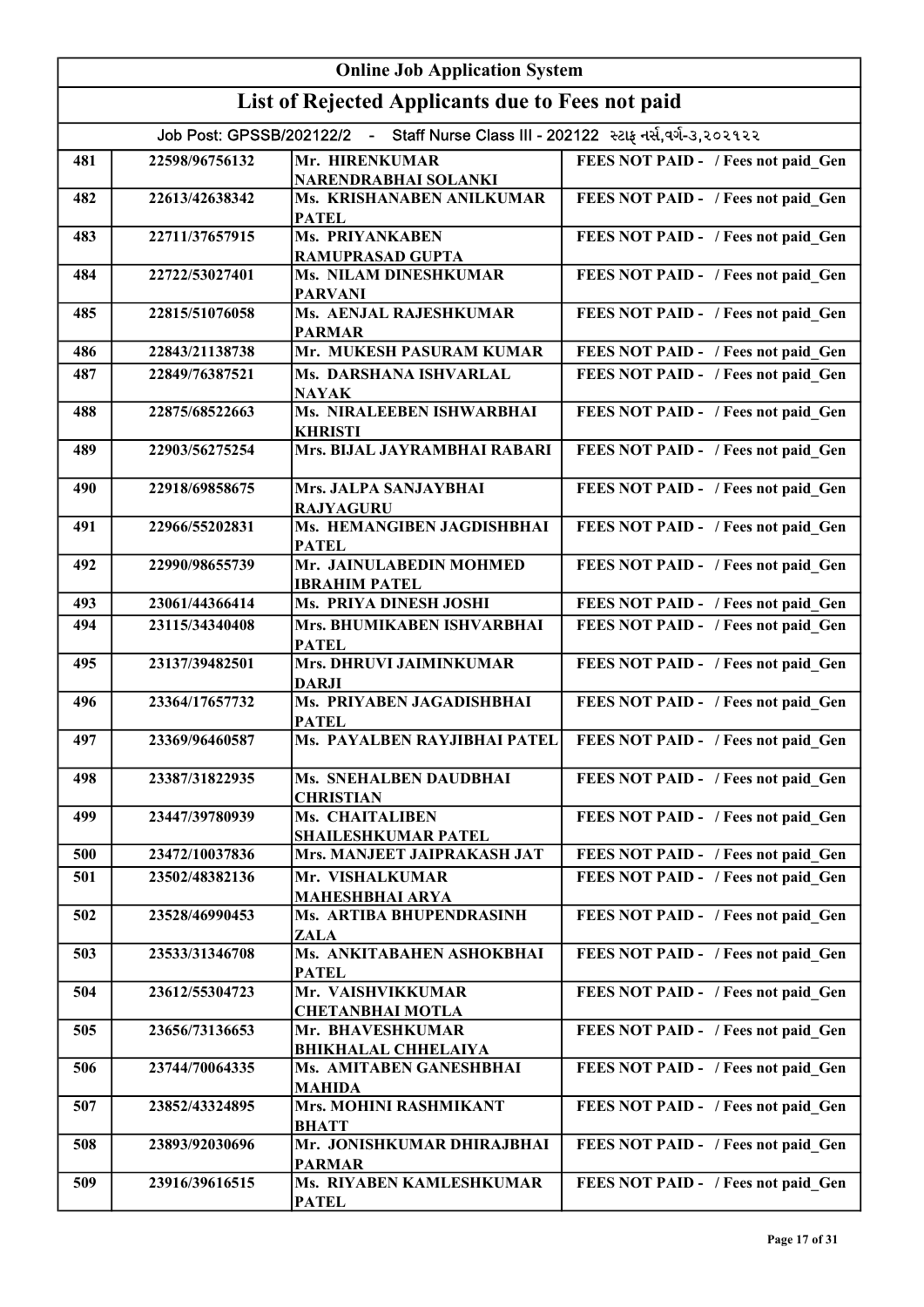| <b>Online Job Application System</b> |                                                                                       |                                                            |                                     |  |
|--------------------------------------|---------------------------------------------------------------------------------------|------------------------------------------------------------|-------------------------------------|--|
|                                      |                                                                                       | List of Rejected Applicants due to Fees not paid           |                                     |  |
|                                      | - Staff Nurse Class III - 202122 સ્ટાફ નર્સ,વર્ગ-૩,૨૦૨૧૨૨<br>Job Post: GPSSB/202122/2 |                                                            |                                     |  |
| 510                                  | 23961/96891709                                                                        | Mrs. JIGISHABAHEN<br><b>CHIMANBHAI PATEL</b>               | FEES NOT PAID - / Fees not paid Gen |  |
| 511                                  | 24012/99726859                                                                        | Ms. DIVYABEN KIRANSINH<br><b>THAKOR</b>                    | FEES NOT PAID - / Fees not paid Gen |  |
| 512                                  | 24207/64807665                                                                        | Mr. GAURANGKUMAR<br><b>BHANUPRASAD PARMAR</b>              | FEES NOT PAID - / Fees not paid Gen |  |
| 513                                  | 24259/14251376                                                                        | <b>Mrs. BHAVIKABAHEN</b><br>MUKESHBHAI PATEL               | FEES NOT PAID - / Fees not paid Gen |  |
| 514                                  | 24278/35218042                                                                        | Ms. RIYA NIRMALKUMAR PATEL                                 | FEES NOT PAID - / Fees not paid Gen |  |
| 515                                  | 24315/71334261                                                                        | Ms. JIGNABEN RAJUBHAI<br><b>SUTARIYA</b>                   | FEES NOT PAID - / Fees not paid Gen |  |
| 516                                  | 24341/17474558                                                                        | Ms. NISHA YAGNESHKUMAR<br><b>UPADHYAY</b>                  | FEES NOT PAID - / Fees not paid Gen |  |
| 517                                  | 24389/34068146                                                                        | Ms. ANJALI RAJENDRABHAI VYAS                               | FEES NOT PAID - / Fees not paid Gen |  |
| 518                                  | 24468/81784457                                                                        | Ms. ARCHANA JAYSUKHBHAI<br><b>SORATHIYA</b>                | FEES NOT PAID - / Fees not paid Gen |  |
| 519                                  | 24633/46671895                                                                        | Mrs. JIGNISHABEN<br>PINAKINKUMAR PARMAR                    | FEES NOT PAID - / Fees not paid Gen |  |
| 520                                  | 24650/72489745                                                                        | Ms. HEENA NARHARIBHAI<br><b>CHAVDA</b>                     | FEES NOT PAID - / Fees not paid_Gen |  |
| 521                                  | 24812/54415433                                                                        | Mr. DHIRAJKUMAR AJITSINH<br><b>SODHA</b>                   | FEES NOT PAID - / Fees not paid Gen |  |
| 522                                  | 24824/57016647                                                                        | Mrs. JAYSHREE MEHUL<br><b>CHRISTIAN</b>                    | FEES NOT PAID - / Fees not paid_Gen |  |
| 523                                  | 24930/97635876                                                                        | Ms. SHITALBEN JAGABHAI<br><b>CHAVADA</b>                   | FEES NOT PAID - / Fees not paid Gen |  |
| 524                                  | 24987/55245691                                                                        | <b>Ms. SHRADDHABAHEN</b><br><b>MAHESHKUMAR DUDHAREJIYA</b> | FEES NOT PAID - / Fees not paid Gen |  |
| 525                                  | 24998/34704855                                                                        | Ms. ARTI RAVJIBHAI LALKIYA                                 | FEES NOT PAID - / Fees not paid Gen |  |
| 526                                  | 25016/49453766                                                                        | Mr. JAYDIP KALUBHAI SATHIYA                                | FEES NOT PAID - / Fees not paid Gen |  |
| 527                                  | 25041/82452509                                                                        | Mrs. SUSHMITABEN POMABHAI<br><b>VEGADA</b>                 | FEES NOT PAID - / Fees not paid Gen |  |
| 528                                  | 25104/46179380                                                                        | Mr. PRUTHVIRAJSINH<br><b>DHARMENDRASINH SISODIYA</b>       | FEES NOT PAID - / Fees not paid Gen |  |
| 529                                  | 25144/51846203                                                                        | Ms. JASUMATI ATULBHAI<br><b>BAMBHROLIYA</b>                | FEES NOT PAID - / Fees not paid Gen |  |
| 530                                  | 25199/15193523                                                                        | Ms. BHAVINIBEN BHARATBHAI<br><b>PATEL</b>                  | FEES NOT PAID - / Fees not paid Gen |  |
| 531                                  | 25263/17543544                                                                        | Ms. DRASHTI MAHESHBHAI<br><b>PATEL</b>                     | FEES NOT PAID - / Fees not paid Gen |  |
| 532                                  | 25364/21304037                                                                        | Ms. SHIVANIBEN MINESHBHAI<br><b>PATEL</b>                  | FEES NOT PAID - / Fees not paid Gen |  |
| 533                                  | 25366/58858541                                                                        | Mrs. KINJAL MILANKUMAR<br><b>PATEL</b>                     | FEES NOT PAID - / Fees not paid Gen |  |
| 534                                  | 25427/20668040                                                                        | Ms. MEGHA BEN JAGDISHBHAI<br><b>PATEL</b>                  | FEES NOT PAID - / Fees not paid Gen |  |
| 535                                  | 25440/27516775                                                                        | Mrs. SRUSHTI DHRUV PATEL                                   | FEES NOT PAID - / Fees not paid Gen |  |
| 536                                  | 25452/87389871                                                                        | Mr. MUKESH RAMESHCHANDRA<br><b>SHARMA</b>                  | FEES NOT PAID - / Fees not paid Gen |  |
| 537                                  | 25495/63674981                                                                        | Mrs. PAYAL PRAVEENKUMAR<br><b>PATEL</b>                    | FEES NOT PAID - / Fees not paid Gen |  |
| 538                                  | 25529/87667777                                                                        | Ms. JAYSHRIBEN HASMUKHBHAI<br><b>DARJI</b>                 | FEES NOT PAID - / Fees not paid Gen |  |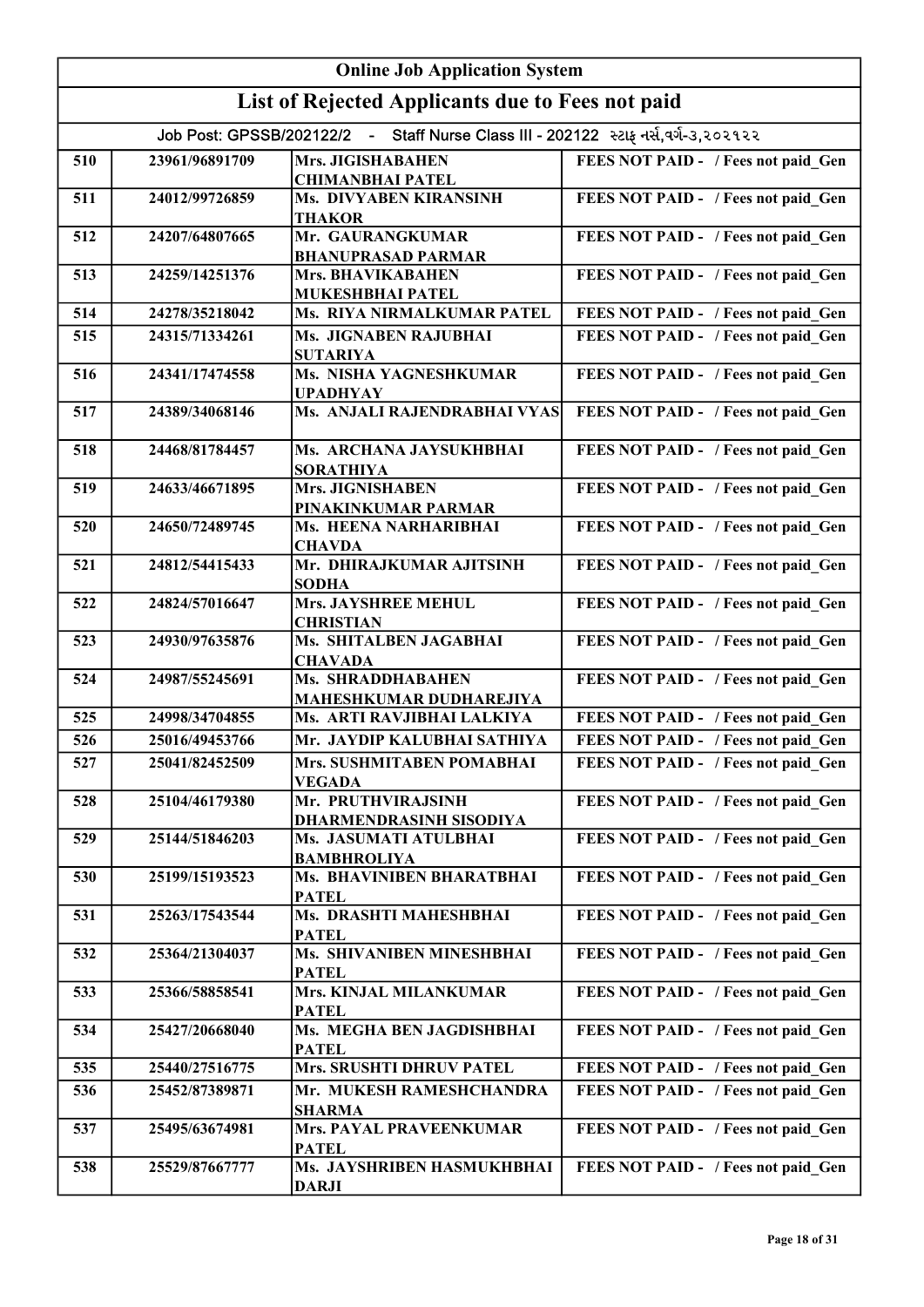| <b>Online Job Application System</b> |                                                                                    |                                                  |                                     |  |
|--------------------------------------|------------------------------------------------------------------------------------|--------------------------------------------------|-------------------------------------|--|
|                                      |                                                                                    | List of Rejected Applicants due to Fees not paid |                                     |  |
|                                      | Job Post: GPSSB/202122/2 - Staff Nurse Class III - 202122 સ્ટાફ નર્સ,વર્ગ-૩,૨૦૨૧૨૨ |                                                  |                                     |  |
| 539                                  | 25549/84954687                                                                     | Ms. UNNATIBEN KANUBHAI<br><b>SOLANKI</b>         | FEES NOT PAID - / Fees not paid Gen |  |
| 540                                  | 25588/88407310                                                                     | Mrs. JIGNISHABEN<br>PINAKINKUMAR PARMAR          | FEES NOT PAID - / Fees not paid Gen |  |
| 541                                  | 25608/29266211                                                                     | Ms. RIDDHI MAHENDRABHAI<br><b>PATEL</b>          | FEES NOT PAID - / Fees not paid Gen |  |
| 542                                  | 25759/85198364                                                                     | Mr. MEMABHAI RAMABHAI<br><b>CHAUDHARI</b>        | FEES NOT PAID - / Fees not paid Gen |  |
| 543                                  | 25768/73992849                                                                     | Ms. MITTALBEN VIJAYKUMAR<br><b>GOHEL</b>         | FEES NOT PAID - / Fees not paid Gen |  |
| 544                                  | 25867/30029175                                                                     | Ms. KINJALBEN GIRISHBHAI<br><b>PATEL</b>         | FEES NOT PAID - / Fees not paid Gen |  |
| 545                                  | 25961/31219113                                                                     | Ms. TWINKALBEN<br>RAJENDRABHAI DARJI             | FEES NOT PAID - / Fees not paid Gen |  |
| 546                                  | 25979/31273541                                                                     | Mr. JAYESH MANOJBHAI<br><b>BHARDA</b>            | FEES NOT PAID - / Fees not paid Gen |  |
| 547                                  | 26008/42000881                                                                     | Mr. JAYESH MANOJBHAI<br><b>BHADRA</b>            | FEES NOT PAID - / Fees not paid Gen |  |
| 548                                  | 26013/13416994                                                                     | Mr. JAYESH MANOJBHAI<br><b>BHARDA</b>            | FEES NOT PAID - / Fees not paid_Gen |  |
| 549                                  | 26106/60222566                                                                     | Ms. MITALIBEN JAGAJIVANBHAI<br><b>VEKARIYA</b>   | FEES NOT PAID - / Fees not paid_Gen |  |
| 550                                  | 26140/51449071                                                                     | Mrs. SHIVANI ISHVARSINH<br><b>RATHOD</b>         | FEES NOT PAID - / Fees not paid Gen |  |
| 551                                  | 26204/82270591                                                                     | Mr. NITINBHAI ISHWARBHAI<br><b>KHRISTI</b>       | FEES NOT PAID - / Fees not paid Gen |  |
| 552                                  | 26359/38562020                                                                     | Ms. ZINAL NIMESHBHAI MEHTA                       | FEES NOT PAID - / Fees not paid Gen |  |
| 553                                  | 26361/41738637                                                                     | Ms. SUCHITABEN MUKESHBHAI<br><b>PATEL</b>        | FEES NOT PAID - / Fees not paid Gen |  |
| 554                                  | 26365/39411515                                                                     | Mr. SAGAR KIRANBHAI PATEL                        | FEES NOT PAID - / Fees not paid Gen |  |
| 555                                  | 26376/12918727                                                                     | Mr. NIKULKUMAR BABUBHAI<br><b>PATEL</b>          | FEES NOT PAID - / Fees not paid_Gen |  |
| 556                                  | 26454/80174786                                                                     | Ms. SUNITA NATHURAM KUMARI                       | FEES NOT PAID - / Fees not paid_Gen |  |
| 557                                  | 26463/49815539                                                                     | Ms. POOJA RAJNIKANT TRIVEDI                      | FEES NOT PAID - / Fees not paid Gen |  |
| 558                                  | 26620/72973177                                                                     | Mr. BALBHADRA SINGH BHOLA<br>RAM JONWAL JONWAL   | FEES NOT PAID - / Fees not paid Gen |  |
| 559                                  | 26700/77814704                                                                     | Ms. SEJAL VIJAYBHAI RATHOD                       | FEES NOT PAID - / Fees not paid Gen |  |
| 560                                  | 26772/13018056                                                                     | Ms. DHARA DILIPBHAI PATEL                        | FEES NOT PAID - / Fees not paid Gen |  |
| 561                                  | 26805/18527404                                                                     | Ms. SEJAL VIJAYBHAI RATHOD                       | FEES NOT PAID - / Fees not paid Gen |  |
| 562                                  | 26884/84318180                                                                     | Mr. RAJUKUMAR HADABHAI<br><b>VALA</b>            | FEES NOT PAID - / Fees not paid Gen |  |
| 563                                  | 26917/41374716                                                                     | Ms. KALPANABEN ISWARBHAI<br><b>BARIA</b>         | FEES NOT PAID - / Fees not paid Gen |  |
| 564                                  | 26953/17099268                                                                     | Ms. SUCHITABEN MUKESHBHAI<br><b>PATEL</b>        | FEES NOT PAID - / Fees not paid Gen |  |
| 565                                  | 26987/13224785                                                                     | Ms. SHIVALIBEN GOPALBHAI<br><b>PATEL</b>         | FEES NOT PAID - / Fees not paid Gen |  |
| 566                                  | 26995/65946988                                                                     | Mrs. KOMALBEN BABUBHAI<br><b>RAVAL</b>           | FEES NOT PAID - / Fees not paid Gen |  |
| 567                                  | 27012/88260062                                                                     | Ms. SUCHITABEN MUKESHBHAI<br><b>PATEL</b>        | FEES NOT PAID - / Fees not paid Gen |  |
| 568                                  | 27116/37637567                                                                     | Ms. POOJA RAJNIKANT TRIVEDI                      | FEES NOT PAID - / Fees not paid Gen |  |
| 569                                  | 27192/33321610                                                                     | Mr. GAJENDRA DEVKISHAN<br><b>PALIWAL</b>         | FEES NOT PAID - / Fees not paid Gen |  |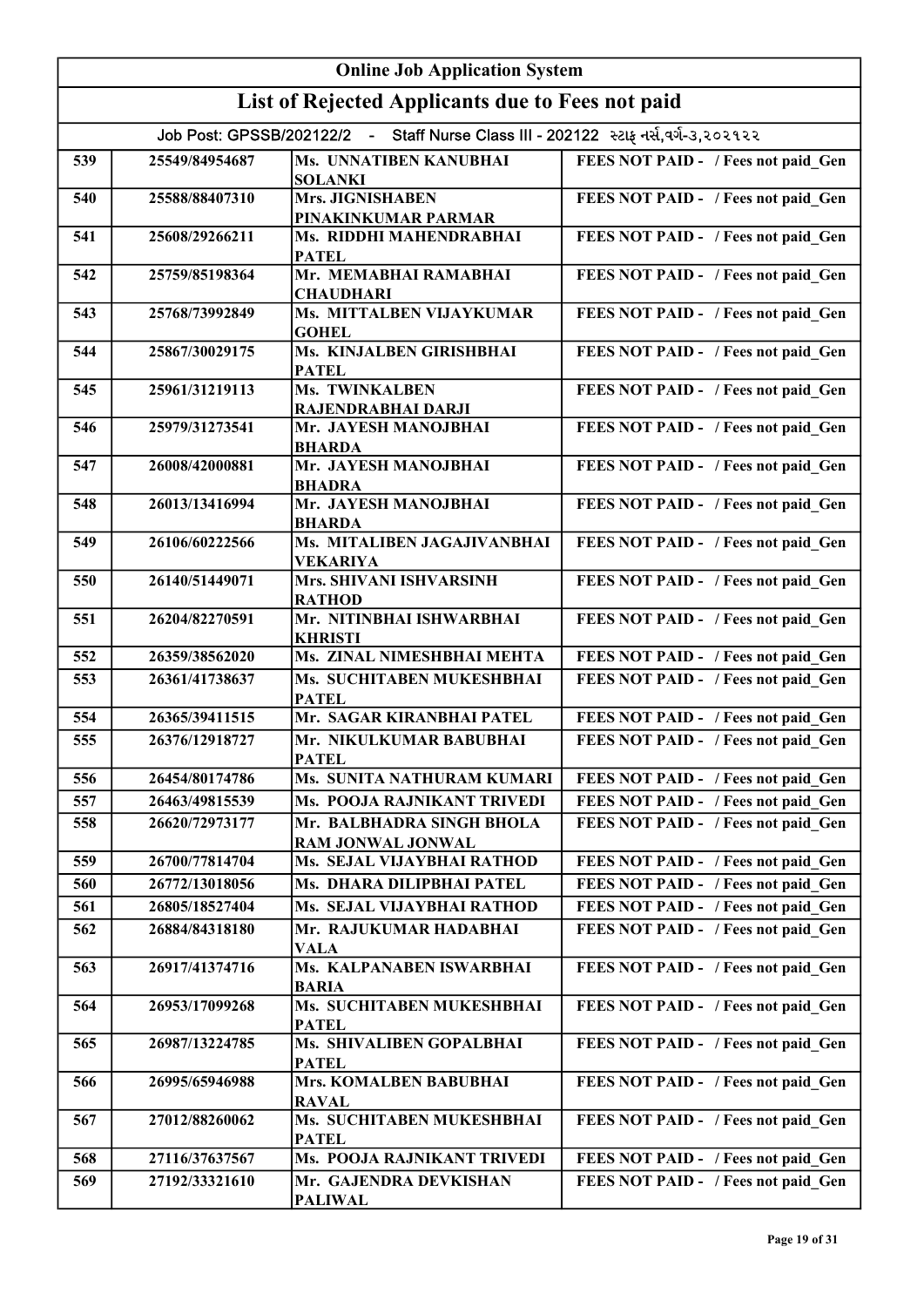|     | <b>Online Job Application System</b>                                               |                                                     |                                     |  |
|-----|------------------------------------------------------------------------------------|-----------------------------------------------------|-------------------------------------|--|
|     |                                                                                    | List of Rejected Applicants due to Fees not paid    |                                     |  |
|     | Job Post: GPSSB/202122/2 - Staff Nurse Class III - 202122 સ્ટાફ નર્સ,વર્ગ-૩,૨૦૨૧૨૨ |                                                     |                                     |  |
| 570 | 27240/37681692                                                                     | Ms. DHRUVI PRAHLADBHAI<br><b>PATEL</b>              | FEES NOT PAID - / Fees not paid Gen |  |
| 571 | 27263/19774123                                                                     | Ms. MANSI SURESHKUMAR RAMI                          | FEES NOT PAID - / Fees not paid Gen |  |
| 572 | 27270/37523902                                                                     | Mrs. SWATIBEN SHARAD BHAI<br><b>PATEL</b>           | FEES NOT PAID - / Fees not paid Gen |  |
| 573 | 27273/64992845                                                                     | Ms. POOJA RAJNIKANT TRIVEDI                         | FEES NOT PAID - / Fees not paid Gen |  |
| 574 | 27317/86642158                                                                     | Ms. PANKTIBEN KAMLESHBHAI<br><b>SOLANKI</b>         | FEES NOT PAID - / Fees not paid Gen |  |
| 575 | 27329/16629715                                                                     | Ms. VINSIBEN JASHVANTBHAI<br><b>KHRISTI</b>         | FEES NOT PAID - / Fees not paid Gen |  |
| 576 | 27364/91469476                                                                     | Ms. POOJA RAJNIKANT TRIVEDI                         | FEES NOT PAID - / Fees not paid_Gen |  |
| 577 | 27365/54942701                                                                     | Mr. NARESHKUMAR MAHESH<br><b>BHAI PATEL</b>         | FEES NOT PAID - / Fees not paid Gen |  |
| 578 | 27370/30891716                                                                     | Ms. NIDHIBEN<br>SURENDRAKUMAR PATEL                 | FEES NOT PAID - / Fees not paid Gen |  |
| 579 | 27428/18606071                                                                     | Ms. ANKITA MANOJKUMAR<br><b>JOSHI</b>               | FEES NOT PAID - / Fees not paid Gen |  |
| 580 | 27433/69317383                                                                     | Ms. ROSHANIBEN JAYANTILAL<br><b>RAVAL</b>           | FEES NOT PAID - / Fees not paid Gen |  |
| 581 | 27538/27990470                                                                     | <b>Mrs. RIMPALBEN</b><br><b>GHANSHYAMBHAI PATEL</b> | FEES NOT PAID - / Fees not paid Gen |  |
| 582 | 27611/22819847                                                                     | Ms. TRUPTI MAHESHKUMAR<br><b>THAKOR</b>             | FEES NOT PAID - / Fees not paid Gen |  |
| 583 | 27666/56218014                                                                     | Mr. KRISHAN MUNNALAL<br><b>KUMAR</b>                | FEES NOT PAID - / Fees not paid Gen |  |
| 584 | 27805/44479314                                                                     | Ms. RIDDHIBEN SUDHIRBHAI<br><b>JOSHI</b>            | FEES NOT PAID - / Fees not paid Gen |  |
| 585 | 27828/34565793                                                                     | <b>Ms. HEENABEN DWARKADAS</b><br><b>PATEL</b>       | FEES NOT PAID - / Fees not paid Gen |  |
| 586 | 27843/47982467                                                                     | Ms. SRUSHTI HIMANSHUBHAI<br><b>PATEL</b>            | FEES NOT PAID - / Fees not paid Gen |  |
| 587 | 27873/57919121                                                                     | Ms. MAHIMA RAJNIKANT<br><b>MAKWANA</b>              | FEES NOT PAID - / Fees not paid Gen |  |
| 588 | 27945/68568880                                                                     | Ms. HAPPY JAYESHKUMAR<br><b>PATEL</b>               | FEES NOT PAID - / Fees not paid Gen |  |
| 589 | 27989/29352702                                                                     | Mr. HARD MAHENDRAKUMAR<br><b>PANCHAL</b>            | FEES NOT PAID - / Fees not paid Gen |  |
| 590 | 28010/10686944                                                                     | Mrs. DIVYAKUMARI RANJITSINH<br><b>ZALA</b>          | FEES NOT PAID - / Fees not paid Gen |  |
| 591 | 28040/47131651                                                                     | Ms. ARTIBEN MANHARBHAI<br><b>JOSHI</b>              | FEES NOT PAID - / Fees not paid Gen |  |
| 592 | 28138/70915739                                                                     | Mr. DEEPA RAM PURA RAM<br><b>MEGHWAL</b>            | FEES NOT PAID - / Fees not paid Gen |  |
| 593 | 28193/70134571                                                                     | Ms. DISHABEN DEVENDRABHAI<br><b>PANCHAL</b>         | FEES NOT PAID - / Fees not paid Gen |  |
| 594 | 28194/20355327                                                                     | Ms. MANJULA RAMESHKUMAR<br><b>PATEL</b>             | FEES NOT PAID - / Fees not paid Gen |  |
| 595 | 28320/18490738                                                                     | Mrs. HIMALI RAVIKUMAR PATEL                         | FEES NOT PAID - / Fees not paid Gen |  |
| 596 | 28390/75054446                                                                     | Ms. KRUPALIBEN DHIRAJLAL<br><b>NAKUM</b>            | FEES NOT PAID - / Fees not paid Gen |  |
| 597 | 28483/75639802                                                                     | Ms. SHRADDHA LAXMINARAYAN<br>PANCHAL PANCHAL        | FEES NOT PAID - / Fees not paid Gen |  |
| 598 | 28672/12665666                                                                     | Mr. SAHIL RAVINDRA KUMAR<br><b>RANA RANA</b>        | FEES NOT PAID - / Fees not paid Gen |  |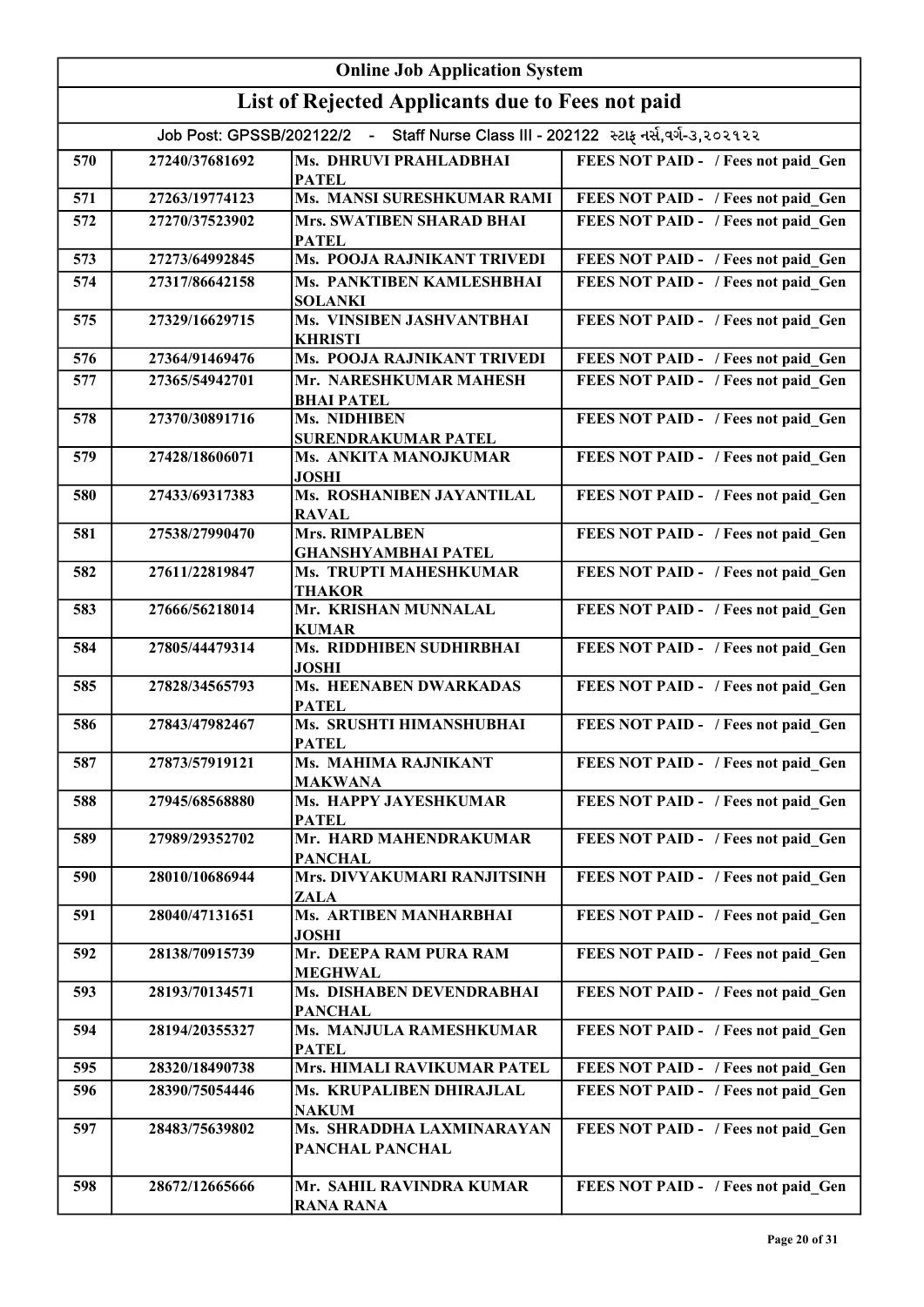| <b>Online Job Application System</b> |                |                                                                                    |                                     |
|--------------------------------------|----------------|------------------------------------------------------------------------------------|-------------------------------------|
|                                      |                | List of Rejected Applicants due to Fees not paid                                   |                                     |
|                                      |                | Job Post: GPSSB/202122/2 - Staff Nurse Class III - 202122 સ્ટાફ નર્સ,વર્ગ-૩,૨૦૨૧૨૨ |                                     |
| 599                                  | 28764/65589083 | Ms. MELITA JERRY LOBO                                                              | FEES NOT PAID - / Fees not paid Gen |
| 600                                  | 28766/12369030 | Mr. KEVINKUMAR KALIDAS<br><b>PATEL</b>                                             | FEES NOT PAID - / Fees not paid Gen |
| 601                                  | 28801/90554911 | Ms. POOJA RAJNIKANT TRIVEDI                                                        | FEES NOT PAID - / Fees not paid Gen |
| 602                                  | 28841/55772084 | Ms. POOJA RAJNIKANT TRIVEDI                                                        | FEES NOT PAID - / Fees not paid Gen |
| 603                                  | 28975/18220339 | Mr. BHAVESHBHAI MITHABHAI<br><b>VALAKI</b>                                         | FEES NOT PAID - / Fees not paid Gen |
| 604                                  | 29053/59354012 | Mrs. KALINDI SILKEN PATEL                                                          | FEES NOT PAID - / Fees not paid Gen |
| 605                                  | 29076/50818881 | Mr. ARPIT ABENAZER MACWAN                                                          | FEES NOT PAID - / Fees not paid Gen |
| 606                                  | 29104/20114962 | Ms. SANJIDABANU VALIMAMAD<br><b>KADIVAR</b>                                        | FEES NOT PAID - / Fees not paid Gen |
| 607                                  | 29125/19595737 | Ms. HINABEN DEVABHAI KHANT                                                         | FEES NOT PAID - / Fees not paid Gen |
| 608                                  | 29149/97777714 | Mr. AMAN KUMAR PADAM<br><b>CHAND JAIN JAIN</b>                                     | FEES NOT PAID - / Fees not paid Gen |
| 609                                  | 29160/64702918 | <b>Mrs. JANVIBEN SANJAYKUMAR</b><br><b>PATEL</b>                                   | FEES NOT PAID - / Fees not paid_Gen |
| 610                                  | 29166/82365883 | Ms. SOLANKI DHIRUBHAI<br><b>POOJABEN</b>                                           | FEES NOT PAID - / Fees not paid_Gen |
| 611                                  | 29176/48389060 | Mr. SHARWAN KUMAR LALA<br><b>RAM JAT JAT</b>                                       | FEES NOT PAID - / Fees not paid Gen |
| 612                                  | 29185/42769929 | Ms. BHUMI MUKESH BHAI PATEL                                                        | FEES NOT PAID - / Fees not paid Gen |
| 613                                  | 29216/97842254 | Ms. RAJALBEN VIKRAMSINH<br><b>CHAUHAN</b>                                          | FEES NOT PAID - / Fees not paid Gen |
| 614                                  | 29220/49927341 | Mrs. RINKUBEN MANGALBHAI<br><b>PATEL</b>                                           | FEES NOT PAID - / Fees not paid Gen |
| 615                                  | 29272/51318246 | Ms. YOGITABEN<br><b>MAHENDRABHAI PATEL</b>                                         | FEES NOT PAID - / Fees not paid Gen |
| 616                                  | 29282/96071945 | Ms. POOJA RAJNIKANT TRIVEDI                                                        | FEES NOT PAID - / Fees not paid Gen |
| 617                                  | 29404/84278290 | Ms. SUMANBEN RAJESHBHAI<br><b>DEGAMA</b>                                           | FEES NOT PAID - / Fees not paid Gen |
| 618                                  | 29409/92402278 | Ms. DIVYA SAMATBHAI CHANDPA                                                        | FEES NOT PAID - / Fees not paid Gen |
| 619                                  | 29611/96164463 | Mr. AMANNUR YUSUFBHAI MASU                                                         | FEES NOT PAID - / Fees not paid Gen |
| 620                                  | 29637/35564703 | Ms. NILAMBEN JAGDISHBHAI<br><b>VANKAR</b>                                          | FEES NOT PAID - / Fees not paid Gen |
| 621                                  | 29652/61500953 | Ms. NIKITABEN<br><b>KAMLESHKUMAR RAJ</b>                                           | FEES NOT PAID - / Fees not paid Gen |
| 622                                  | 29719/67729918 | Ms. SEJALBEN BALUBHAI<br><b>RATHVA</b>                                             | FEES NOT PAID - / Fees not paid Gen |
| 623                                  | 29801/46297655 | Ms. MESHVA SHAILESHKUMAR<br><b>PATEL</b>                                           | FEES NOT PAID - / Fees not paid Gen |
| 624                                  | 29841/48709906 | Mr. MOHANGIRI APARNATHI<br><b>ANANTGIRI</b>                                        | FEES NOT PAID - / Fees not paid Gen |
| 625                                  | 29887/95521651 | Mr. MOFIZ MAHAMADBHAI<br><b>SHERASIYA</b>                                          | FEES NOT PAID - / Fees not paid Gen |
| 626                                  | 29962/93156662 | Mrs. SAHISTA JAMALBHAI SIDDI                                                       | FEES NOT PAID - / Fees not paid Gen |
| 627                                  | 30065/24853711 | <b>Mrs. TABASSUM MAKBUL ANSARI</b>                                                 | FEES NOT PAID - / Fees not paid Gen |
| 628                                  | 30086/27284340 | Ms. POONAM RAMESHBHAI<br><b>BHIMANI</b>                                            | FEES NOT PAID - / Fees not paid Gen |
| 629                                  | 30110/79186575 | Ms. NIDHIBEN JAGDISHBHAI<br><b>PATEL</b>                                           | FEES NOT PAID - / Fees not paid Gen |
| 630                                  | 30126/21373496 | Ms. ANKITABEN<br>NARENDRAKUMAR PARMAR                                              | FEES NOT PAID - / Fees not paid Gen |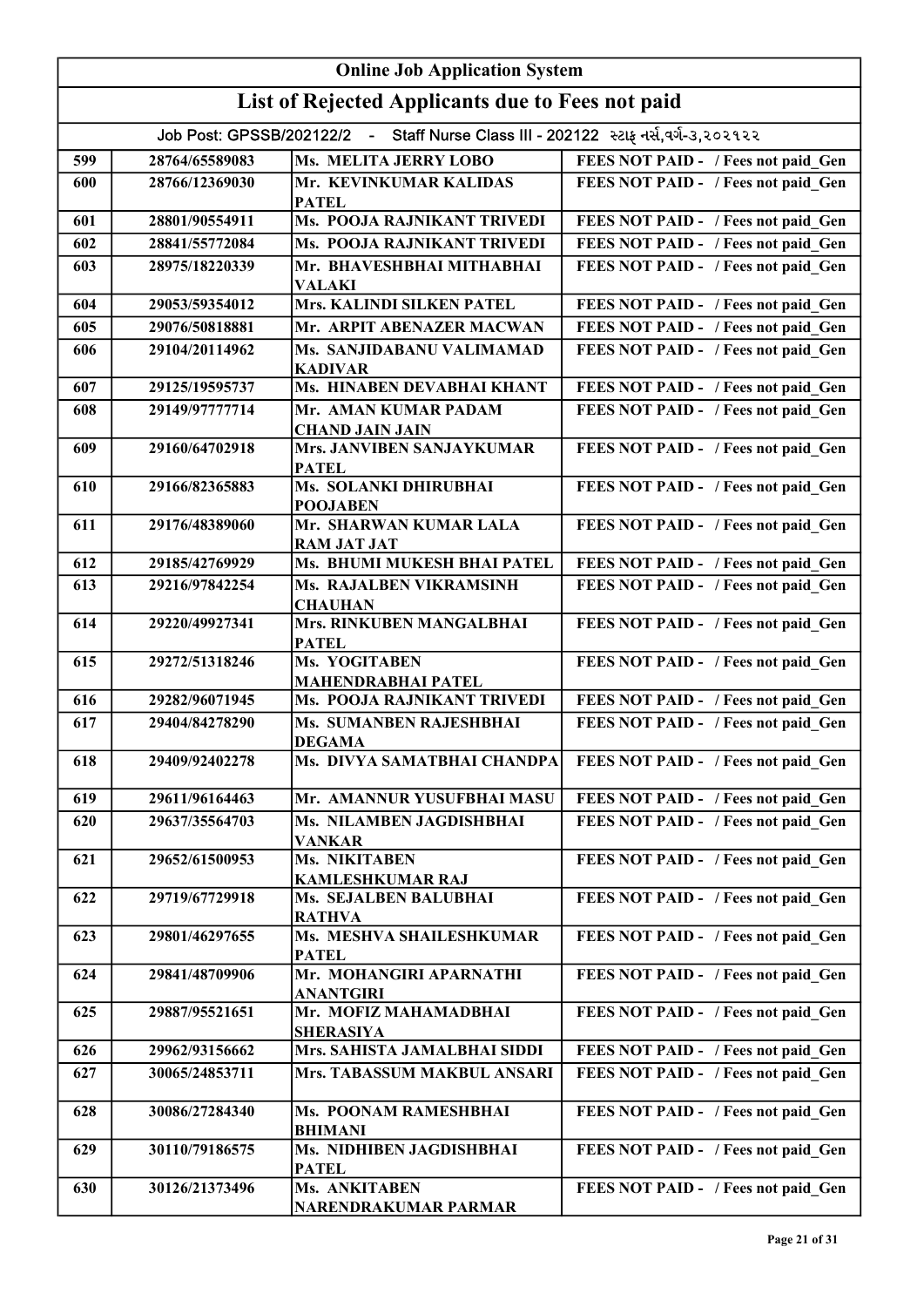| <b>Online Job Application System</b> |                                                                                       |                                                       |                                     |  |
|--------------------------------------|---------------------------------------------------------------------------------------|-------------------------------------------------------|-------------------------------------|--|
|                                      | List of Rejected Applicants due to Fees not paid                                      |                                                       |                                     |  |
|                                      | - Staff Nurse Class III - 202122 સ્ટાફ નર્સ,વર્ગ-૩,૨૦૨૧૨૨<br>Job Post: GPSSB/202122/2 |                                                       |                                     |  |
| 631                                  | 30162/82324287                                                                        | Ms. RIYANKA MAHESHBHAI<br><b>PARMAR</b>               | FEES NOT PAID - / Fees not paid Gen |  |
| 632                                  | 30235/52305187                                                                        | Mrs. JAYABEN GAMABHAI<br><b>DAMOR</b>                 | FEES NOT PAID - / Fees not paid Gen |  |
| 633                                  | 30240/10975577                                                                        | Mr. RAJU RAMDEBHAI BARIYA                             | FEES NOT PAID - / Fees not paid Gen |  |
| 634                                  | 30261/87223480                                                                        | Mr. KIRANSINH RAMSING GOHIL                           | FEES NOT PAID - / Fees not paid Gen |  |
| 635                                  | 30300/41253731                                                                        | Ms. ANKITABEN<br>NARENDRAKUMAR PARMAR                 | FEES NOT PAID - / Fees not paid Gen |  |
| 636                                  | 30326/88635296                                                                        | Ms. BHARTI RAJUBHAI SOLANKI                           | FEES NOT PAID - / Fees not paid Gen |  |
| 637                                  | 30359/56669854                                                                        | Ms. ASHWINABEN RUKSHBHAI<br><b>CHRISTIAN</b>          | FEES NOT PAID - / Fees not paid Gen |  |
| 638                                  | 30402/69919313                                                                        | <b>Mrs. PRIMABEN VINODKUMAR</b><br><b>PATEL</b>       | FEES NOT PAID - / Fees not paid Gen |  |
| 639                                  | 30450/67447604                                                                        | Mr. VINOD KUMAR SANWAR<br><b>MAL KUMAWAT</b>          | FEES NOT PAID - / Fees not paid Gen |  |
| 640                                  | 30476/73564644                                                                        | Ms. EMERALD RAJUL CHRISTIAN                           | FEES NOT PAID - / Fees not paid Gen |  |
| 641                                  | 30543/45213042                                                                        | Mrs. GUNVANTIBEN SURESHBHAI<br><b>JADAV</b>           | FEES NOT PAID - / Fees not paid Gen |  |
| 642                                  | 30610/40333051                                                                        | <b>Mrs. PURVITABAHEN</b><br><b>DAHYABHAI PAMAR</b>    | FEES NOT PAID - / Fees not paid Gen |  |
| 643                                  | 30615/61698368                                                                        | Mr. JAY RAJENDRABHAI DARAJI                           | FEES NOT PAID - / Fees not paid Gen |  |
| 644                                  | 30781/72478924                                                                        | <b>Mrs. ZALA RANJITSINH</b><br><b>ARVINDBHAI</b>      | FEES NOT PAID - / Fees not paid Gen |  |
| 645                                  | 30888/72900818                                                                        | Mrs. KOMALBEN KANAKSINH<br><b>SODHA</b>               | FEES NOT PAID - / Fees not paid_Gen |  |
| 646                                  | 30904/62021776                                                                        | Ms. MAHEJABIN AJIJBHAI RAJ                            | FEES NOT PAID - / Fees not paid Gen |  |
| 647                                  | 31066/89762890                                                                        | Mrs. PINAKI JITENDRAKUMAR<br><b>PATEL</b>             | FEES NOT PAID - / Fees not paid Gen |  |
| 648                                  | 31188/18110016                                                                        | <b>Mrs. PRIYANKA BAHEN</b><br><b>MAHESHBHAI PATEL</b> | FEES NOT PAID - / Fees not paid Gen |  |
| 649                                  | 31392/30888710                                                                        | Mr. WELLS KUMAR VINOD BHAI<br><b>KHRISTI</b>          | FEES NOT PAID - / Fees not paid Gen |  |
| 650                                  | 31418/76254239                                                                        | <b>Ms. MANSI BHARATGIRI</b><br><b>GOSWAMI</b>         | FEES NOT PAID - / Fees not paid Gen |  |
| 651                                  | 31446/74103094                                                                        | Ms. MOHSIN ANVAR HUSAIN<br><b>GHANCHI</b>             | FEES NOT PAID - / Fees not paid Gen |  |
| 652                                  | 31680/53151886                                                                        | Mrs. PRIYANKABEN JYANTILAL<br><b>PATEL</b>            | FEES NOT PAID - / Fees not paid Gen |  |
| 653                                  | 31709/71123937                                                                        | Ms. ASHABEN KANUBHAI PATEL                            | FEES NOT PAID - / Fees not paid Gen |  |
| 654                                  | 31763/34536707                                                                        | Mrs. KARISHMABEN JAVEDSHA<br><b>DIWAN</b>             | FEES NOT PAID - / Fees not paid Gen |  |
| 655                                  | 31837/95382719                                                                        | Mrs. AAISHWARYA DEVANSH<br><b>JOSHI</b>               | FEES NOT PAID - / Fees not paid_Gen |  |
| 656                                  | 31839/44448305                                                                        | Ms. MAMATADEVI RATANLAL<br><b>KHATIK</b>              | FEES NOT PAID - / Fees not paid Gen |  |
| 657                                  | 31901/81718899                                                                        | Ms. ASHABEN KANUBHAI PATEL                            | FEES NOT PAID - / Fees not paid Gen |  |
| 658                                  | 31925/52982469                                                                        | Ms. DIPIKABEN SUKHABHAI<br><b>KHANT</b>               | FEES NOT PAID - / Fees not paid Gen |  |
| 659                                  | 31941/44678776                                                                        | Mr. PRADIPBHAI HASMUKHBHAI<br><b>DABHI</b>            | FEES NOT PAID - / Fees not paid Gen |  |
| 660                                  | 31986/25703736                                                                        | Mr. PRADIPBHAI HASMUKHBHAI<br><b>DABHI</b>            | FEES NOT PAID - / Fees not paid Gen |  |
| 661                                  | 32014/66215296                                                                        | Mrs. HINABAHEN HARISKUMAR<br><b>PATEL</b>             | FEES NOT PAID - / Fees not paid Gen |  |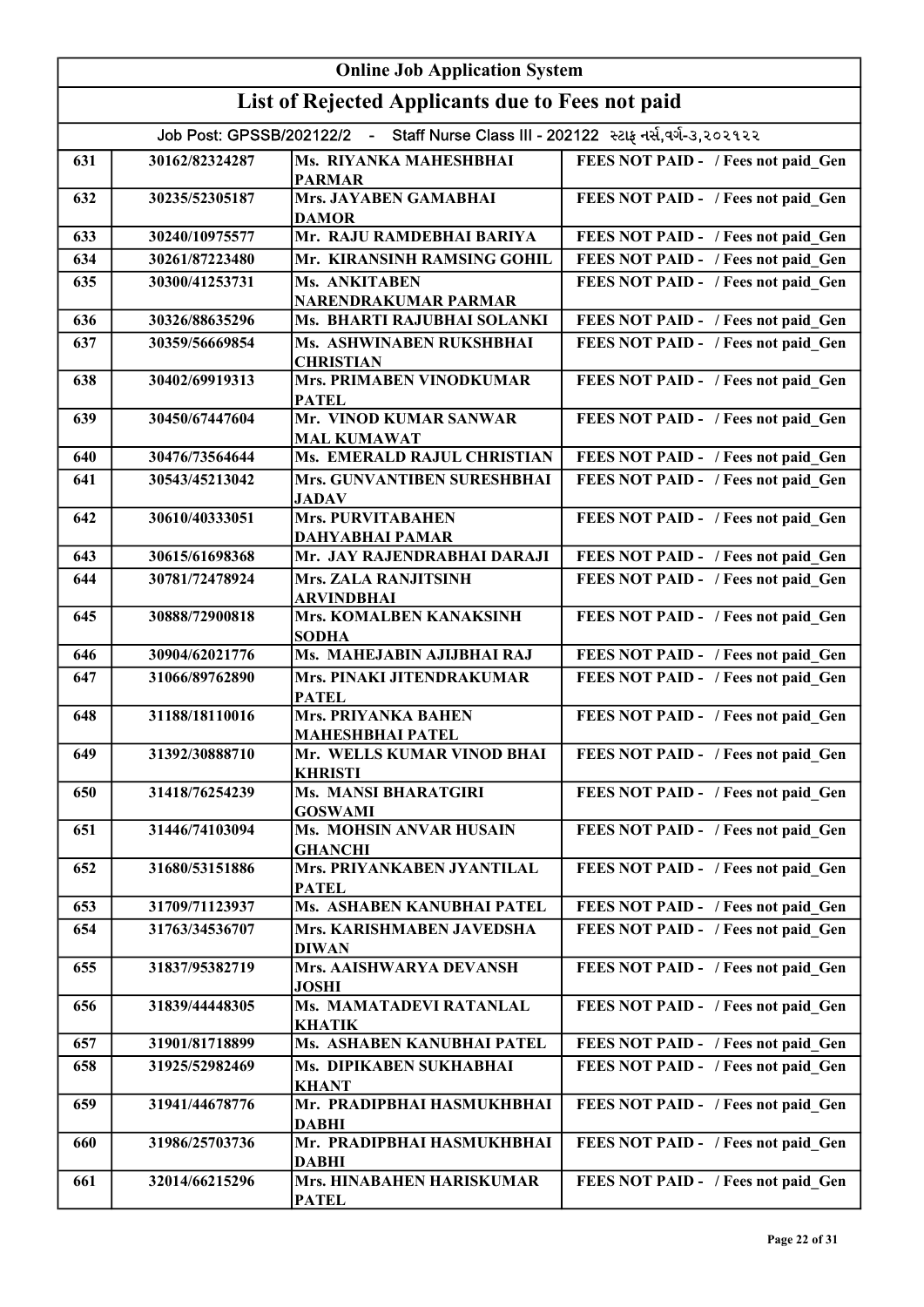| <b>Online Job Application System</b> |                          |                                                    |                                                         |
|--------------------------------------|--------------------------|----------------------------------------------------|---------------------------------------------------------|
|                                      |                          | List of Rejected Applicants due to Fees not paid   |                                                         |
|                                      | Job Post: GPSSB/202122/2 | $\blacksquare$                                     | Staff Nurse Class III - 202122 સ્ટાફ નર્સ,વર્ગ-૩,૨૦૨૧૨૨ |
| 662                                  | 32020/30967232           | Mr. KRUNALKUMAR DILIPBHAI<br><b>PATEL</b>          | FEES NOT PAID - / Fees not paid Gen                     |
| 663                                  | 32027/58449348           | Mrs. RACHANA BHASKARBHAI<br><b>PAREKH</b>          | FEES NOT PAID - / Fees not paid Gen                     |
| 664                                  | 32051/59716352           | Ms. BHOOMIKABEN<br>NARAYANBHAI PATEL               | FEES NOT PAID - / Fees not paid Gen                     |
| 665                                  | 32070/44723991           | Ms. LALITAKUMARI<br><b>KASHIPRASAD PANDEY</b>      | FEES NOT PAID - / Fees not paid Gen                     |
| 666                                  | 32143/54456887           | Mrs. BHUMIKABEN AMRATSINH<br><b>PARMAR</b>         | FEES NOT PAID - / Fees not paid Gen                     |
| 667                                  | 32161/35866419           | Mr. SHAILESHKUMAR<br>DALSUKHBHAI RAVALIYA          | FEES NOT PAID - / Fees not paid Gen                     |
| 668                                  | 32165/37088417           | Mr. DIPESHKUMAR<br><b>BHAILALBHAI BARIA</b>        | FEES NOT PAID - / Fees not paid Gen                     |
| 669                                  | 32195/69272693           | Mr. NAVAL KISHOR PRAHLAD<br><b>SAINI SAINI</b>     | FEES NOT PAID - / Fees not paid Gen                     |
| 670                                  | 32197/98725638           | Mr. AJAY KUMAR BADRI LAL<br><b>SHARMA JOSHI</b>    | FEES NOT PAID - / Fees not paid Gen                     |
| 671                                  | 32214/35839543           | Ms. URMI SHRIPAL SHAH                              | FEES NOT PAID - / Fees not paid Gen                     |
| 672                                  | 32230/46658938           | Mr. SHANKAR LAL UNA RAM<br><b>KALBI</b>            | FEES NOT PAID - / Fees not paid_Gen                     |
| 673                                  | 32283/53005736           | <b>Ms. MONABEN SARDARSINH</b><br><b>LABANA</b>     | FEES NOT PAID - / Fees not paid Gen                     |
| 674                                  | 32425/80997973           | Ms. SEJALKUMARI KANTIBHAI<br><b>PATEL</b>          | FEES NOT PAID - / Fees not paid_Gen                     |
| 675                                  | 32448/98919308           | Ms. AAFRINBANU ALLAHRAKHA<br><b>QURESHI</b>        | FEES NOT PAID - / Fees not paid Gen                     |
| 676                                  | 32473/37851635           | <b>Mrs. KAJALBAHEN</b><br><b>BIRENDRAKUMAR PAL</b> | FEES NOT PAID - / Fees not paid_Gen                     |
| 677                                  | 32491/71833175           | Ms. SEJALKUMARI KANTIBHAI<br><b>PATEL</b>          | FEES NOT PAID - / Fees not paid Gen                     |
| 678                                  | 32505/16072750           | Ms. HETALBEN MASHRIBHAI<br><b>ZALA</b>             | FEES NOT PAID - / Fees not paid Gen                     |
| 679                                  | 32529/37464818           | Mr. GOPESH MAHESH KUMAR<br><b>KUMAR</b>            | FEES NOT PAID - / Fees not paid Gen                     |
| 680                                  | 32543/23544047           | Ms. BHAGVATI JAYANTILAL<br><b>PATEL</b>            | FEES NOT PAID - / Fees not paid Gen                     |
| 681                                  | 32544/16178203           | Ms. SANGITA BHARATBHAI<br><b>DABHI</b>             | FEES NOT PAID - / Fees not paid Gen                     |
| 682                                  | 32580/57802201           | Ms. ARPITABEN YUSAFBHAI<br><b>PARMAR</b>           | FEES NOT PAID - / Fees not paid Gen                     |
| 683                                  | 32588/54097253           | Ms. SANGITA BHARATBHAI<br><b>DABHI</b>             | FEES NOT PAID - / Fees not paid Gen                     |
| 684                                  | 32594/15238268           | <b>Ms. STUTI NELSON DESAI</b>                      | FEES NOT PAID - / Fees not paid Gen                     |
| 685                                  | 32606/47033252           | Ms. RAMILABEN DHIRUBHAI<br><b>CHAUHAN</b>          | FEES NOT PAID - / Fees not paid Gen                     |
| 686                                  | 32658/33645668           | Mr. NAVAL KISHOR PRAHLAD<br><b>SAINI SAINI</b>     | FEES NOT PAID - / Fees not paid Gen                     |
| 687                                  | 32748/55263194           | Mr. JIMILKUMAR JAGDISHBHAI<br><b>PATEL</b>         | FEES NOT PAID - / Fees not paid Gen                     |
| 688                                  | 32757/48213591           | Ms. KALINDIBEN HARISHBHAI<br><b>PATEL</b>          | FEES NOT PAID - / Fees not paid Gen                     |
| 689                                  | 32768/79754539           | Ms. KALPANA KUMARI<br>AJAYPARSAD KUSHWAHA          | FEES NOT PAID - / Fees not paid Gen                     |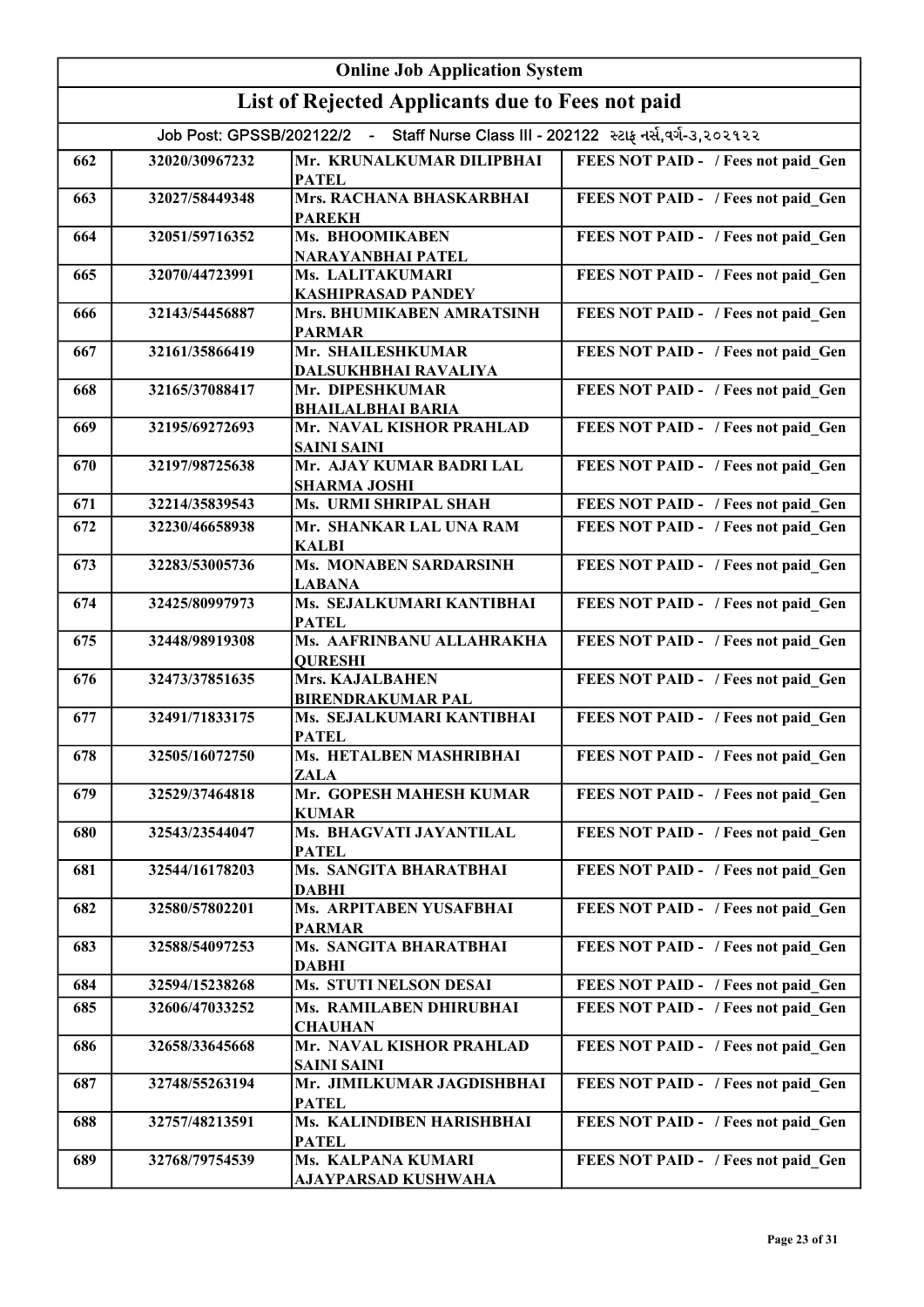| <b>Online Job Application System</b> |                                                  |                                                             |                                                         |  |
|--------------------------------------|--------------------------------------------------|-------------------------------------------------------------|---------------------------------------------------------|--|
|                                      | List of Rejected Applicants due to Fees not paid |                                                             |                                                         |  |
|                                      | Job Post: GPSSB/202122/2 -                       |                                                             | Staff Nurse Class III - 202122 સ્ટાફ નર્સ,વર્ગ-૩,૨૦૨૧૨૨ |  |
| 690                                  | 32789/60012831                                   | Mrs. MANSI BHARATBHAI HERMA                                 | FEES NOT PAID - / Fees not paid Gen                     |  |
| 691                                  | 32818/73660854                                   | Mrs. PARULBEN VIKASHKUMAR<br><b>PATEL</b>                   | FEES NOT PAID - / Fees not paid Gen                     |  |
| 692                                  | 32828/39965710                                   | Mrs. PARULBEN KALPESHBHAI<br><b>BARIA</b>                   | FEES NOT PAID - / Fees not paid Gen                     |  |
| 693                                  | 32829/54872795                                   | Ms. SRUSHTI RAMESHBHAI<br><b>PATEL</b>                      | FEES NOT PAID - / Fees not paid Gen                     |  |
| 694                                  | 32830/41168024                                   | Ms. ASHMIKA VASUDEVBHAI<br><b>PATEL</b>                     | FEES NOT PAID - / Fees not paid Gen                     |  |
| 695                                  | 32844/56864739                                   | Ms. ARCHANA GIRISHBHAI<br><b>PATEL</b>                      | FEES NOT PAID - / Fees not paid Gen                     |  |
| 696                                  | 32883/90319371                                   | Mrs. PARULBEN KALPESHBHAI<br><b>BARIA</b>                   | FEES NOT PAID - / Fees not paid Gen                     |  |
| 697                                  | 32895/11751859                                   | Mr. KARAN VIRAMBHAI<br><b>CHAUDHARY</b>                     | FEES NOT PAID - / Fees not paid Gen                     |  |
| 698                                  | 32946/83556820                                   | Mr. NARESH MURALI KUMAR                                     | FEES NOT PAID - / Fees not paid Gen                     |  |
| 699                                  | 32948/69377776                                   | <b>Ms. KHUSHBUBEN</b>                                       | FEES NOT PAID - / Fees not paid Gen                     |  |
| 700                                  | 32981/38626069                                   | RAMESHCHANDRA RAVAT<br>Ms. DEEPJYOTI KUMARI                 | FEES NOT PAID - / Fees not paid_Gen                     |  |
| 701                                  | 33020/28235450                                   | SAMPURNANAND DUBEY DUBEY<br>Mr. JIMILKUMAR JAGDISHBHAI      | FEES NOT PAID - / Fees not paid Gen                     |  |
| 702                                  | 33029/37851827                                   | <b>PATEL</b><br>Ms. KHURSHIDA MAHAMADBHAI                   | FEES NOT PAID - / Fees not paid_Gen                     |  |
| 703                                  | 33040/88762764                                   | <b>BADI</b><br>Ms. KARISHMABEN BAKULBHAI<br><b>PANJWANI</b> | FEES NOT PAID - / Fees not paid Gen                     |  |
| 704                                  | 33104/72362963                                   | Mr. ANOSHKUMAR<br><b>CHANDRAKANTBHAI MACWAN</b>             | FEES NOT PAID - / Fees not paid Gen                     |  |
| 705                                  | 33129/38607030                                   | Mr. RADHIKABEN BHARATBHAI<br><b>ZALA</b>                    | FEES NOT PAID - / Fees not paid Gen                     |  |
| 706                                  | 33230/60615472                                   | Ms. SWITIBEN MUKESHKUMAR<br><b>PATEL</b>                    | FEES NOT PAID - / Fees not paid Gen                     |  |
| 707                                  | 33268/43774459                                   | <b>Mrs. NEHABEN VIPULBHAI</b><br><b>SHARMA</b>              | FEES NOT PAID - / Fees not paid Gen                     |  |
| 708                                  | 33293/59362808                                   | Mr. VIPULKUMAR KALABHAI<br><b>CHAVDA</b>                    | FEES NOT PAID - / Fees not paid Gen                     |  |
| 709                                  | 33357/94265435                                   | Ms. REEMABEN PRAVINBHAI<br><b>PATEL</b>                     | FEES NOT PAID - / Fees not paid Gen                     |  |
| 710                                  | 33360/78993905                                   | Mr. UDAYKUMAR HARSUKH<br><b>JETHVA</b>                      | FEES NOT PAID - / Fees not paid Gen                     |  |
| 711                                  | 33385/73370557                                   | Mrs. HARSHALIBEN DINESHBHAI<br><b>PATEL</b>                 | FEES NOT PAID - / Fees not paid Gen                     |  |
| 712                                  | 33405/72840307                                   | Ms. REEMABEN PRAVINBHAI<br><b>PATEL</b>                     | FEES NOT PAID - / Fees not paid Gen                     |  |
| 713                                  | 33412/74483873                                   | Ms. NIRALIBEN RAJESHKUMAR<br><b>PRAJAPATI</b>               | FEES NOT PAID - / Fees not paid Gen                     |  |
| 714                                  | 33435/76496207                                   | Ms. SEJALKUNVARBA KIRITSINH<br><b>DARBAR</b>                | FEES NOT PAID - / Fees not paid Gen                     |  |
| 715                                  | 33466/40361019                                   | Mr. DIPENKUMAR<br>ASHOKKUMAR SHAKUNIYA                      | FEES NOT PAID - / Fees not paid Gen                     |  |
| 716                                  | 33489/34973035                                   | Ms. SUFIYANAZ MOHAMMAD<br><b>ASHRAF ANSARI</b>              | FEES NOT PAID - / Fees not paid Gen                     |  |
| 717                                  | 33551/96431240                                   | Mr. LOEL MANISHKUMAR<br><b>RATHOD</b>                       | FEES NOT PAID - / Fees not paid_Gen                     |  |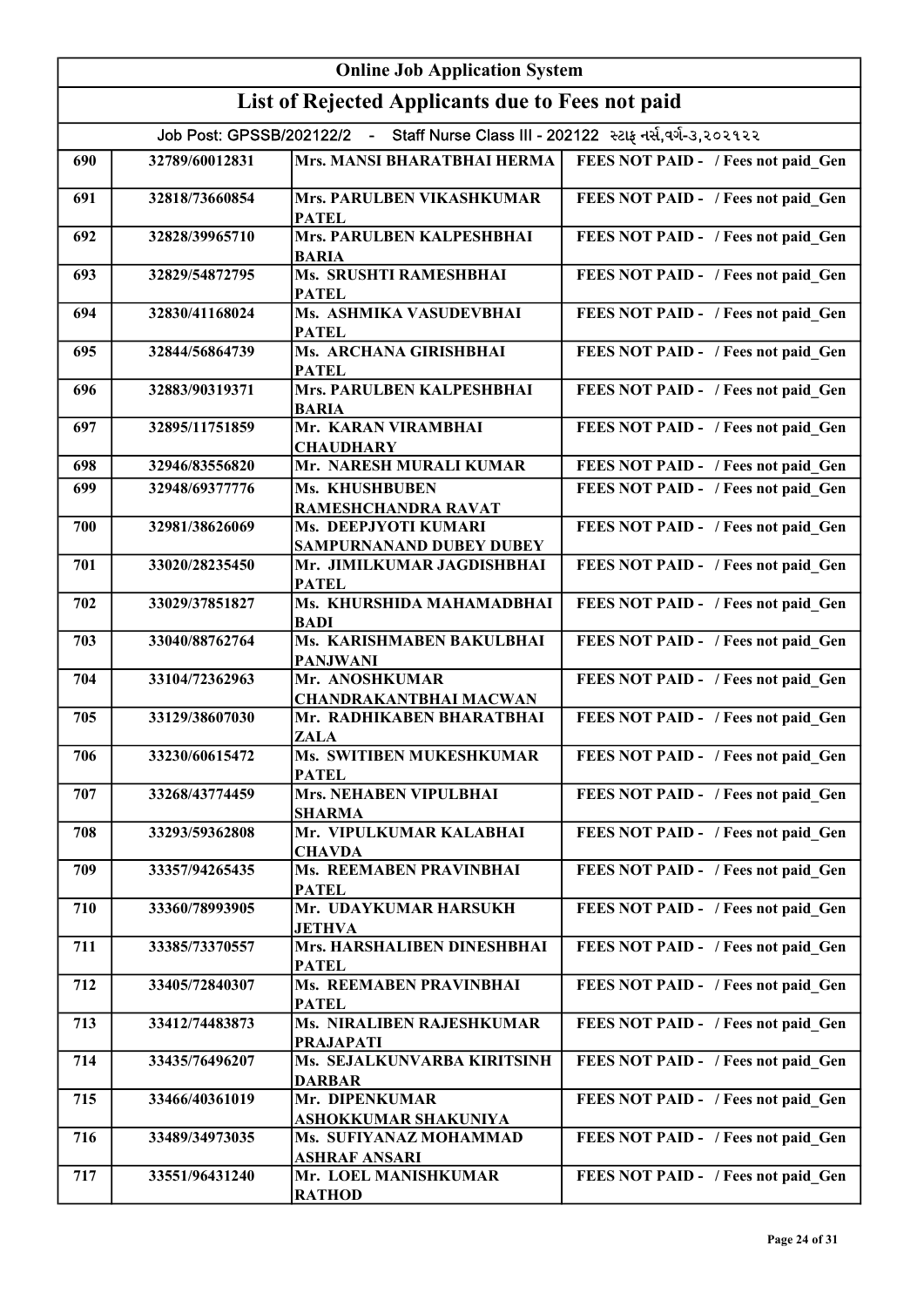| <b>Online Job Application System</b>                                                  |                |                                                      |                                     |
|---------------------------------------------------------------------------------------|----------------|------------------------------------------------------|-------------------------------------|
| List of Rejected Applicants due to Fees not paid                                      |                |                                                      |                                     |
| - Staff Nurse Class III - 202122 સ્ટાફ નર્સ,વર્ગ-૩,૨૦૨૧૨૨<br>Job Post: GPSSB/202122/2 |                |                                                      |                                     |
| 718                                                                                   | 33593/79051091 | Ms. MEENA PONAMSINGH<br><b>RAJPUT</b>                | FEES NOT PAID - / Fees not paid Gen |
| 719                                                                                   | 33603/41652238 | Ms. PRAGATIBEN UPENDRABHAI<br><b>DHOBI</b>           | FEES NOT PAID - / Fees not paid Gen |
| 720                                                                                   | 33631/66068009 | Ms. RIYA MANISHBHAI MEHTA                            | FEES NOT PAID - / Fees not paid Gen |
| 721                                                                                   | 33694/29358915 | Mr. KRISHNA KHETA RAM<br><b>KUMAR</b>                | FEES NOT PAID - / Fees not paid Gen |
| 722                                                                                   | 33708/22459053 | Ms. POONAM LALJIBHAI<br><b>SARDHARA</b>              | FEES NOT PAID - / Fees not paid Gen |
| 723                                                                                   | 33718/37635090 | Mr. BIJAL ASHVINBHAI PATEL<br><b>PATEL</b>           | FEES NOT PAID - / Fees not paid Gen |
| 724                                                                                   | 33746/92215292 | Ms. ZEEL MAHESHKUMAR PATEL                           | FEES NOT PAID - / Fees not paid Gen |
| 725                                                                                   | 33792/51038565 | Ms. RUKHSAR YUNUSBHAI<br><b>RANGREJ</b>              | FEES NOT PAID - / Fees not paid Gen |
| 726                                                                                   | 33871/50250787 | Ms. DIPMALA GIRISHBHAI RAVAL                         | FEES NOT PAID - / Fees not paid Gen |
| 727                                                                                   | 33889/41311945 | Ms. RIYA MANISHBHAI MEHTA                            | FEES NOT PAID - / Fees not paid_Gen |
| 728                                                                                   | 33893/26536558 | Ms. SHARENA SANJAY RATHOD                            | FEES NOT PAID - / Fees not paid Gen |
| 729                                                                                   | 33970/18377974 | Ms. NATASHA RAMESHBHAI<br><b>PATEL</b>               | FEES NOT PAID - / Fees not paid Gen |
| 730                                                                                   | 34066/19333496 | Ms. TANVI HARESHBHAI DANI                            | FEES NOT PAID - / Fees not paid Gen |
| 731                                                                                   | 34131/12420129 | <b>Mrs. RISHPA TARANBHAI</b><br><b>CHRISTIAN</b>     | FEES NOT PAID - / Fees not paid Gen |
| 732                                                                                   | 34135/37036352 | Mrs. SHIRIN MUKHATIYAR<br><b>MALEK</b>               | FEES NOT PAID - / Fees not paid_Gen |
| 733                                                                                   | 34152/41464292 | Mr. SAHEBAJALAM<br>AFTABAHEMAD ANSARI                | FEES NOT PAID - / Fees not paid_Gen |
| 734                                                                                   | 34156/55863632 | <b>Mrs. GAYTRIBEN MAHENDRA</b><br><b>KUMAR PATEL</b> | FEES NOT PAID - / Fees not paid Gen |
| 735                                                                                   | 34190/74175491 | Mr. BHANWAR LAL DINA RAM<br><b>MEGHWAL</b>           | FEES NOT PAID - / Fees not paid Gen |
| 736                                                                                   | 34284/80565152 | Ms. DHWANI GAURANGKUMAR<br><b>HANDE</b>              | FEES NOT PAID - / Fees not paid Gen |
| 737                                                                                   | 34296/39331886 | Mr. KALPESH RAMBHAI PARMAR                           | FEES NOT PAID - / Fees not paid Gen |
| 738                                                                                   | 34311/59452171 | Mr. JUBER HISAMUDDIN<br><b>QURESHI</b>               | FEES NOT PAID - / Fees not paid Gen |
| 739                                                                                   | 34326/92904969 | Ms. ARCHANA RAJUBHAI<br><b>PRAJAPATI</b>             | FEES NOT PAID - / Fees not paid Gen |
| 740                                                                                   | 34347/78424098 | Mr. NIKUNJKUMAR SURESHBHAI<br><b>PATEL</b>           | FEES NOT PAID - / Fees not paid Gen |
| 741                                                                                   | 34384/93404316 | Ms. KAJALBEN VALLABHBHAI<br><b>MER</b>               | FEES NOT PAID - / Fees not paid Gen |
| 742                                                                                   | 34397/21614886 | Mr. MAHENDRA MOHAN LAL<br>PRAJAPAT KUMAR PRAJAPAT    | FEES NOT PAID - / Fees not paid Gen |
| 743                                                                                   | 34424/33746362 | Mrs. HENABEN GIRISHBHAI<br><b>PATEL</b>              | FEES NOT PAID - / Fees not paid Gen |
| 744                                                                                   | 34505/39111346 | Mr. SAHADIPKUMAR<br><b>CHIMANBHAI DEDUN</b>          | FEES NOT PAID - / Fees not paid Gen |
| 745                                                                                   | 34560/55462964 | Ms. PARUL BHANUBHAI TARAL                            | FEES NOT PAID - / Fees not paid Gen |
| 746                                                                                   | 34611/69389290 | Ms. MAHI DINESHBHAI PATEL                            | FEES NOT PAID - / Fees not paid Gen |
| 747                                                                                   | 34624/96487673 | Ms. MANISHBEN<br>PRAVINCHANDRA SOLANKI               | FEES NOT PAID - / Fees not paid Gen |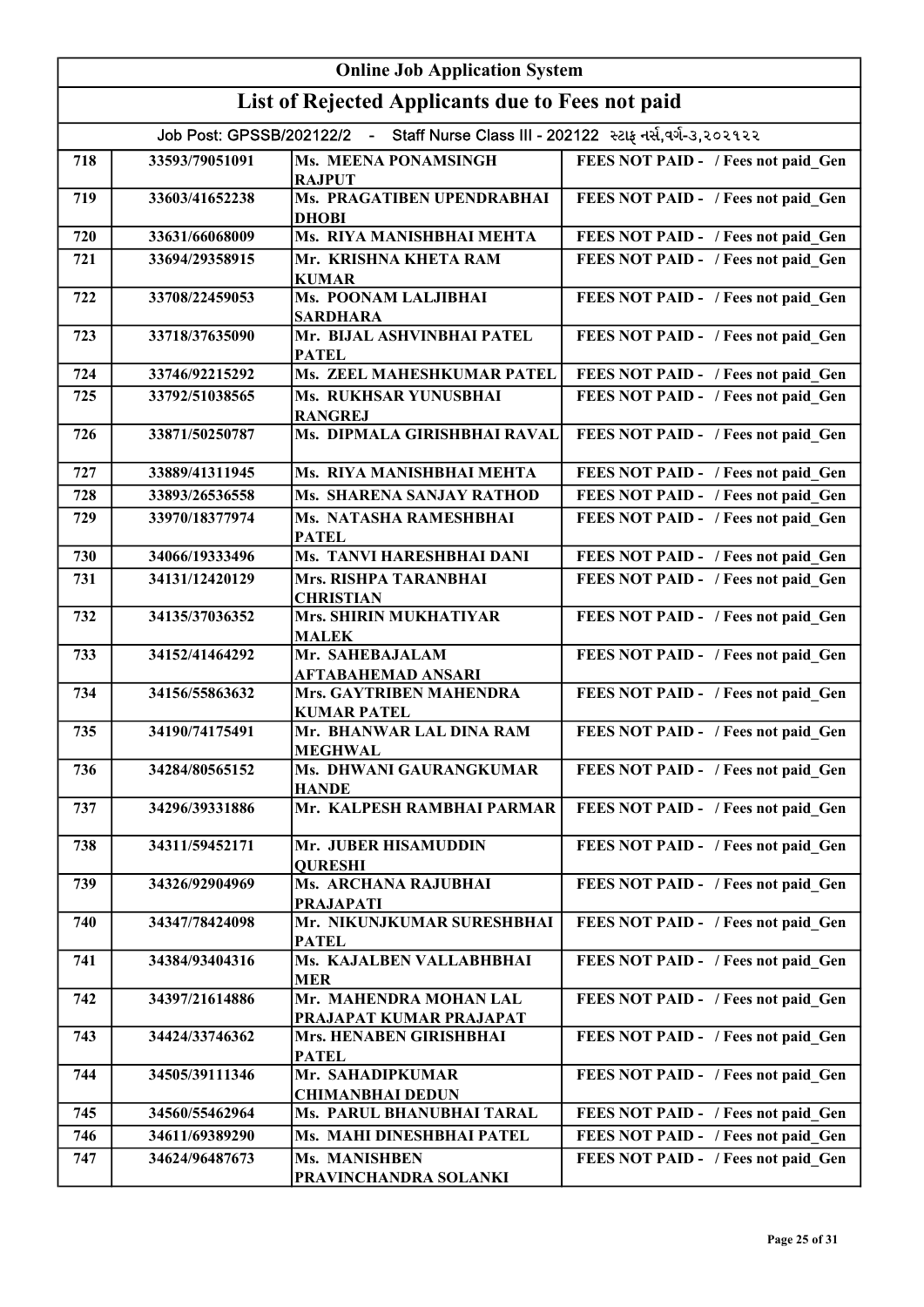| <b>Online Job Application System</b>                                               |                |                                                 |                                     |
|------------------------------------------------------------------------------------|----------------|-------------------------------------------------|-------------------------------------|
| List of Rejected Applicants due to Fees not paid                                   |                |                                                 |                                     |
| Job Post: GPSSB/202122/2 - Staff Nurse Class III - 202122 સ્ટાફ નર્સ,વર્ગ-૩,૨૦૨૧૨૨ |                |                                                 |                                     |
| 748                                                                                | 34671/27492322 | <b>Mrs. MANISHABEN PRATAPBHAI</b>               | FEES NOT PAID - / Fees not paid Gen |
| 749                                                                                | 34680/68336843 | <b>RATHVA</b><br>Ms. ARTI SATYA PRAKASH         | FEES NOT PAID - / Fees not paid Gen |
| 750                                                                                | 34712/10252798 | YADAV YADAV<br>Ms. PAYAL KANJIBHAI PATEL        | FEES NOT PAID - / Fees not paid Gen |
| 751                                                                                | 34761/66810461 | Ms. HETALBEN FATESINH BARIA                     | FEES NOT PAID - / Fees not paid Gen |
| 752                                                                                | 34801/32879778 | <b>Ms. RITUBEN BHARATSINH</b>                   | FEES NOT PAID - / Fees not paid Gen |
|                                                                                    |                | <b>SOLANKI</b>                                  |                                     |
| 753                                                                                | 34830/43790789 | Ms. ANJALIBAHEN RASHMIKANT<br><b>BHATT</b>      | FEES NOT PAID - / Fees not paid_Gen |
| 754                                                                                | 34909/39252386 | <b>Ms. TRUSHNA MILAN PATEL</b>                  | FEES NOT PAID - / Fees not paid Gen |
| 755                                                                                | 34985/61020519 | <b>Ms. JADAV HARISHSINH</b><br><b>DHRUVIKA</b>  | FEES NOT PAID - / Fees not paid Gen |
| 756                                                                                | 35063/44895564 | Mrs. NITIKA VIJAY MACWAN                        | FEES NOT PAID - / Fees not paid Gen |
| 757                                                                                | 35082/89463562 | Ms. RASHMIKAKUMAR GULAJI<br><b>ASARI</b>        | FEES NOT PAID - / Fees not paid Gen |
| 758                                                                                | 35089/49900747 | Ms. ROSHANIBEN GIRIVARSINH<br><b>SOLANKI</b>    | FEES NOT PAID - / Fees not paid Gen |
| 759                                                                                | 35141/73089700 | Ms. BHUMIKA BHIMAJIBHAI<br><b>VAVAIYA</b>       | FEES NOT PAID - / Fees not paid Gen |
| 760                                                                                | 35175/85204448 | Ms. JANU JIGNESHKUMAR DAVE                      | FEES NOT PAID - / Fees not paid Gen |
| 761                                                                                | 35180/10202018 | Ms. SUBHADRABA SOLANKI                          | FEES NOT PAID - / Fees not paid Gen |
| 762                                                                                | 35181/44679093 | <b>Ms. RITUBEN BHARATSINH</b><br><b>SOLANKI</b> | FEES NOT PAID - / Fees not paid_Gen |
| 763                                                                                | 35226/35200416 | Ms. BHUMIKA BHIMAJIBHAI<br><b>VAVAIYA</b>       | FEES NOT PAID - / Fees not paid Gen |
| 764                                                                                | 35283/78038574 | Ms. KOMALBEN PRAKASHBHAI<br><b>CHAUHAN</b>      | FEES NOT PAID - / Fees not paid Gen |
| 765                                                                                | 35291/47461379 | Mrs. HINABAHEN HARISKUMAR<br><b>PATEL</b>       | FEES NOT PAID - / Fees not paid Gen |
| 766                                                                                | 35315/96194908 | Ms. BHUMIKA BHIMAJIBHAI<br><b>VAVAIYA</b>       | FEES NOT PAID - / Fees not paid Gen |
| 767                                                                                | 35339/38065137 | <b>Mrs. ZALAK AKSHAY</b><br><b>PALASPAGAR</b>   | FEES NOT PAID - / Fees not paid Gen |
| 768                                                                                | 35377/13405944 | Mr. MOHMEDAAMIR IMTIYAZ<br><b>SHETH</b>         | FEES NOT PAID - / Fees not paid Gen |
| 769                                                                                | 35379/93532366 | Ms. YASHIKA MRUGESHKUMAR<br><b>PARMAR</b>       | FEES NOT PAID - / Fees not paid Gen |
| 770                                                                                | 35408/76882359 | Mr. HETKUMAR ROHITBHAI<br><b>PATEL</b>          | FEES NOT PAID - / Fees not paid Gen |
| 771                                                                                | 35432/28108789 | Ms. JYOTI SUKHRAM KUSHWAH<br><b>KUSHWAH</b>     | FEES NOT PAID - / Fees not paid Gen |
| 772                                                                                | 35457/95019370 | Mrs. HINABAHEN HARISKUMAR<br><b>PATEL</b>       | FEES NOT PAID - / Fees not paid Gen |
| 773                                                                                | 35458/49217305 | Ms. LAXMI BHANVARSINGH<br><b>PARMAR</b>         | FEES NOT PAID - / Fees not paid Gen |
| 774                                                                                | 35480/23909965 | Ms. MUKTIBEN RANJITBHAI<br><b>PATEL</b>         | FEES NOT PAID - / Fees not paid Gen |
| 775                                                                                | 35483/17469699 | Ms. MITTALI ANILKUMAR<br><b>PARMAR</b>          | FEES NOT PAID - / Fees not paid Gen |
| 776                                                                                | 35492/73196071 | Mrs. MANITA BHAVAMBHAI<br><b>JABAR</b>          | FEES NOT PAID - / Fees not paid Gen |
| 777                                                                                | 35518/73718575 | Ms. BHUMIKABEN BHIMAJIBHAI<br><b>VAVAIYA</b>    | FEES NOT PAID - / Fees not paid Gen |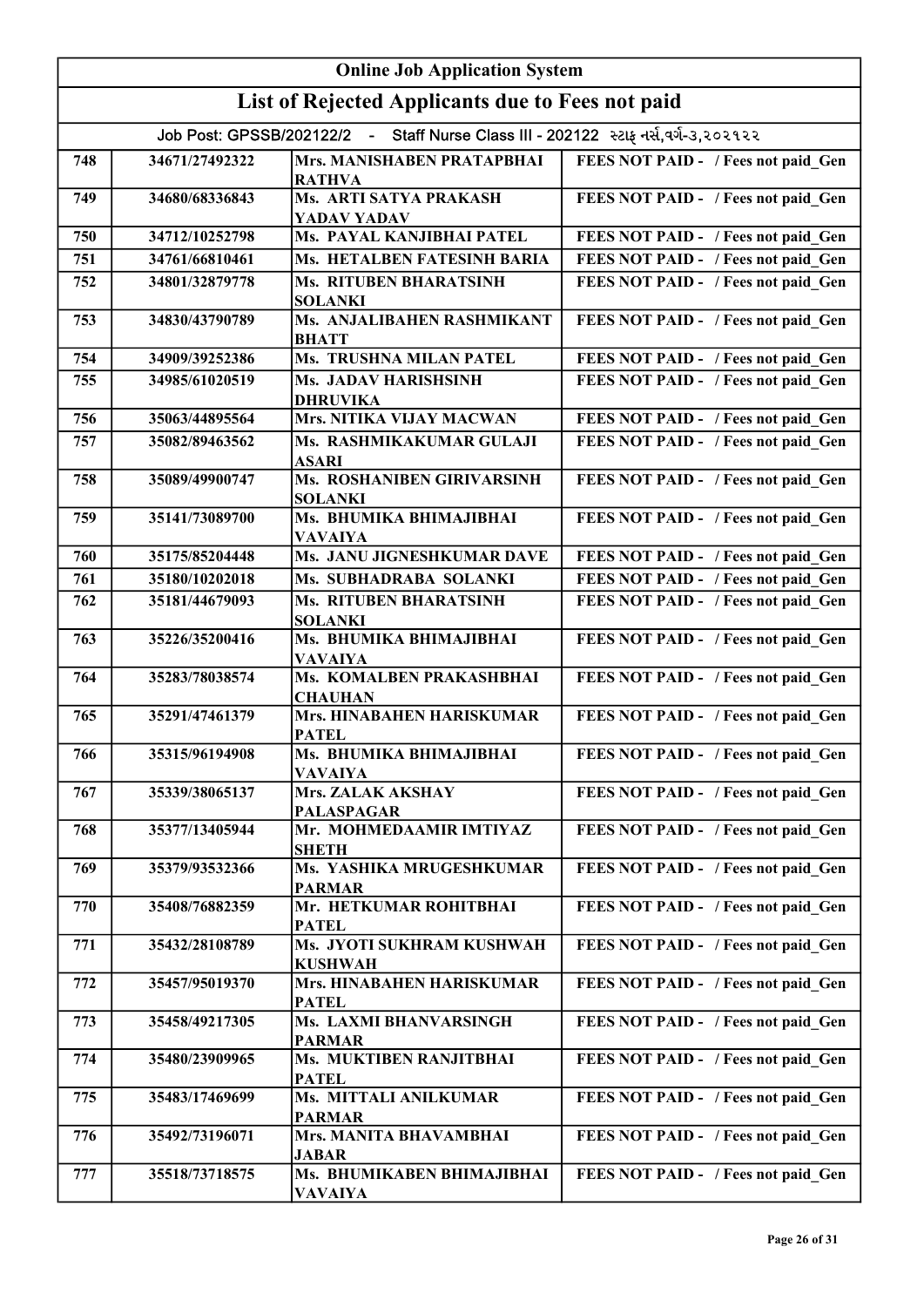| <b>Online Job Application System</b>                                               |                                                  |                                                |                                     |
|------------------------------------------------------------------------------------|--------------------------------------------------|------------------------------------------------|-------------------------------------|
|                                                                                    | List of Rejected Applicants due to Fees not paid |                                                |                                     |
| Job Post: GPSSB/202122/2 - Staff Nurse Class III - 202122 સ્ટાફ નર્સ,વર્ગ-૩,૨૦૨૧૨૨ |                                                  |                                                |                                     |
| 778                                                                                | 35520/27580414                                   | Ms. KUSUMBEN PRAKASHBHAI<br><b>TALPADA</b>     | FEES NOT PAID - / Fees not paid Gen |
| 779                                                                                | 35547/88882397                                   | Mrs. KAJALBAHEN HARIOM<br><b>PATEL</b>         | FEES NOT PAID - / Fees not paid Gen |
| 780                                                                                | 35558/54070400                                   | Ms. KRISHNABEN<br><b>DASHRATHBHAI PATEL</b>    | FEES NOT PAID - / Fees not paid Gen |
| 781                                                                                | 35591/62462474                                   | Ms. NIRMALA PURANCHAND<br><b>KHOWAL KHOWAL</b> | FEES NOT PAID - / Fees not paid Gen |
| 782                                                                                | 35592/90433511                                   | Mr. JOY SANJAYBHAI CHAUHAN                     | FEES NOT PAID - / Fees not paid Gen |
| 783                                                                                | 35617/98852995                                   | Ms. RASHMITABEN<br>HARIHARBHAI MAKWANA         | FEES NOT PAID - / Fees not paid Gen |
| 784                                                                                | 35641/49160920                                   | Ms. VAVAIYA BHIMAJIBHAI<br><b>BHUMIKA</b>      | FEES NOT PAID - / Fees not paid Gen |
| 785                                                                                | 35654/86199207                                   | Mrs. RACHANA BHASKARBHAI<br><b>PAREKH</b>      | FEES NOT PAID - / Fees not paid Gen |
| 786                                                                                | 35663/86574253                                   | Ms. AASHIYANA NIZAMUDDIN<br><b>KHANDHIYA</b>   | FEES NOT PAID - / Fees not paid Gen |
| 787                                                                                | 35665/47796333                                   | Ms. RASHMIKAMUMARI<br><b>DHULAJI ASARI</b>     | FEES NOT PAID - / Fees not paid Gen |
| 788                                                                                | 35708/70103021                                   | Ms. VAVAIYA BHIMAJIBHAI<br><b>BHUMIKA</b>      | FEES NOT PAID - / Fees not paid_Gen |
| 789                                                                                | 35750/82171341                                   | Ms. RADHIKA SARMANBHAI<br><b>KAMBARIYA</b>     | FEES NOT PAID - / Fees not paid Gen |
| 790                                                                                | 35785/77642591                                   | Ms. MANSI GUNVANTLAL RAVAL                     | FEES NOT PAID - / Fees not paid Gen |
| 791                                                                                | 35805/17919477                                   | Mr. VIPULBHAI SOMABHAI<br><b>PATEL</b>         | FEES NOT PAID - / Fees not paid Gen |
| 792                                                                                | 35814/91580994                                   | Ms. SNEHA KANTILAL PARMAR                      | FEES NOT PAID - / Fees not paid Gen |
| 793                                                                                | 35816/84756917                                   | Mrs. MITALBEN KHANDUBHAI<br><b>PATEL</b>       | FEES NOT PAID - / Fees not paid Gen |
| 794                                                                                | 35820/67693587                                   | Mrs. NIMISHABEN KANUBHAI<br><b>PRAJAPATI</b>   | FEES NOT PAID - / Fees not paid Gen |
| 795                                                                                | 35856/12316762                                   | Ms. ASMITABEN HIRABHAI<br><b>SOLANKI</b>       | FEES NOT PAID - / Fees not paid Gen |
| 796                                                                                | 35878/24505235                                   | Ms. MAIYABEN SAVABHAI<br><b>CHAIYA</b>         | FEES NOT PAID - / Fees not paid Gen |
| 797                                                                                | 35884/94067443                                   | Ms. NEHAL BHIMSIBHAI GOJIYA                    | FEES NOT PAID - / Fees not paid Gen |
| 798                                                                                | 35904/45773935                                   | Ms. ARVINDABEN RAMANBHAI<br><b>BARIA</b>       | FEES NOT PAID - / Fees not paid Gen |
| 799                                                                                | 35910/11729331                                   | Ms. SHARMISHTHABEN<br><b>LALABHAI RATHOD</b>   | FEES NOT PAID - / Fees not paid Gen |
| 800                                                                                | 35916/39038043                                   | Ms. SHAHINBAHEN IMTIYAZ<br><b>AMERICAN</b>     | FEES NOT PAID - / Fees not paid Gen |
| 801                                                                                | 35932/71481307                                   | Ms. DIVYANKAKUMARI<br><b>NAVINBHAI PATEL</b>   | FEES NOT PAID - / Fees not paid Gen |
| 802                                                                                | 35933/35614557                                   | Ms. ROSHNI SURESHBHAI PATEL                    | FEES NOT PAID - / Fees not paid Gen |
| 803                                                                                | 35935/72860843                                   | Mr. RAVINDRA RAJBHADUR<br><b>JATAV JATAV</b>   | FEES NOT PAID - / Fees not paid Gen |
| 804                                                                                | 35965/40547813                                   | <b>Mrs. SANGEETABEN</b><br>SHRAVANBHAI GIMBHAL | FEES NOT PAID - / Fees not paid Gen |
| 805                                                                                | 35995/32024190                                   | Ms. JEENALBEN ARJUNBHAI<br><b>GURODA</b>       | FEES NOT PAID - / Fees not paid Gen |
| 806                                                                                | 36000/97093776                                   | Mr. VIJAYKUMAR ANANDILAL<br><b>PATEL</b>       | FEES NOT PAID - / Fees not paid Gen |
| 807                                                                                | 36042/34568480                                   | Ms. JADAV HARISHSINH<br><b>DHRUVIKA</b>        | FEES NOT PAID - / Fees not paid Gen |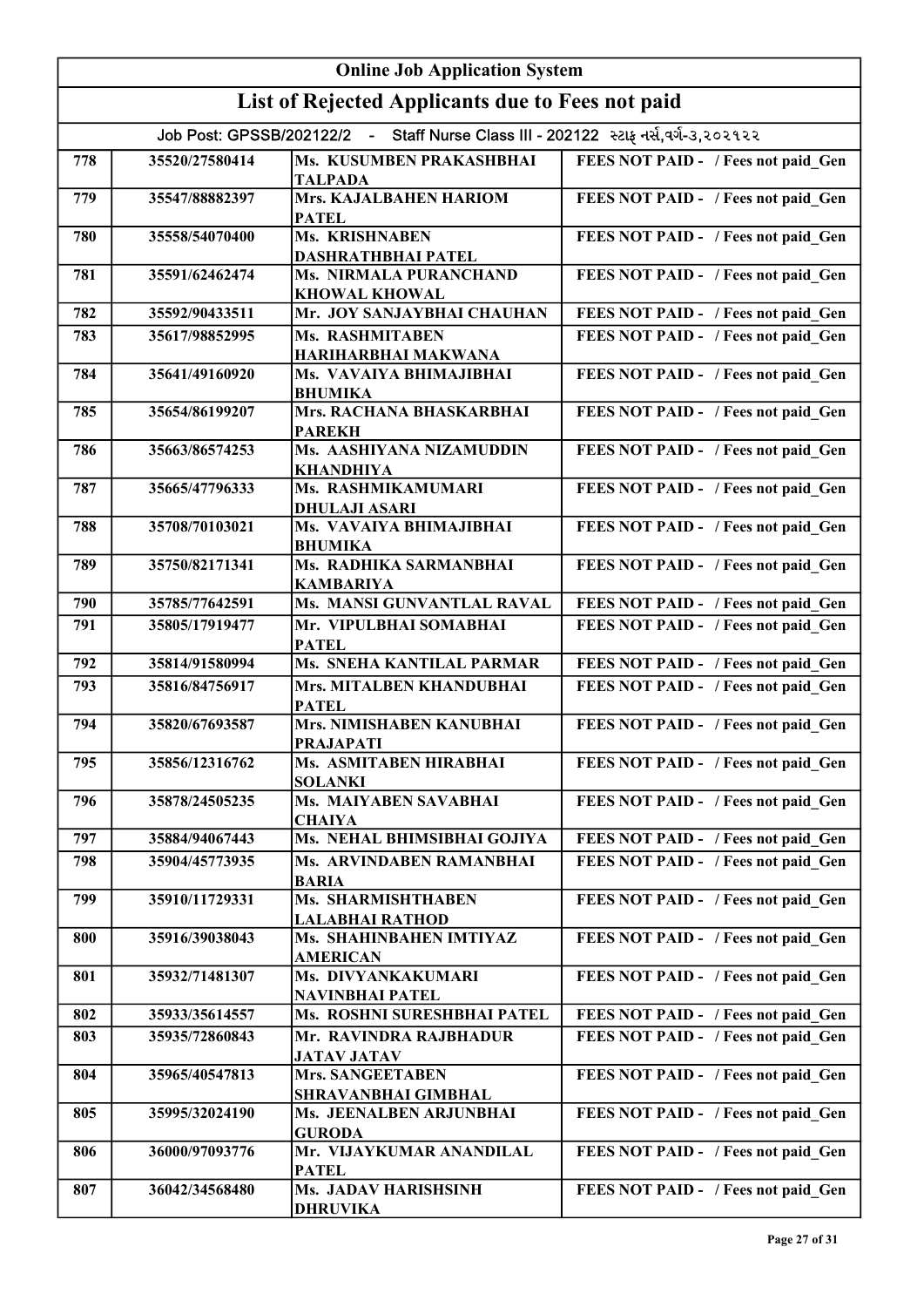| <b>Online Job Application System</b>                                               |                                                  |                                                                 |                                     |
|------------------------------------------------------------------------------------|--------------------------------------------------|-----------------------------------------------------------------|-------------------------------------|
|                                                                                    | List of Rejected Applicants due to Fees not paid |                                                                 |                                     |
| Job Post: GPSSB/202122/2 - Staff Nurse Class III - 202122 સ્ટાફ નર્સ,વર્ગ-૩,૨૦૨૧૨૨ |                                                  |                                                                 |                                     |
|                                                                                    |                                                  |                                                                 |                                     |
| 808                                                                                | 36064/49000694                                   | Mrs. BHAGYASHRI KHIMJI<br><b>TUKADIYA</b>                       | FEES NOT PAID - / Fees not paid Gen |
| 809                                                                                | 36156/98552281                                   | Ms. DOLIBEN SHAILESHBHAI<br><b>SAKHIYA</b>                      | FEES NOT PAID - / Fees not paid Gen |
| 810                                                                                | 36175/46447912                                   | Ms. DIMPALBEN GANPATLAL<br><b>PANCHAL</b>                       | FEES NOT PAID - / Fees not paid Gen |
| 811                                                                                | 36203/33551550                                   | Ms. JYOTSNABEN<br>HARCHANDBHAI CHAUDHARI                        | FEES NOT PAID - / Fees not paid Gen |
| 812                                                                                | 36234/54760866                                   | Mr. RESHIELD IMMANUEL                                           | FEES NOT PAID - / Fees not paid Gen |
| 813                                                                                | 36243/11952934                                   | <b>VAGHELA</b><br>Ms. UTSAVI VIPULBHAI SHAH                     | FEES NOT PAID - / Fees not paid Gen |
| 814                                                                                | 36254/27023352                                   | Ms. RIYA MANISHBHAI MEHTA                                       | FEES NOT PAID - / Fees not paid Gen |
| 815                                                                                | 36313/55066931                                   | Ms. KRUPALBEN                                                   | FEES NOT PAID - / Fees not paid Gen |
|                                                                                    |                                                  | KAUSHIKKUMAR DARJI                                              |                                     |
| 816                                                                                | 36321/32967601                                   | Ms. NISHAT JAMIL AHMAD<br><b>SHAIKH</b>                         | FEES NOT PAID - / Fees not paid Gen |
| 817                                                                                | 36435/34004866                                   | Ms. JASHODABEN NANABHAI<br><b>DAMOR</b>                         | FEES NOT PAID - / Fees not paid Gen |
| 818                                                                                | 36466/85244793                                   | Mr. RAVI ASHOKBHAI PARMAR                                       | FEES NOT PAID - / Fees not paid Gen |
| 819                                                                                | 36487/33403971                                   | Ms. MITTALBEN JAYANTIBHAI<br><b>PATEL</b>                       | FEES NOT PAID - / Fees not paid Gen |
| 820                                                                                | 36503/57725305                                   | Mrs. DHRUVIKABEN AKASH<br><b>PATEL</b>                          | FEES NOT PAID - / Fees not paid Gen |
| 821                                                                                | 36540/16213345                                   | Ms. SARTAJBANU ABDUL HAK<br><b>SISOLI</b>                       | FEES NOT PAID - / Fees not paid Gen |
| 822                                                                                | 36562/79137099                                   | Mr. ABHI VINODRAY ADHVARYU                                      | FEES NOT PAID - / Fees not paid Gen |
| 823                                                                                | 36578/47415818                                   | Ms. MONIKA MAVJIBHAI                                            | FEES NOT PAID - / Fees not paid Gen |
| 824                                                                                | 36623/51944904                                   | <b>VIRADIYA</b><br>Ms. RINKAL BHIKHABHAI                        | FEES NOT PAID - / Fees not paid Gen |
| 825                                                                                | 36716/10534331                                   | <b>SOJITRA</b><br><b>Mrs. SHIREEN HIFZUR RAHMAN</b>             | FEES NOT PAID - / Fees not paid Gen |
| 826                                                                                | 36734/68118538                                   | <b>BANO</b><br>Ms. NISHA RAJESHBHAI PARMAR                      | FEES NOT PAID - / Fees not paid Gen |
| 827                                                                                | 36823/86460258                                   | Ms. DHARA RAJESH BHOJAK                                         | FEES NOT PAID - / Fees not paid Gen |
| 828                                                                                | 36874/40165326                                   | Ms. NIMMI MUKESHBHAI<br><b>PARMAR</b>                           | FEES NOT PAID - / Fees not paid Gen |
| 829                                                                                | 36950/59188789                                   | Ms. PINAKIBAHEN<br><b>VIRENDRAKUMAR PAL</b>                     | FEES NOT PAID - / Fees not paid Gen |
| 830                                                                                | 37003/83427212                                   | Mr. MUKESH PASURAM KUMAR                                        | FEES NOT PAID - / Fees not paid Gen |
| 831                                                                                | 37032/58192348                                   | Mr. POOJANKUMAR ARUNBHAI<br><b>KHANNA</b>                       | FEES NOT PAID - / Fees not paid Gen |
| 832                                                                                | 37075/10717388                                   | Mrs. DHVANI RAJENDRAKUMAR<br><b>PATEL</b>                       | FEES NOT PAID - / Fees not paid Gen |
| 833                                                                                | 37078/44053492                                   | Ms. DIVYABEN HASMUKHBHAI                                        | FEES NOT PAID - / Fees not paid Gen |
| 834                                                                                | 37179/12162371                                   | <b>RABARI</b><br><b>Ms. JADAV HARISHSINH</b><br><b>DHRUVIKA</b> | FEES NOT PAID - / Fees not paid Gen |
| 835                                                                                | 37198/47987965                                   | Mr. DIP MAHENDRAKUMAR                                           | FEES NOT PAID - / Fees not paid_Gen |
| 836                                                                                | 37215/61090718                                   | <b>RANA</b><br>Ms. HENI JAYESHKUMAR PATEL                       | FEES NOT PAID - / Fees not paid Gen |
| 837                                                                                | 37218/91676730                                   | Mrs. NEHABEN VIPULBHAI                                          | FEES NOT PAID - / Fees not paid Gen |
| 838                                                                                | 37256/44994170                                   | <b>SHARMA</b><br>Ms. KINJAL PRAVINBHAI PATEL                    | FEES NOT PAID - / Fees not paid Gen |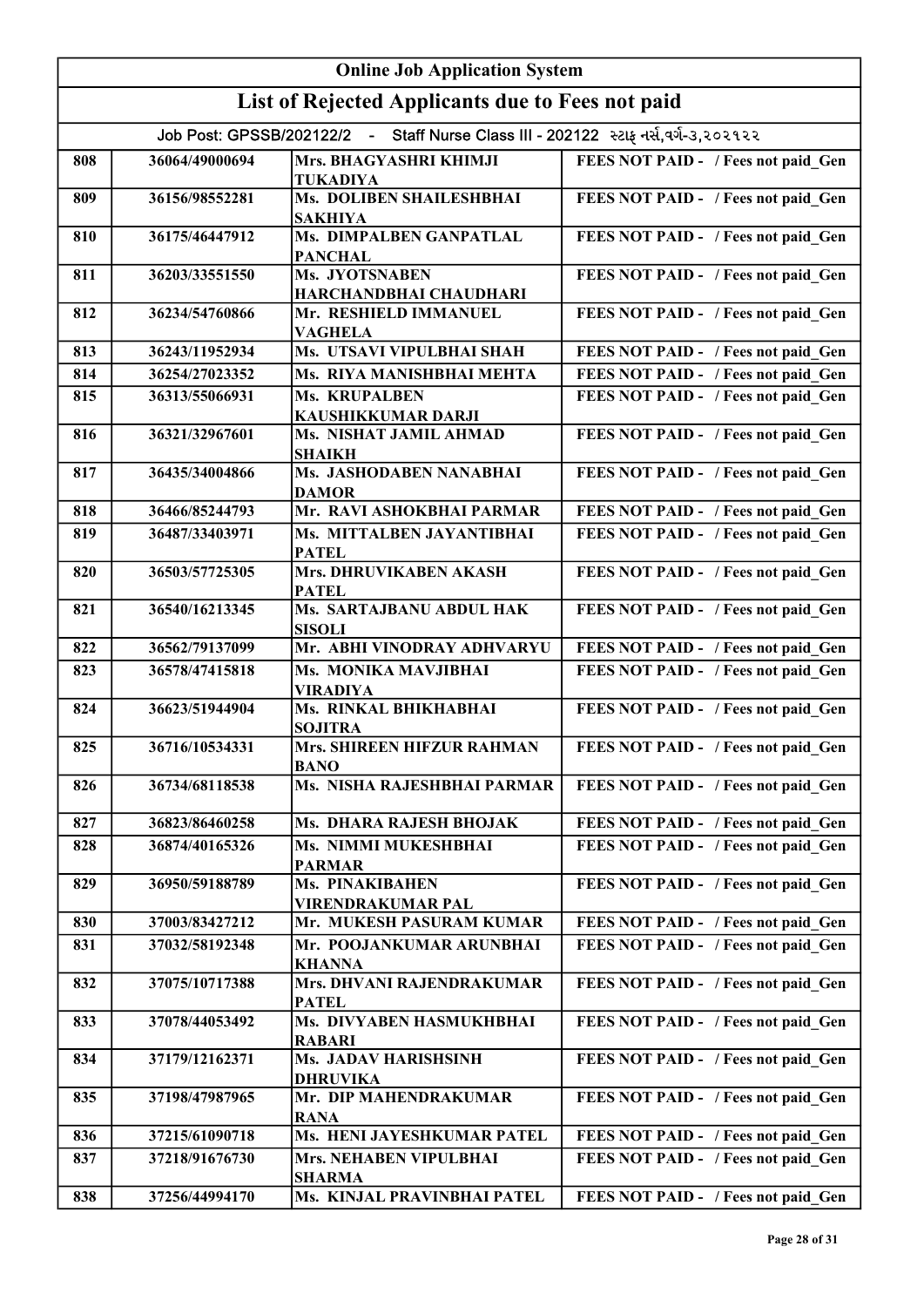| <b>Online Job Application System</b>                                               |                                                  |                                                     |                                            |
|------------------------------------------------------------------------------------|--------------------------------------------------|-----------------------------------------------------|--------------------------------------------|
|                                                                                    | List of Rejected Applicants due to Fees not paid |                                                     |                                            |
| Job Post: GPSSB/202122/2 - Staff Nurse Class III - 202122 સ્ટાફ નર્સ,વર્ગ-૩,૨૦૨૧૨૨ |                                                  |                                                     |                                            |
| 839                                                                                | 37270/41263354                                   | Ms. PRITI KANTILAL PARMAR<br><b>PARMAR</b>          | FEES NOT PAID - / Fees not paid Gen        |
| 840                                                                                | 37278/69147080                                   | Mrs. ASHIKA ASHOKBHAI MODI                          | FEES NOT PAID - / Fees not paid Gen        |
| 841                                                                                | 37282/88973176                                   | Ms. PRIYANKABEN DHIRAJBHAI<br><b>SOLANKI</b>        | FEES NOT PAID - / Fees not paid Gen        |
| 842                                                                                | 37286/28876856                                   | Ms. BINDIYABEN SURESHBHAI<br><b>VARIA</b>           | FEES NOT PAID - / Fees not paid_Gen        |
| 843                                                                                | 37313/71728873                                   | Mr. MANJEET RAMSAHAY SAINI<br><b>SAINI</b>          | FEES NOT PAID - / Fees not paid_Gen        |
| 844                                                                                | 37334/52956073                                   | Ms. SONALBEN VIJAYSINH BARIA                        | FEES NOT PAID - / Fees not paid_Gen        |
| 845                                                                                | 37337/40489379                                   | Ms. AISHWARIYA BHARATBHAI<br><b>VALA</b>            | FEES NOT PAID - / Fees not paid Gen        |
| 846                                                                                | 37383/87339763                                   | <b>Mrs. AMRATBEN KARSHANBHAI</b><br><b>SOLANKI</b>  | FEES NOT PAID - / Fees not paid_Gen        |
| 847                                                                                | 37426/43800314                                   | Ms. MAHESHVARI BEN<br><b>BHUPENDRA BHAI PARMAR</b>  | FEES NOT PAID - / Fees not paid Gen        |
| 848                                                                                | 37509/55760062                                   | Mr. SHRUTIN DIPAKBHAI<br><b>RAMAVAT</b>             | FEES NOT PAID - / Fees not paid_Gen        |
| 849                                                                                | 37513/88298300                                   | Ms. VAISHALIBEN GANESHBHAI<br><b>PATEL</b>          | FEES NOT PAID - / Fees not paid Gen        |
| 850                                                                                | 37515/25004684                                   | Ms. BLESSY JOHNBHAI CHRISTY                         | FEES NOT PAID - / Fees not paid Gen        |
| 851                                                                                | 37536/40749394                                   | Ms. KIRANBEN KISHORBHAI<br><b>GHANADIYA</b>         | FEES NOT PAID - / Fees not paid Gen        |
| 852                                                                                | 37548/13608166                                   | <b>Ms. SURABHI BAHEN</b><br><b>ASHVINBHAI PATEL</b> | FEES NOT PAID - / Fees not paid Gen        |
| 853                                                                                | 37553/47433779                                   | Ms. DRASHTI PRATAPSINH JHALA                        | FEES NOT PAID - / Fees not paid Gen        |
| 854                                                                                | 37555/56373043                                   | Mr. NAVEEN NARESH PRAJAPAT                          | FEES NOT PAID - / Fees not paid Gen        |
| 855                                                                                | 37563/57504615                                   | Mrs. KINNARI PIYUSHBHAI PATEL                       | FEES NOT PAID - / Fees not paid Gen        |
| 856                                                                                | 37589/40894416                                   | Mr. HIMANSHU RAMESHBHAI<br><b>FALDU</b>             | <b>FEES NOT PAID -</b> / Fees not paid Gen |
| 857                                                                                | 37639/38314217                                   | Mrs. REENABEN JEEVARAJBHAI<br><b>JADAV</b>          | FEES NOT PAID - / Fees not paid Gen        |
| 858                                                                                | 37688/88240052                                   | Mrs. HIRALBEN FATTESINH<br><b>VAGHELA</b>           | FEES NOT PAID - / Fees not paid Gen        |
| 859                                                                                | 37721/56292861                                   | <b>Ms. HEENABEN RANJITSINH</b><br><b>BARIA</b>      | FEES NOT PAID - / Fees not paid Gen        |
| 860                                                                                | 37737/70815514                                   | Mr. BHUVNESH NAROTTAM<br><b>GAUTAM GAUTAM</b>       | FEES NOT PAID - / Fees not paid Gen        |
| 861                                                                                | 37750/30951304                                   | Mrs. TRUPTIBEN DASHRATHBHAI<br><b>CHAUHAN</b>       | FEES NOT PAID - / Fees not paid Gen        |
| 862                                                                                | 37761/33140074                                   | Ms. VAVAIYA BHIMAJIBHAI<br><b>BHUMIKA</b>           | FEES NOT PAID - / Fees not paid Gen        |
| 863                                                                                | 37765/94103604                                   | Ms. TRUSHA KHEMCHAND<br><b>GOHEL</b>                | FEES NOT PAID - / Fees not paid Gen        |
| 864                                                                                | 37766/11552226                                   | Ms. PRIYANKA NEPOLIYANBHAI<br><b>CHRISTIAN</b>      | FEES NOT PAID - / Fees not paid Gen        |
| 865                                                                                | 37774/50780501                                   | Ms. DARSHANA NANALAL VAJA                           | FEES NOT PAID - / Fees not paid Gen        |
| 866                                                                                | 37856/15381217                                   | Mr. MOHMADASIF IBRAHIMBHAI<br><b>MEMAN</b>          | FEES NOT PAID - / Fees not paid Gen        |
| 867                                                                                | 37892/63099082                                   | Mr. PIYUSHKUMAR PRAVINBHAI<br><b>ADROJA</b>         | FEES NOT PAID - / Fees not paid Gen        |
| 868                                                                                | 37902/41766721                                   | Mrs. NEETABEN BACHUBHAI<br><b>BARIA</b>             | FEES NOT PAID - / Fees not paid Gen        |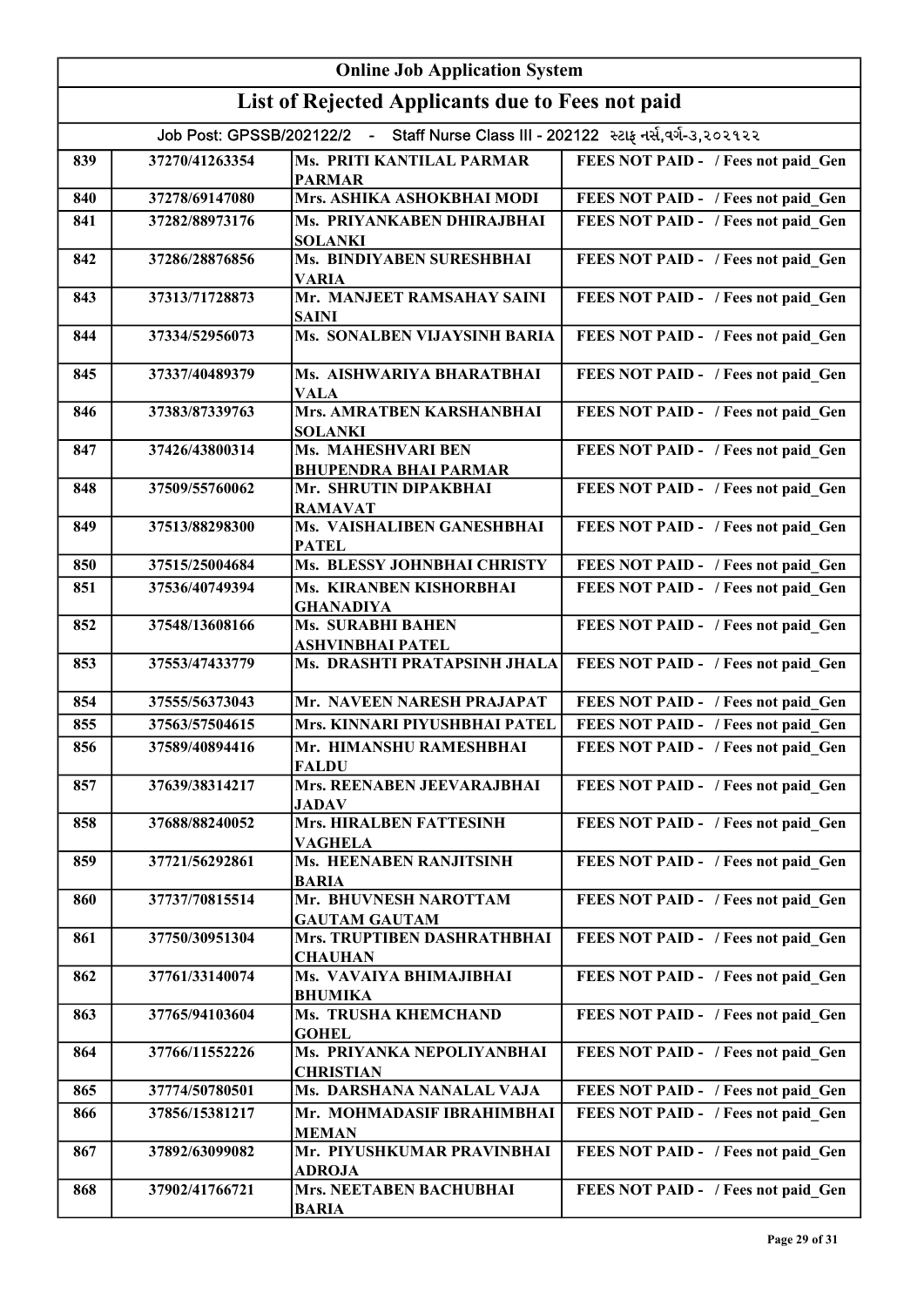| <b>Online Job Application System</b>                                               |                |                                                     |                                     |
|------------------------------------------------------------------------------------|----------------|-----------------------------------------------------|-------------------------------------|
| List of Rejected Applicants due to Fees not paid                                   |                |                                                     |                                     |
| Job Post: GPSSB/202122/2 - Staff Nurse Class III - 202122 સ્ટાફ નર્સ,વર્ગ-૩,૨૦૨૧૨૨ |                |                                                     |                                     |
| 869                                                                                | 37931/17809999 | Ms. ARPITABEN KANTIBHAI<br><b>PATEL</b>             | FEES NOT PAID - / Fees not paid Gen |
| 870                                                                                | 37952/24765801 | Ms. DIXITABEN MADHUBHAI<br><b>CHAUDHARY</b>         | FEES NOT PAID - / Fees not paid Gen |
| 871                                                                                | 38042/34517200 | Mr. SANJAY DUTT MUKESH<br><b>SHARMA SHARMA</b>      | FEES NOT PAID - / Fees not paid Gen |
| 872                                                                                | 38065/13049866 | Mrs. DIVYABEN PRAKASHBHAI<br><b>TRIVEDI</b>         | FEES NOT PAID - / Fees not paid Gen |
| 873                                                                                | 38091/68019801 | Mrs. HEMAKSHI DAMODARBHAI<br><b>LAKHTARIYA</b>      | FEES NOT PAID - / Fees not paid Gen |
| 874                                                                                | 38117/30439124 | Mr. BRIJESHKUMAR NALINBHAI<br><b>SONI</b>           | FEES NOT PAID - / Fees not paid Gen |
| 875                                                                                | 38121/96227313 | Ms. PRIYANKA PRAKASHBHAI<br><b>CHRISTIAN</b>        | FEES NOT PAID - / Fees not paid Gen |
| 876                                                                                | 38123/40593374 | Ms. DIVYABEN NARESHKUMAR<br><b>SORTHIYA</b>         | FEES NOT PAID - / Fees not paid_Gen |
| 877                                                                                | 38146/14307005 | Mr. SMITUL NARSHINHBHAI<br><b>PARMAR</b>            | FEES NOT PAID - / Fees not paid Gen |
| 878                                                                                | 38153/48506155 | Mrs. LINU JOSEPH GEORGE<br><b>JOSEPH</b>            | FEES NOT PAID - / Fees not paid_Gen |
| 879                                                                                | 38154/35724783 | Mr. SAMIP NAROTAMBHAI<br><b>AMLANI</b>              | FEES NOT PAID - / Fees not paid_Gen |
| 880                                                                                | 38184/86057362 | Mr. HIMANSHU ARJUN LAL SAINI<br><b>SAINI</b>        | FEES NOT PAID - / Fees not paid_Gen |
| 881                                                                                | 38193/34654837 | Ms. UMABEN PRABHATSINH<br><b>PARMAR</b>             | FEES NOT PAID - / Fees not paid_Gen |
| 882                                                                                | 38210/37482248 | Mr. KISHOR CHOUTHU RAM<br><b>BHADIYA BHADIYA</b>    | FEES NOT PAID - / Fees not paid Gen |
| 883                                                                                | 38221/65503031 | Mrs. HARNISHABEN CHUNILAL<br><b>PANCHAL</b>         | FEES NOT PAID - / Fees not paid Gen |
| 884                                                                                | 38243/73171704 | Ms. DHRUVIBEN NATHABHAI<br><b>PATEL</b>             | FEES NOT PAID - / Fees not paid Gen |
| 885                                                                                | 38257/58971210 | Ms. AVANIBEN RAJUBHAI PATEL                         | FEES NOT PAID - / Fees not paid Gen |
| 886                                                                                | 38288/17310560 | Mrs. PARULBEN SUKHABHAI<br><b>BARIA</b>             | FEES NOT PAID - / Fees not paid Gen |
| 887                                                                                | 38293/12000923 | Ms. SONALBEN VARSANGBHAI<br><b>THAKOR</b>           | FEES NOT PAID - / Fees not paid Gen |
| 888                                                                                | 38295/30582188 | Mr. MADHU RAMA SAMBAR                               | FEES NOT PAID - / Fees not paid Gen |
| 889                                                                                | 38299/71593276 | Mr. CHINTAN SURESHKUMAR<br><b>NAYI</b>              | FEES NOT PAID - / Fees not paid Gen |
| 890                                                                                | 38329/55776122 | <b>Mrs. JIGNABAHEN</b><br><b>JAYESHKUMAR PARMAR</b> | FEES NOT PAID - / Fees not paid Gen |
| 891                                                                                | 38366/74686121 | <b>Ms. JINAL KETANKUMAR</b><br><b>DALWADI</b>       | FEES NOT PAID - / Fees not paid Gen |
| 892                                                                                | 38437/58988882 | Ms. SUHANABANU MAKSUDBHAI<br><b>MALEK</b>           | FEES NOT PAID - / Fees not paid Gen |
| 893                                                                                | 38440/72490138 | Ms. RUCHI GOVINDBHAI PATEL                          | FEES NOT PAID - / Fees not paid_Gen |
| 894                                                                                | 38448/22229285 | Ms. NISHABEN ARVINDKUMAR<br><b>PATEL</b>            | FEES NOT PAID - / Fees not paid Gen |
| 895                                                                                | 38458/61518105 | Mr. MADHU RAMA SAMBAR                               | FEES NOT PAID - / Fees not paid Gen |
| 896                                                                                | 38481/45147235 | Mrs. KHUSHBU NARAYANBHAI<br><b>CHAUDHARI</b>        | FEES NOT PAID - / Fees not paid Gen |
| 897                                                                                | 38522/47555058 | Ms. SHAMIN PITARBHAI WHITE                          | FEES NOT PAID - / Fees not paid Gen |
| 898                                                                                | 38534/51625539 | Ms. RINKALBEN ZILUJI THAKOR                         | FEES NOT PAID - / Fees not paid Gen |